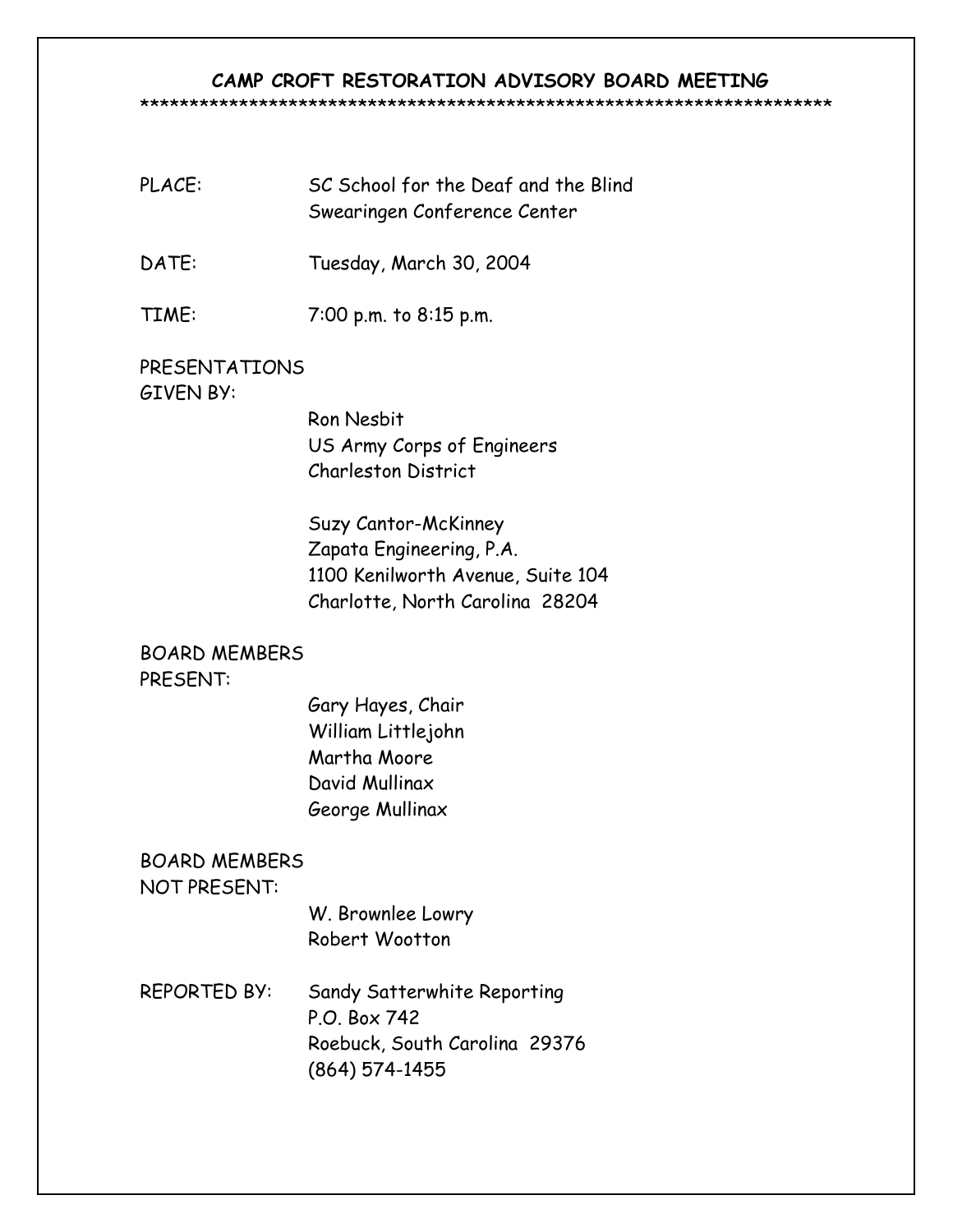# INDEX

| Certificate of Reporter 54 |  |
|----------------------------|--|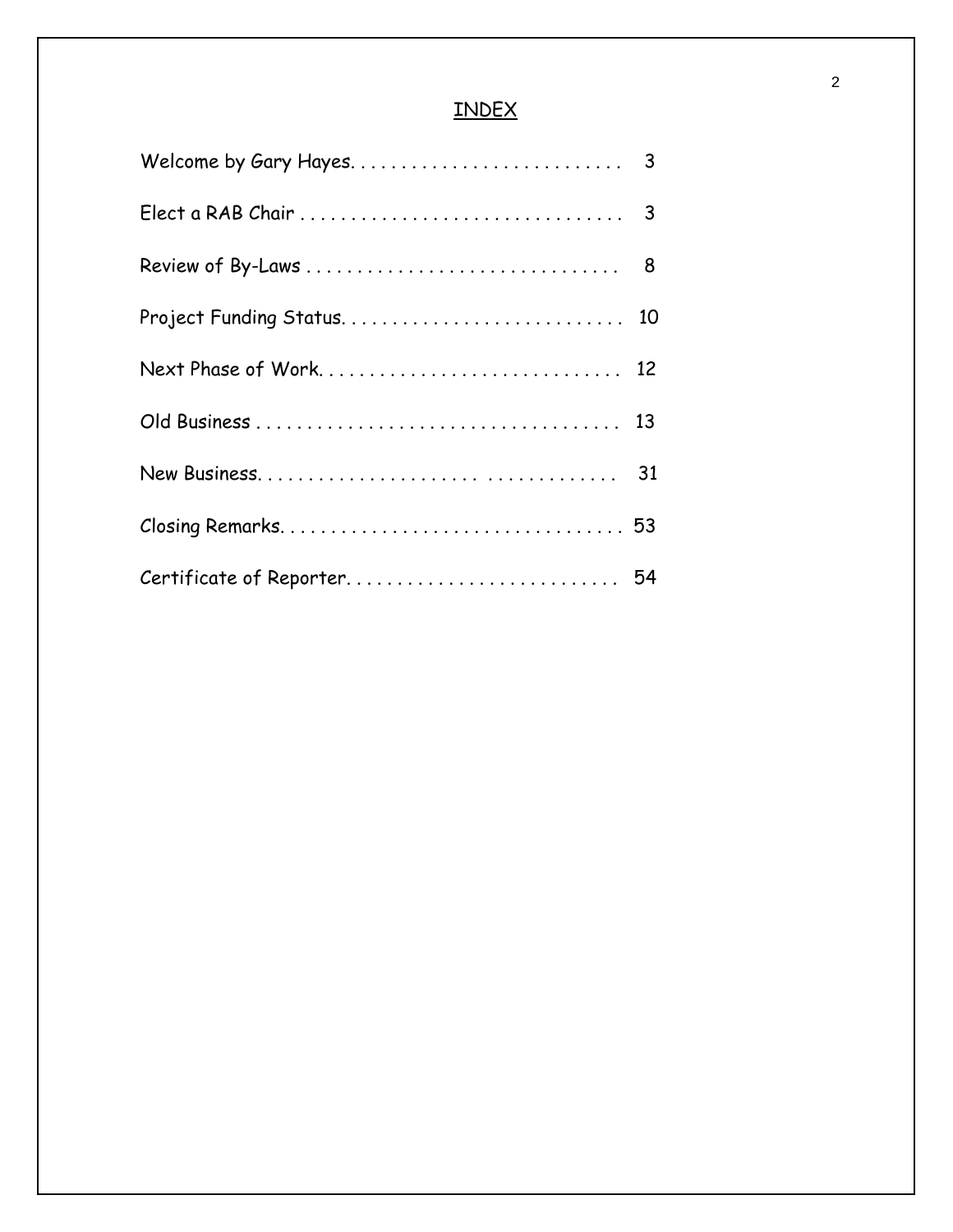### BY MR. HAYES:

Okay. I believe we have a quorum for the board. My name is Gary Hayes. I'd like to call this meeting to order.

I would like to thank all of you for coming out tonight. It's a little messy outside, but it looks like we have a few more people than we had at the last meeting. Well, the last meeting was called off because of the weather, so this is the follow-up meeting from that last meeting.

Everyone who wants to have something to say tonight, I want to remind you to speak clearly. Please keep your conversations germane to the subject at hand. So the first line of business tonight we need to elect a RAB chair for the board. We can now ask for volunteers or nominations, and Suzy can have ballots where we can elect a new board member. Does anybody have any volunteers or nominations?

# (NO RESPONSE)

# BY MS. CANTOR-MCKINNEY:

Such decisiveness.

### BY MR. HAYES:

Okay. Suzy.

### BY MS. CANTOR-MCKINNEY:

I can distribute - does anyone adamantly not want to serve as chair for the upcoming year.

(A FEW RESPOND)

# BY MR. NESBIT:

So it's between three people or two.

# BY MS. CANTOR-MCKINNEY: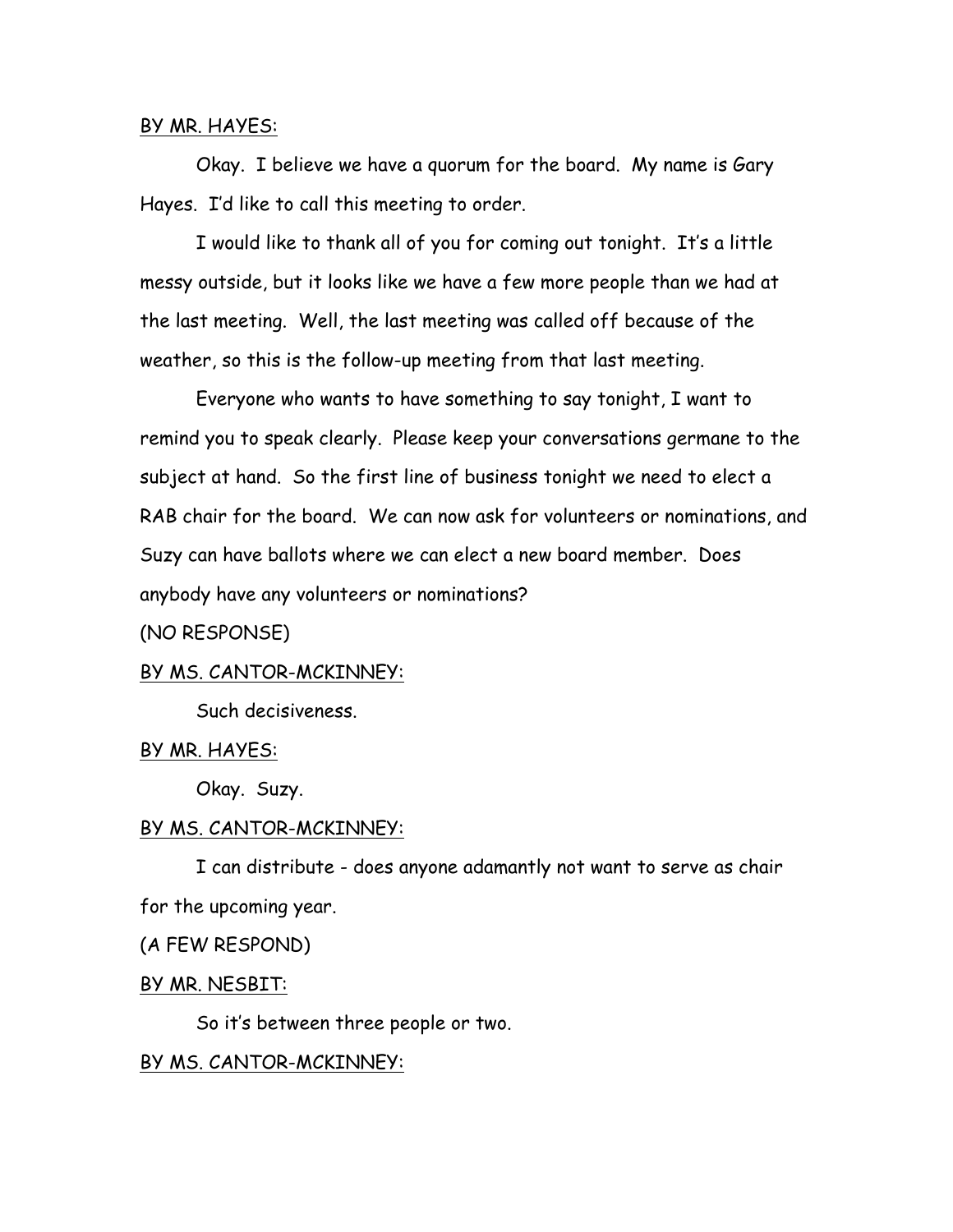Well, and my thoughts are, whether this is official or not, Gary, you've actually served as chair for the past couple of years, so per the current bylaws, ---

### BY MR. HAYES:

Yeah.

### BY MS. CANTOR-MCKINNEY:

It's a two-year - it's single year terms up to two years.

### BY MR. GEORGE MULLINAX:

We need to change the by-laws.

# BY MS. CANTOR-MCKINNEY:

We're going to change them probably after this election.

# BY MR. GEORGE MULLINAX:

Yeah. Right.

# BY MS. CANTOR-MCKINNEY:

David, are you interested in serving for the upcoming year?

# BY MR. DAVID MULLINAX:

William?

### BY MR. LITTLEJOHN:

You do it. You can take it.

### BY MR. DAVID MULLINAX:

Why don't you step up?

#### BY MR. LITTLEJOHN:

I can't.

### BY MR. DAVID MULLINAX:

I'll do it one more time.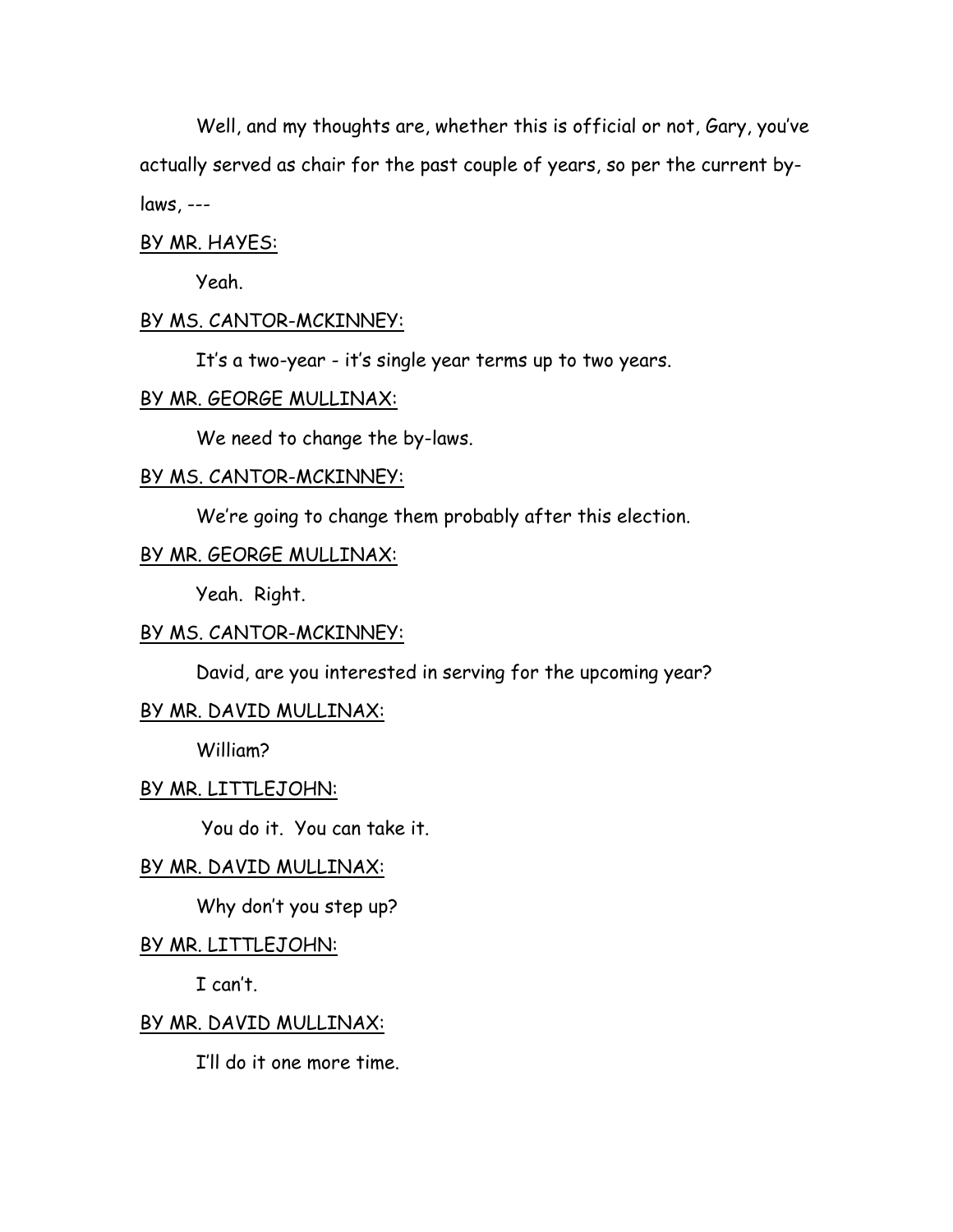# BY MS. CANTOR-MCKINNEY:

Okay.

# BY MR. HAYES:

Want to put David on nomination?

# BY MS. CANTOR-MCKINNEY:

If there were no other volunteers ---

# BY MR. HAYES:

Okay.

I'll nominate David.

# BY MR. LITTLEJOHN:

Second.

# BY MR. HAYES:

In favor?

# BY MS. CANTOR-MCKINNEY:

He needs to - he needs to accept and second, I think.

# BY MR. HAYES:

His pen exploded on his hand.

# BY MR. NESBIT:

That's how much he wanted it.

# BY MR. LOU HOSKYNS:

Can you entertain a motion for the same office that he's re-elected

in?

# BY MS. CANTOR-MCKINNEY:

The by-laws are currently written that the chair is elected every year on an annual basis, and the terms are limited to how many consecutive chair.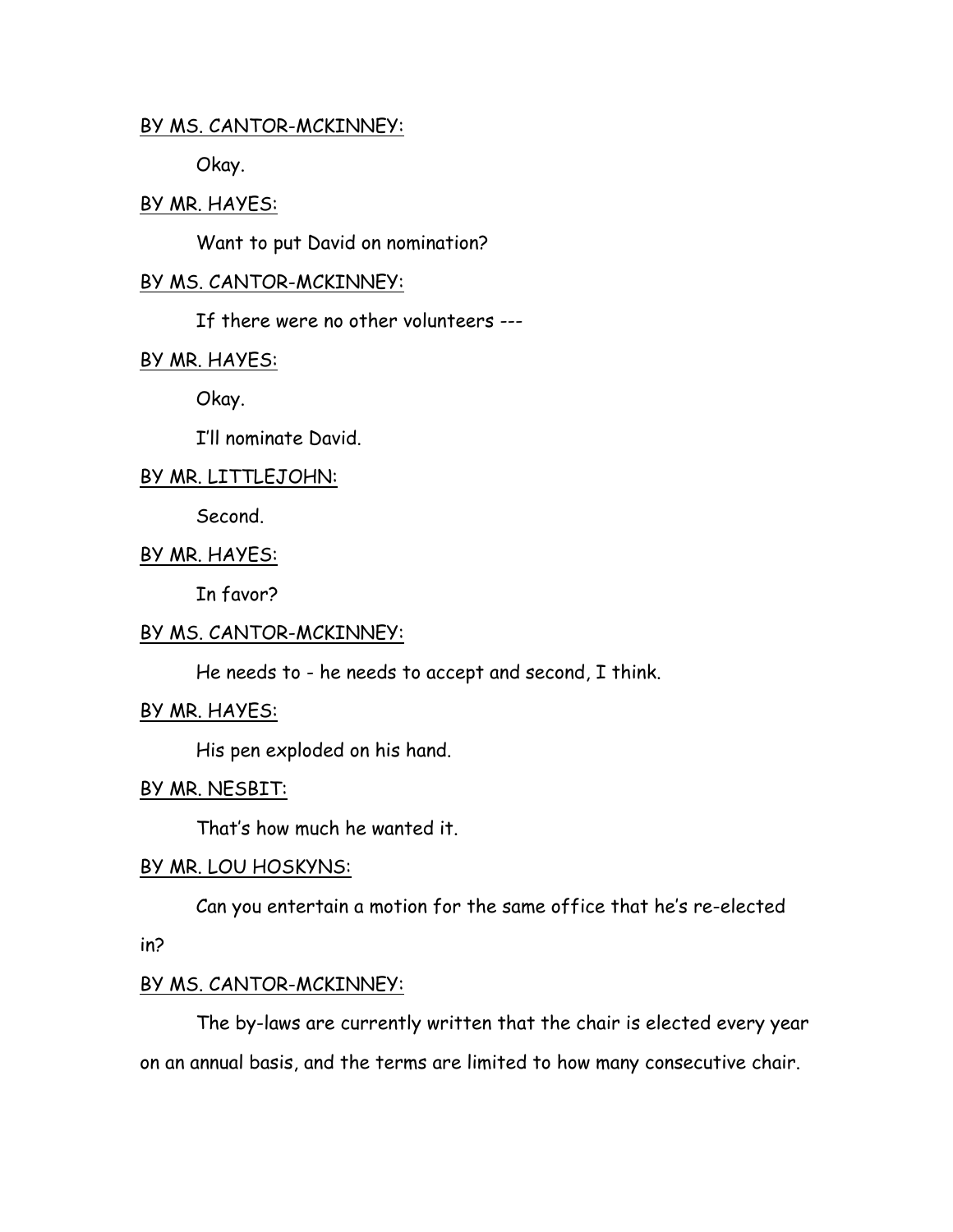# BY MR. LOU HOSKYNS:

And then in the absence of that term be filled, does the vice chairman -- where does he stand?

# BY MS. CANTOR-MCKINNEY:

Well, we don't have a vice chair for this small of a group.

# BY MR. LOU HOSKYNS:

We don't have a vice chair. All we have is the chairman and all of the board members.

# BY MS. CANTOR-MCKINNEY:

Correct.

# BY MR. LOU HOSKYNS:

What about longevity on the board and the members present?

# BY MS. CANTOR-MCKINNEY:

The by-laws are not written specifically as who automatically would be moved in.

# BY MR. HAYES:

And we're - it's part of our agenda tonight to talk about the by-laws and maybe rewrite the by-laws, and we're in discussion about that now.

# BY MS. CANTOR-MCKINNEY:

On elections, do you accept the nomination?

# BY MR. DAVID MULLINAX:

Yes, ma'am, I do.

### BY MR. HAYES:

So that might be something we will discuss in the by-laws. David works for the Air Force over at Donaldson Center, so sometimes they're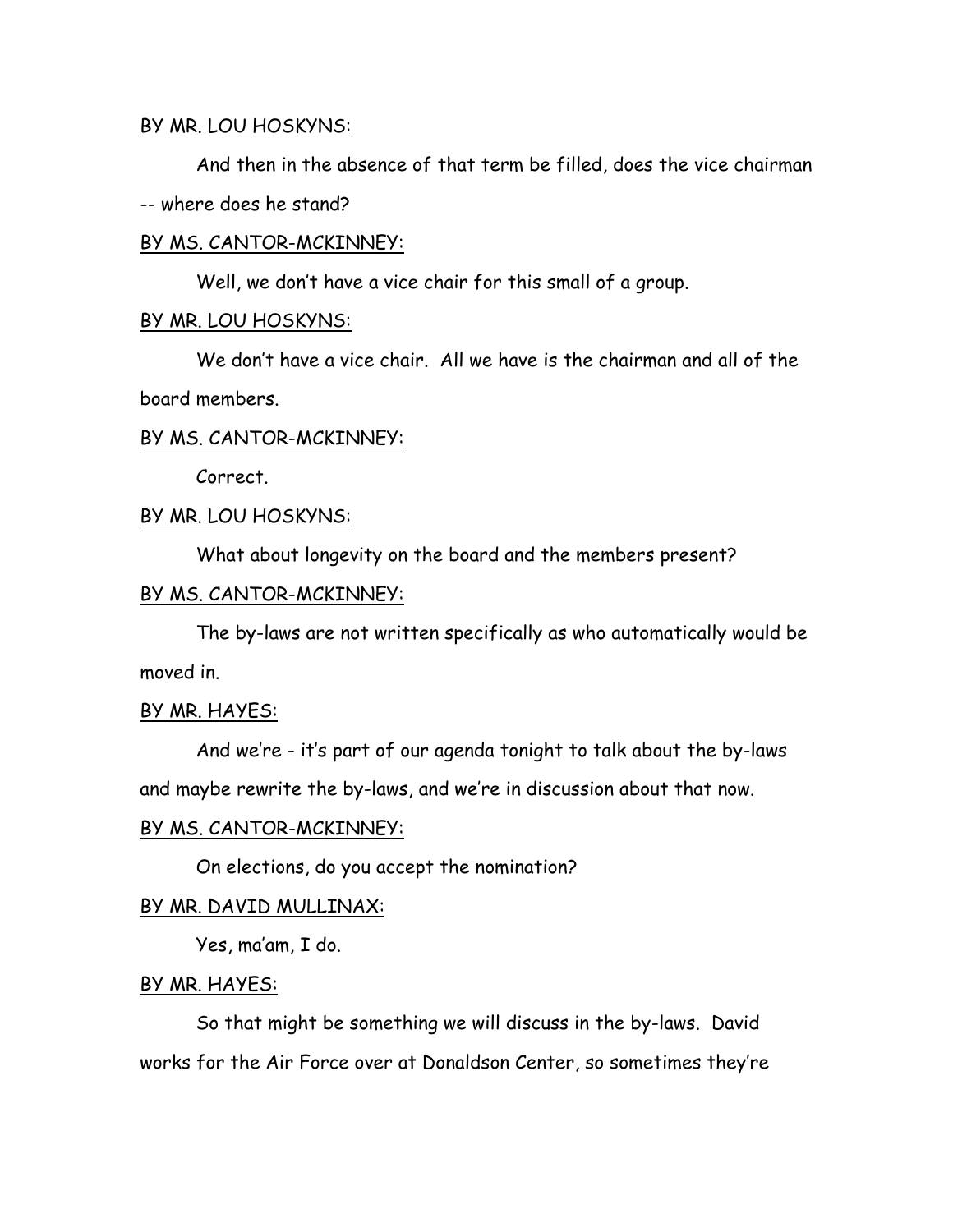very busy over there and he can't make it.

We're - so that might be something we need to address in the by-laws that weren't thought of before.

### BY MS. CANTOR-MCKINNEY:

And in the past, if a chair has been absent, he has been able to delegate someone to act in his absence.

# BY MR. LOU HOSKYNS:

Well, in the absence thereof, until the by-laws are rewritten, unless everybody is going to vote on it tonight and reading and all of that, why can't you appoint a temporary chairman until such a revision is made?

# BY MS. CANTOR-MCKINNEY:

It's purely up to the board. It's - you all have served on this board for year after year, so as informal or as comfortable as you want to be with a temporary or David accepting for the year term.

### BY MR. LITTLEJOHN:

Well, you've got a motion and a second on the floor, so you have to address that first, and then I think before you can do a temporary, you need - you're probably going to have to revise the by-laws, and it's probably going to be another year by the rules before we can make any changes.

#### BY MR. HAYES:

Okay. So we've got a motion on the floor for David to be the next chair and it's been seconded. Anybody oppose?

### BY MS. CANTOR-MCKINNEY:

Any discussion?

### BY MR. HAYES: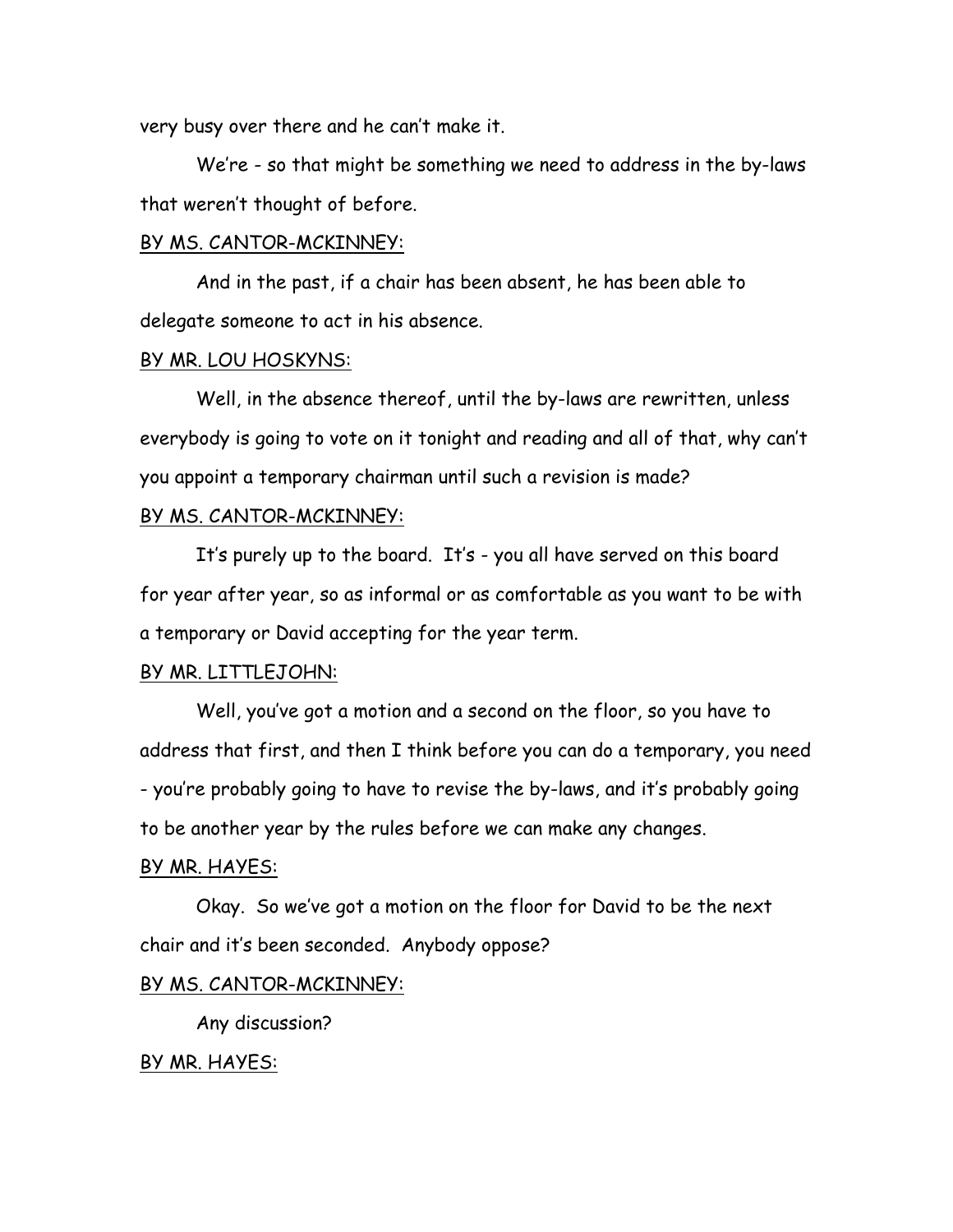Any discussion on the matter?

(NO RESPONSE)

# BY MR. HAYES:

Okay. All in favor?

# (BOARD MEMBERS RESPOND)

### BY MR. HAYES:

All oppose?

### (NO RESPONSE)

### BY MR. HAYES:

It looks like David is the next chairman of the board.

# BY MS. CANTOR-MCKINNEY:

Congratulations.

# BY MR. DAVID MULLINAX:

Round two.

# BY MR. HAYES:

David is a former - former chair, so he's not new to this, so I want to thank David for everything he's done in the past.

Okay. Now the part of our agenda is to review the by-laws.

What we've discussed so far about the revision of the by-laws is that all the board members will take their copies of the by-laws and mark them up as to what they think needs to be revised, and we will supply our revisions to Suzy within a month. So by the first of May of this year we will supply Suzy our revisions so that Suzy can consolidate the by-laws for review at our next meeting and for discussions and approval at the next meeting. Is that okay with everybody on the board? Are there any discussions about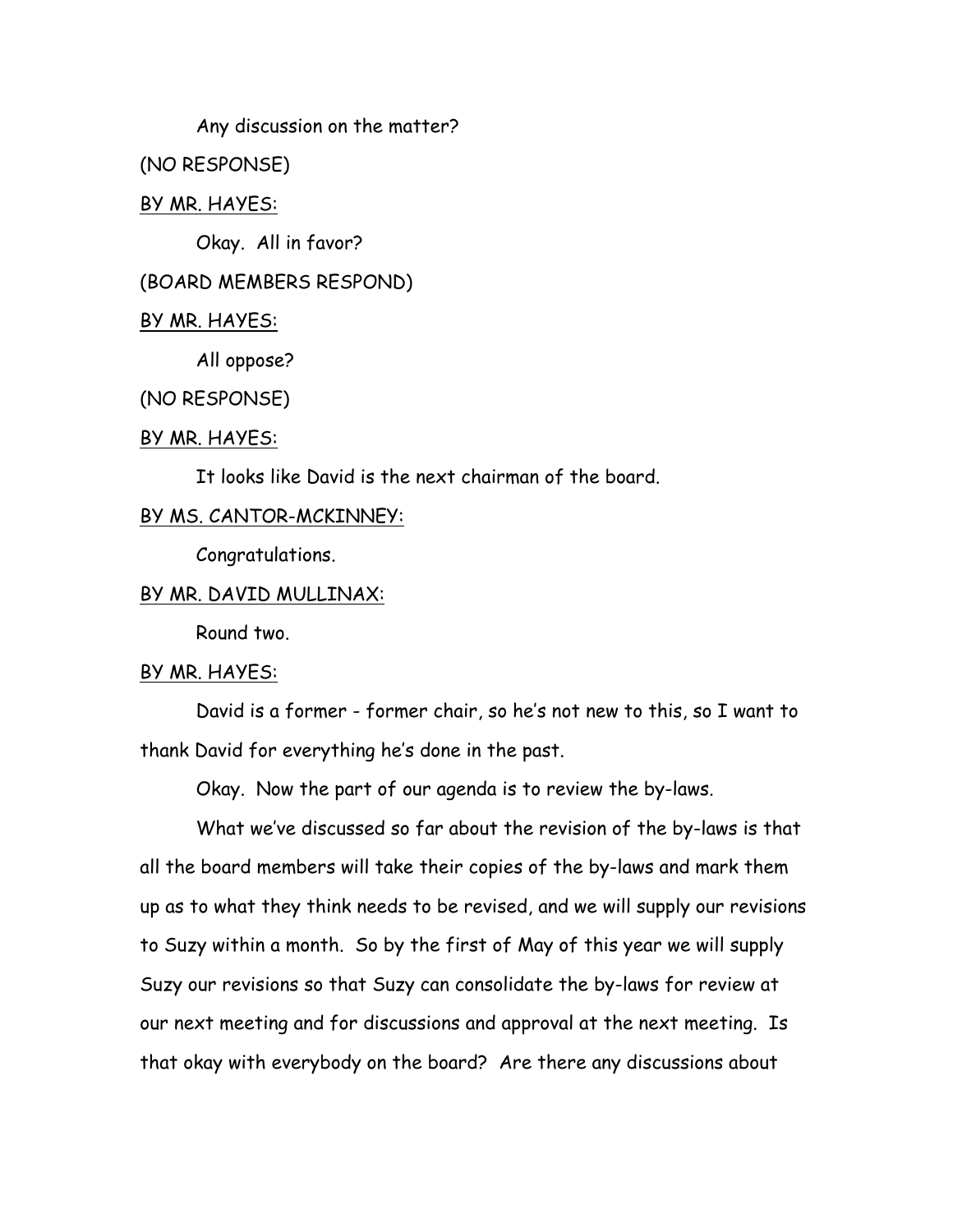### this?

### BY MS. CANTOR-MCKINNEY:

And, in general, just for background, what's precipitated that is not dissimilar from your comment a few minutes ago is we've had the same bylaws for the many years that the RAB has been operating. The schedules tend to slide on how frequently we're able to meet, and some of the original, I think, items in the by-laws probably just now need to be revisited as to their applicability, and so it's a good opportunity with the new board to take a look at those.

### BY MR. HAYES:

Those - there are copies of the by-laws available at the library, right? BY MS. CANTOR-MCKINNEY:

The by-laws should be in your notebooks.

### BY MR. HAYES:

All the board members have the by-laws.

### BY MS. CANTOR-MCKINNEY:

Yes, sir, and if you don't have them, give me a buzz and I'll send those out to you.

### BY MR. HAYES:

I was wondering if anybody in the public had any comment about the by-laws.

### BY MS. CANTOR-MCKINNEY:

The original by-laws should be in the ---

### BY MR. HAYES:

In the library.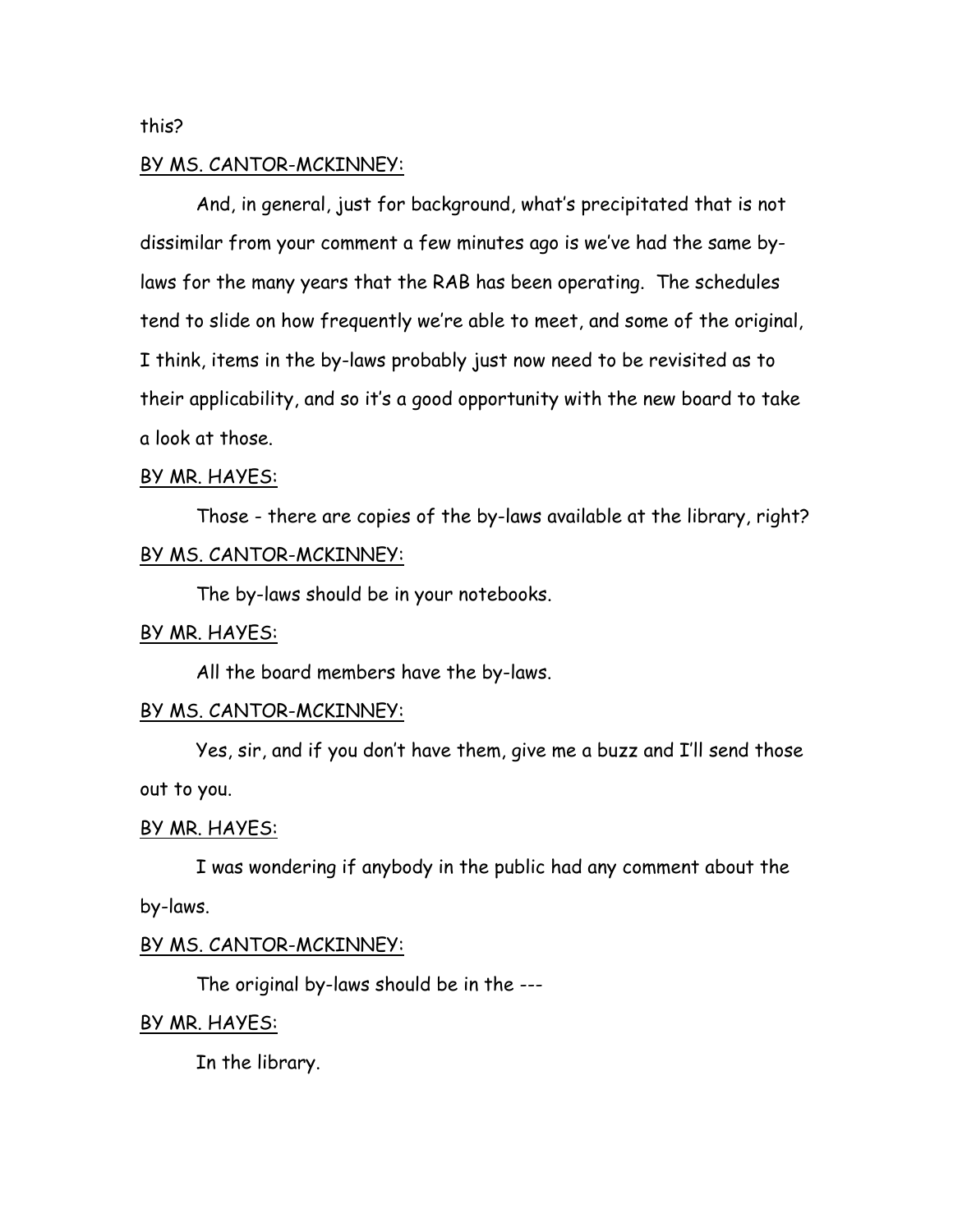### BY MS. CANTOR-MCKINNEY:

--- library.

### BY MR. HAYES:

Okay. All right. Is there any discussing - more discussion on the matter about the by-laws?

# (NO RESPONSE)

### BY MR. HAYES:

Okay. We'll put that for new business at the next meeting for old business.

And now on the agenda we're going to talk about the project funding status. I'll turn it over to the Army Corps of Engineers, Mr. Ron Nesbit. BY MR. NESBIT:

Good morning - good morning - it's been long. It's good evening now for sure. I'm Ron Nesbit. I'm the project manager from Charleston District. I see a lot of new faces, and I want to, again, welcome -- say welcome to you for being here tonight. I'm glad you could come.

I just want to give you a brief update on what's happening towards funding for the Camp Croft FUDS project here. We have, as many of you know, been able to award a contract to do work at the Wedgewood Subdivision in the near future for this coming year or sometime once we get a schedule.

Next year, which would be FY '05, I do not have what the funding is projected to be yet for this coming year; but based on the budget as we're seeing based on all the things that's going on with the US currently, I do not have a lot of hopes that we are going to have any major influx of funding for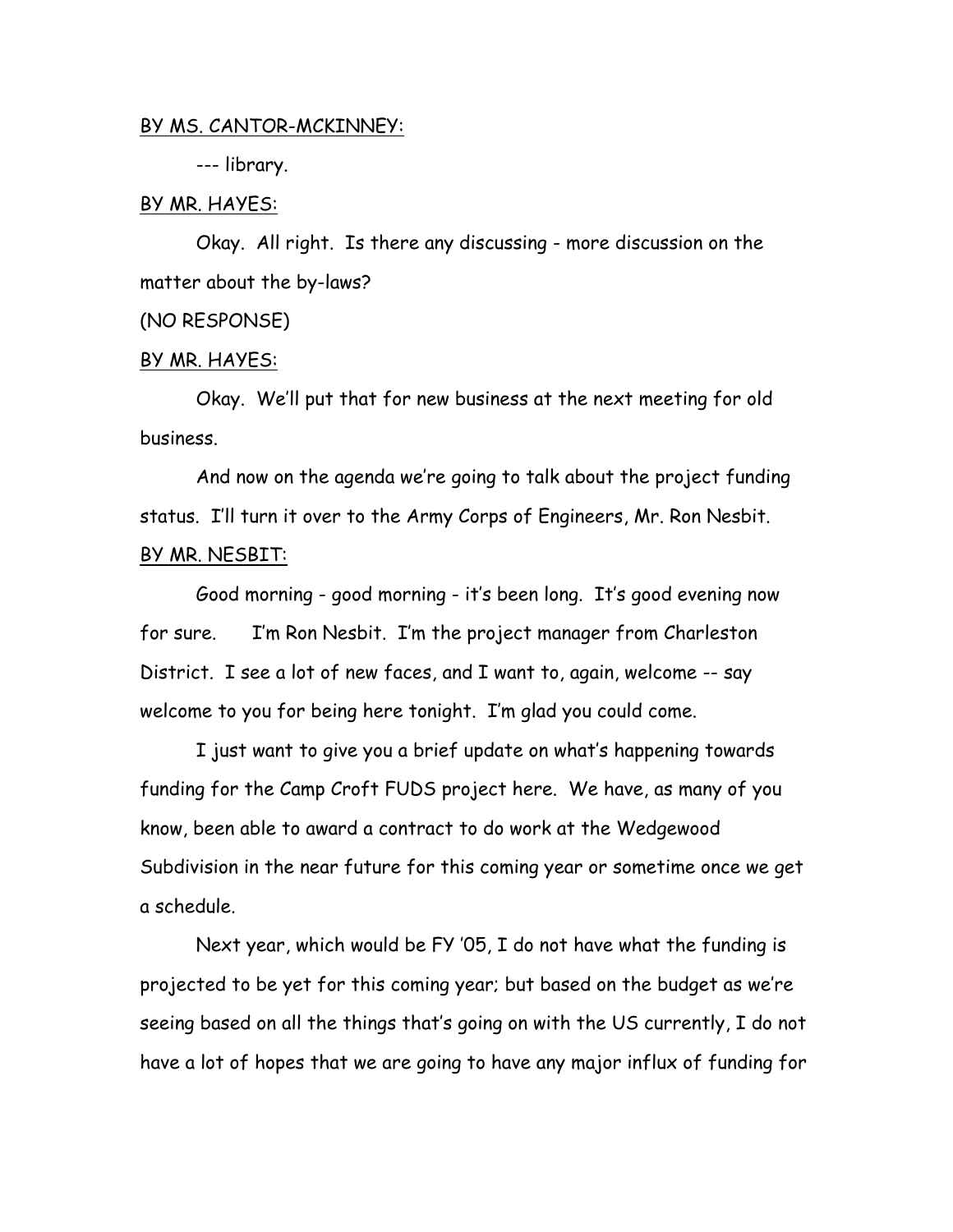the project right at hand.

At our next meeting I do hope to be in a position where I will be able to tell you what we hope to get for the upcoming year.

Okay. In talking about the work that we're planning in the near future, it has not been decided schedule wise when we will begin work at the Wedgewood Subdivision for the removal activities scheduled there. However, we are already in the process of making coordination with property owners and making certain that they understand the process that we will be going through during the actual removal activities in terms of whether or not the individuals - or not whether or not but the fact that they would not be able to stay in their homes during the actual removal activities because of safety requirements and so on.

We've begun having meetings with those individuals that will be impacted already. In fact, we had meetings with them over the weekend, or a few folks that we were able to contact. We've had people go door to door, talk to individuals. Some we have been actually in contact with and others we haven't.

Suzy and John was here last night for a meeting to, once again, talk with those that were not able to be present for the times when they went around to try to talk to folks.

The opportunity for that to happen still exists in terms of providing information, and we'll make every effort to make certain that everyone that's going to be impacted have an opportunity to ask questions; and we will give them all the information that they desire and make certain that they're aware and know that we're trying to make certain that everything is taken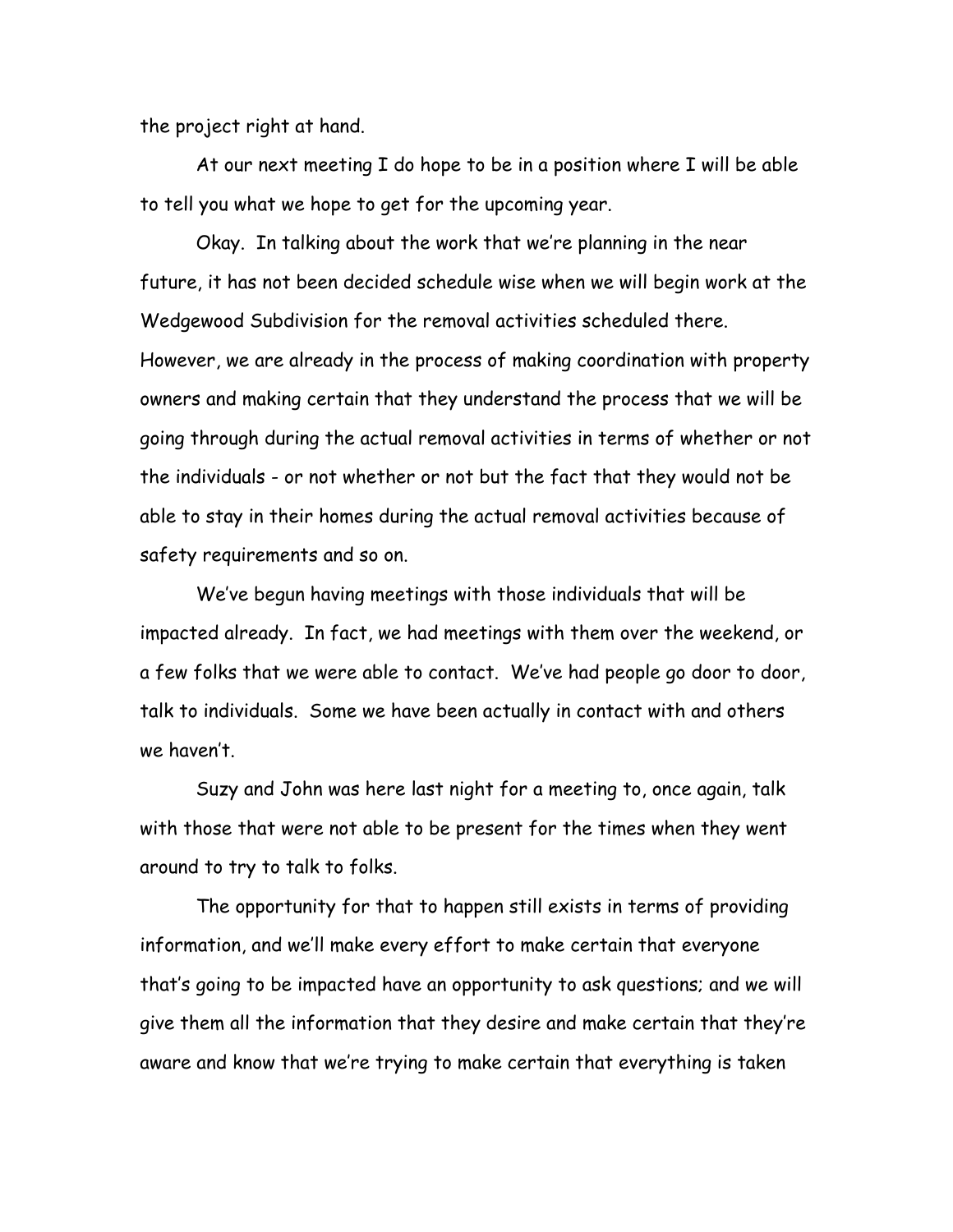care of.

Having talked about that, I would like Dan to talk a little next about the phase of work of what, in fact, we will be doing during the time when construction actually begins.

### BY MR. PLUGGE:

Thank you.

My name is Dan Plugge. I'm the technical manager from Huntsville, our Corps of Engineers' office there. Basically, the work we're going to be doing in the Wedgewood Subdivision involves three areas. They're identified as Grid 17, Grid 40 and Grid 35-P4.

Basically, a few years ago we started doing some work in there, and we ran into a situation where we encountered some items that we weren't expecting, so we had to step back and redo our explosive safety submission, which is submitted to several agencies other than the Corps. We recently got approval of that. So once we start the work there, as Ron mentioned, we're going to have to evacuate the residents during the daytime. So - but what we're going to do is clear these pits. There's several pits where things were buried, so we're going to do a removal in those pits, and then we're going to use geophysical mapping to map those grids again to make sure that we did find everything during our previous investigation, as well as this one, and make sure that those areas are completely clear and there will be no problems there.

So the first thing we're going to be doing is a geophysical test plot. Basically, it's to - we're going to go out and test our geophysical equipment to make sure that we know the responses that it makes when it encounters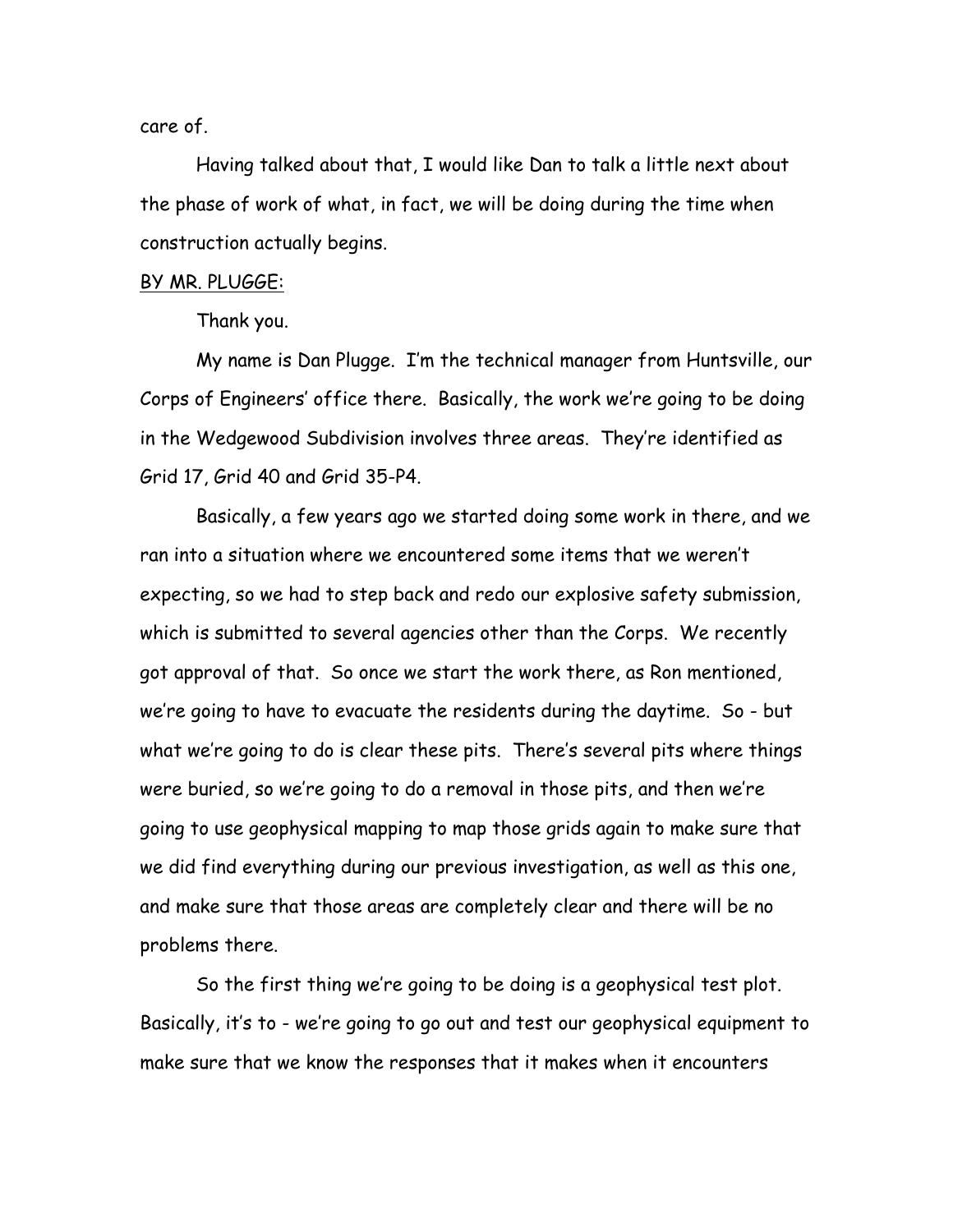certain items in the ground, and that way we can match them up with the signatures and the grids of items that we find; and then, like I said, we'll dig the items in those pits and anything else that happens to be in those grids after the geophysical mapping is done, and then we'll be assured that those areas are clear; and then, as Ron mentioned, the next thing is to wait on funding issues.

That's about all that we'll be doing in the last few months.

### <u>BY MR. HAYES:</u>

All right. We appreciate that.

### BY MS. CANTOR-MCKINNEY:

Before we move on to old business, as I passed the sign-in sheet, request that everybody please make sure they sign in this evening, and there's an agenda at the front; and as we get into any discussions or questions, we request that you state your name clearly for Sandy who is taking our transcripts. Thanks.

### BY MR. HAYES:

Okay. As far as old business, we have no specific agenda that will be brought up tonight. Suzy worked with Ron in between meetings, and they highlighted certain things that have been brought up at past meetings, and I believe Ron has a report as to hitting on some of these topics, and we'll discuss them at this time.

#### BY MR. NESBIT:

In our last meeting under the old business category there were a number of issues that were raised. One such issue was questions to potential violation of a member sitting on the board. Mr. Osborne was to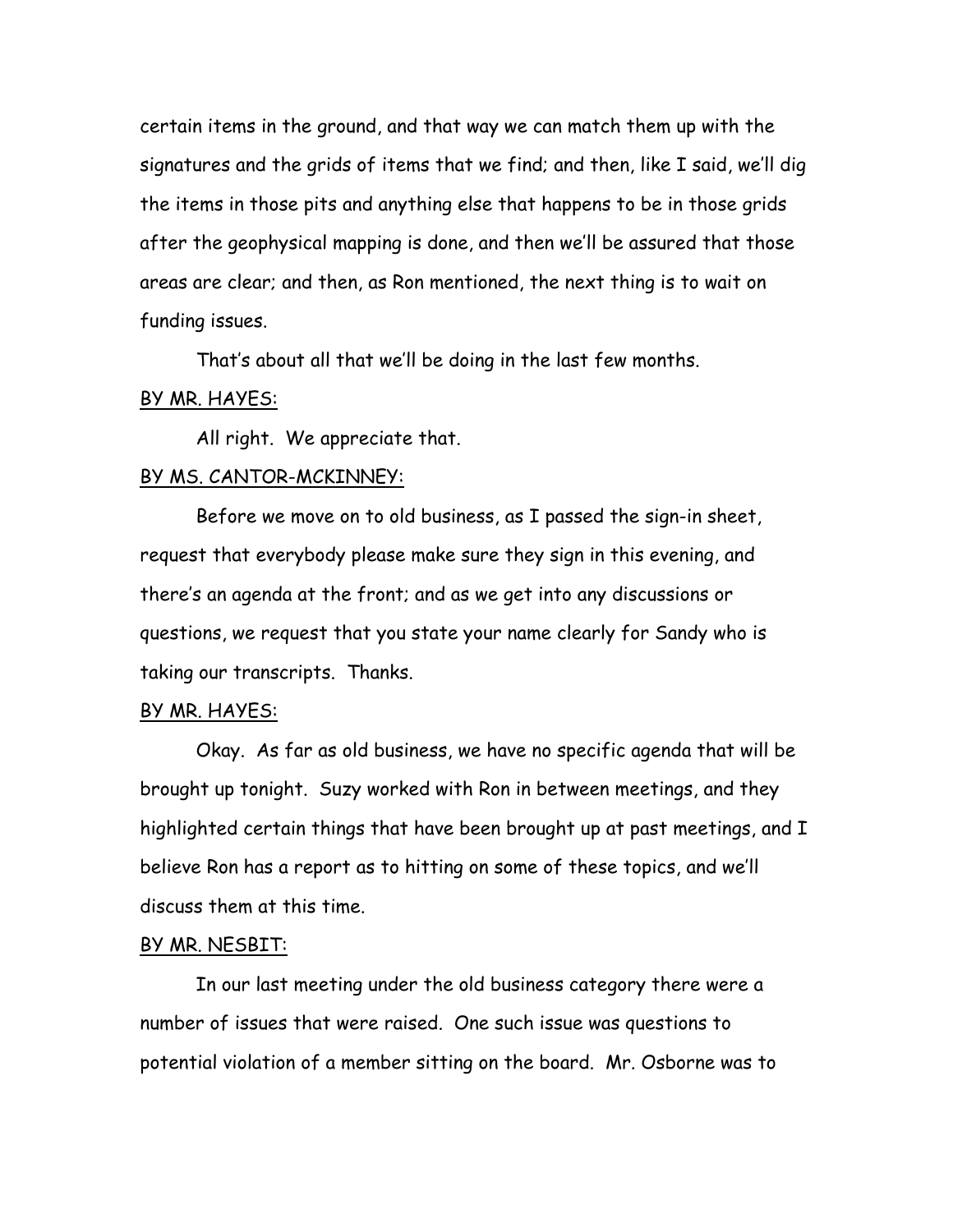provide the Corps a copy from the ethics book of South Carolina constitution for evaluation. I have not received anything. I don't know whether you have sent it to someone or not.

### BY MR. OSBORNE:

No, I haven't.

### BY MR. NESBIT:

Okay.

#### BY MR. OSBORNE:

But I've got a few words to say if you're through.

### BY MR. NESBIT:

Since that hasn't happened, we consider that issue closed at this point.

During the last meeting there was discussion about a follow-up with the Mayor of Pacolet. I did, in fact, call the Mayor of Pacolet. We had spoke about the property in that immediate area that they were concerned about. Based upon property or work that we were anticipating, did not at that time seem to be an impact on Pacolet, and we concluded that meeting with the understanding that should we find or have any indication that there is something that's going to impact that area, that we would be in communication with her. So that's been closed.

During the last meeting Mr. Zimmerman discussed about property that was being auctioned.

# BY MR. ZIMMERMAN:

Yes, sir.

# BY MR. NESBIT: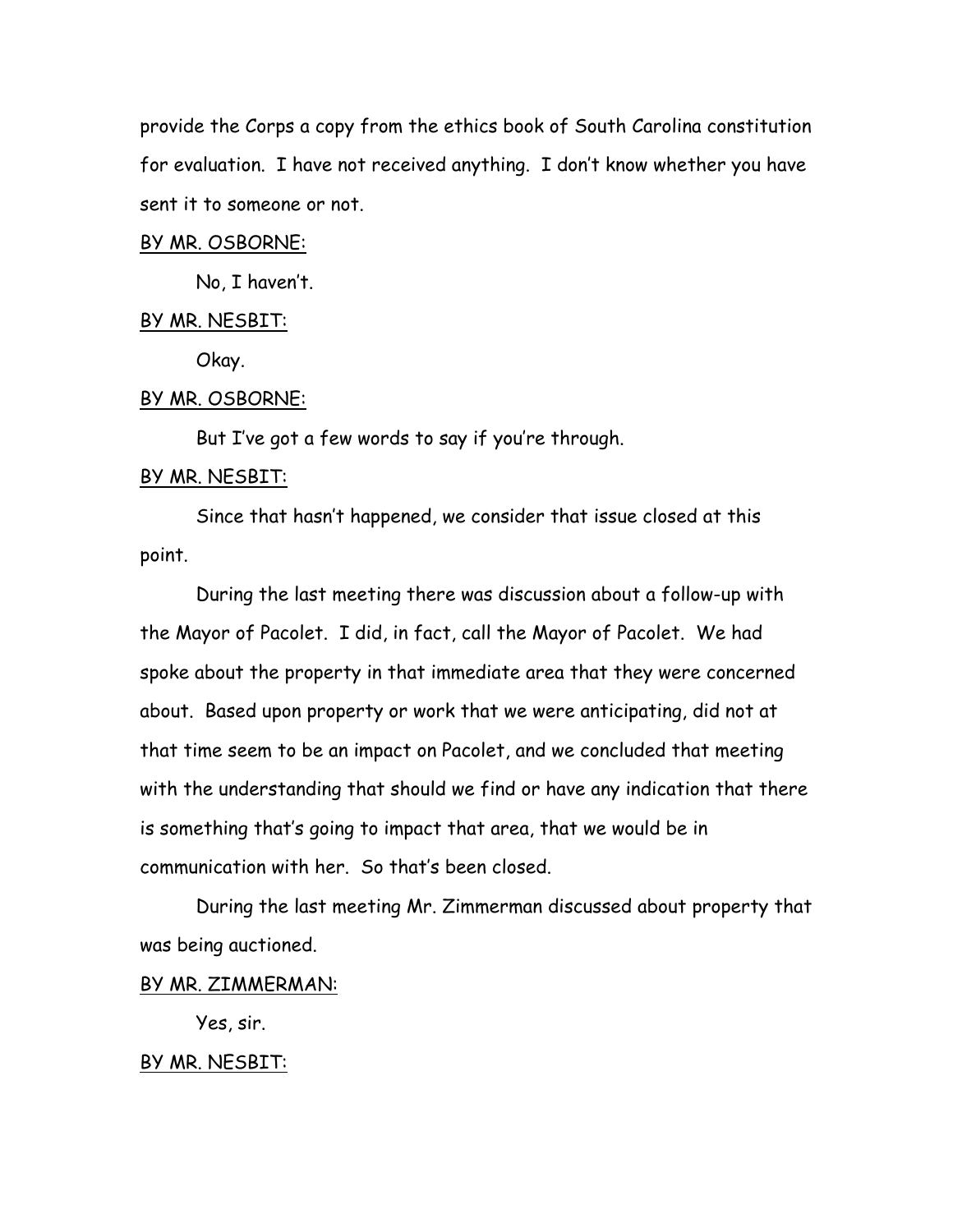And development around the - I guess it's Cowford Bridge area?

# BY MR. ZIMMERMAN:

Cowford Bridge Road.

# BY MS. CANTOR-MCKINNEY:

Cowford Bridge Road.

### BY MR. NESBIT:

Cowford Bridge Road.

### BY MR. ZIMMERMAN:

Yes, sir.

### BY MR. NESBIT:

Yeah.

Mr. Hinely, our real estate person, he did some investigations, some follow-up investigation on that, and I'll let him talk about that briefly, if he would.

# BY MR. HINELY:

Well, right now the tax records haven't been updated on the old maps to show the exact breakup, but, yeah, it has been developed or - or subdivided. There are a few homes back in there, but that was never an area that we've been asked to go into from a real estate standpoint to search properties.

### BY DR. MCCLURE:

You were prohibited back then to go in there.

# BY MR. ZIMMERMAN:

Exactly.

### BY DR. MCCLURE: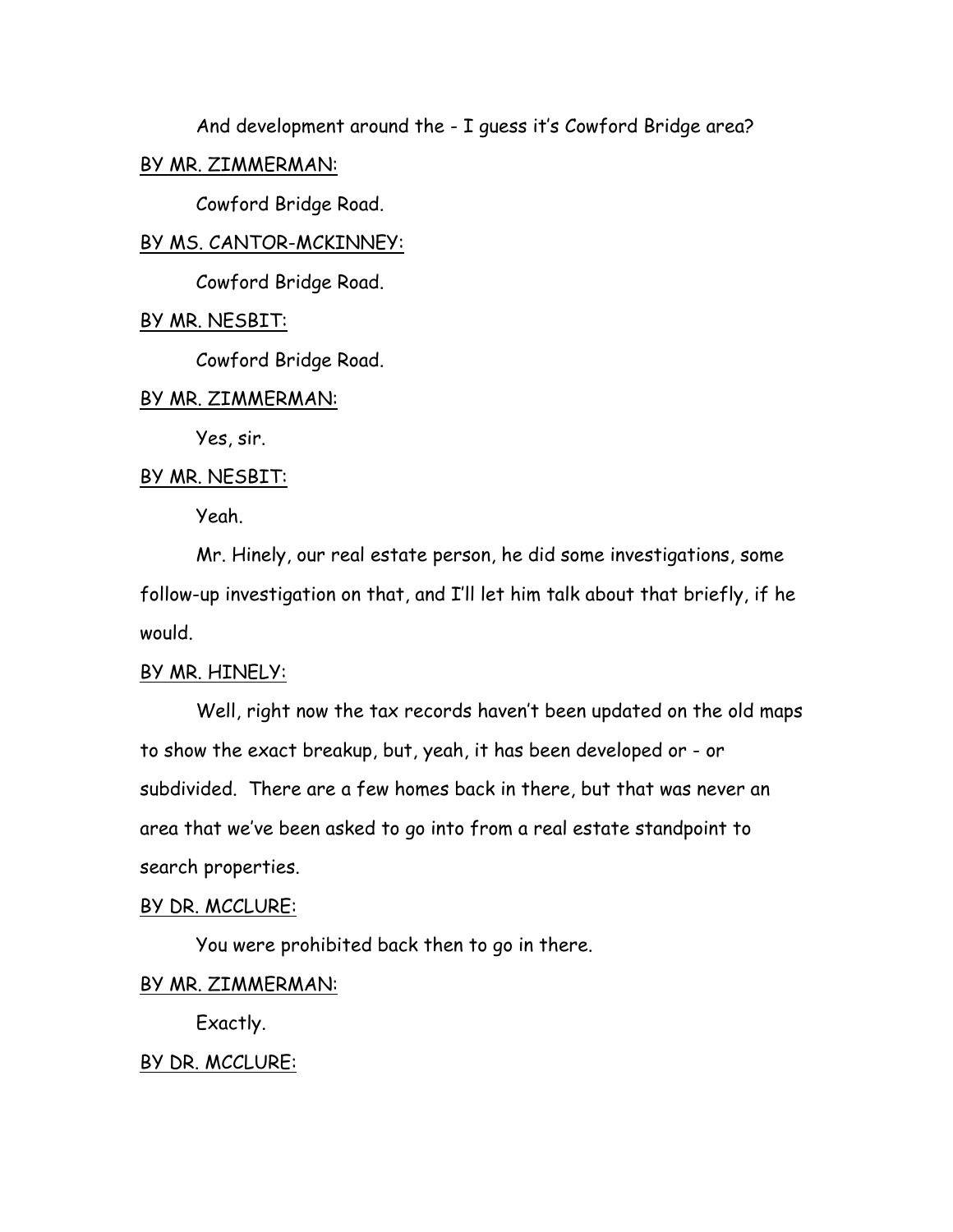Can't be ---

### BY MR. HINELY:

Well, he's never been asked to go that far back in there.

#### BY MR. HAYES:

Okay. We need - we need ---

### BY MS. CANTOR-MCKINNEY:

We need your name.

### BY MR. HAYES:

--- everyone talking to please state their name.

#### BY MR. HINELY:

I'm John Hinely, Corps of Engineers out of Savannah.

# BY MR. ZIMMERMAN:

Robin Zimmerman, just a regular guy.

### BY MS. CANTOR-MCKINNEY:

Well, what we're attempting to do based on follow-up to your comments at the last meeting is to try to identify, as those parcels are being sold, who owns those parcels so we can include them on the mailing list. That's what we had discussed, so that's what John is researching so that they can be personally informed as those parcels are being sold.

### BY MR. ZIMMERMAN:

That area was prime battalion covered removal area, removal area one, and where they had those twelve 105s right below Mr. Coleman's house here, that was a heavy impact area, and it was also heavy impact area. As I say, it was five millimeter, five houser and 57 millimeter bridge, and I guarantee you eventually you're going to find some stuff down there. That area has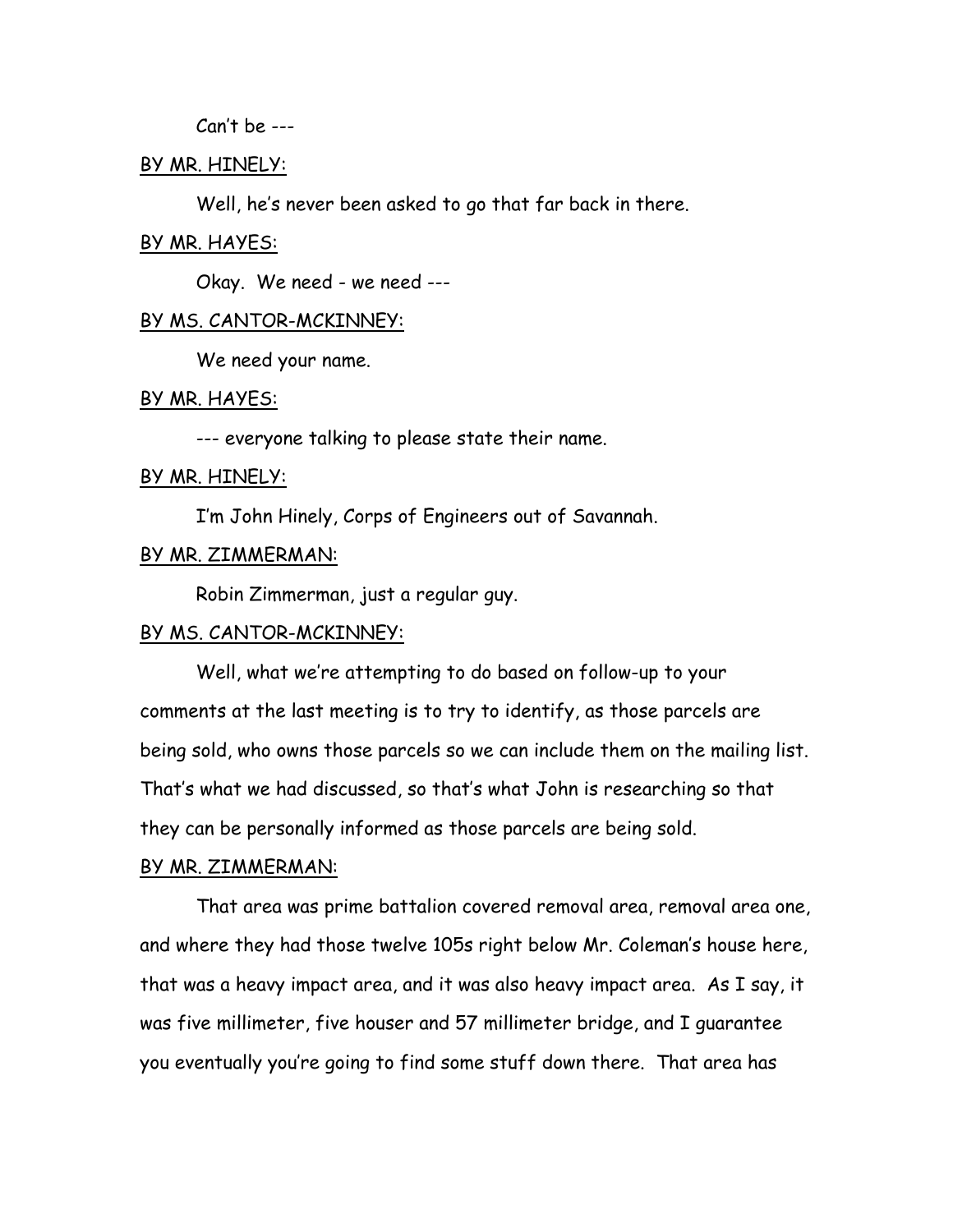been covered up all these years with trees nature has brought, you know - and they're just now finally getting where they're gridding that off.

### BY DR. MCCLURE:

Yeah.

#### BY MS. CANTOR-MCKINNEY:

Let me ---

# BY MR. ZIMMERMAN:

I've been told they found stuff and people who are not trained have been moving it out. I mean, whoever they were. I'm not trying to make anybody look bad or anything, but when I saw that last summer, I said, "My God, they're going to get some stuff down there."

### BY MS. CANTOR-MCKINNEY:

Let me ask Rick Renna, have you had any responses or any calls from that area during development?

### BY MR. RENNA:

No. Six years ago I went out to that area right near the power lines off of Cowford Bridge Road, and we had two 2.3-inch rockets. That is the only call we've had out there and that was six years ago.

#### BY MR. NESBIT:

 Well, that particular area, as far as the EE/CAs that were done, and we've done two of them, and, like you said, we probably were not given authority to be on that property, so we would not have any record of any investigation having been done in that area. Now since, in fact, there are questions about that, and if, in fact, someone has got some specific information that address the issue there and following on information and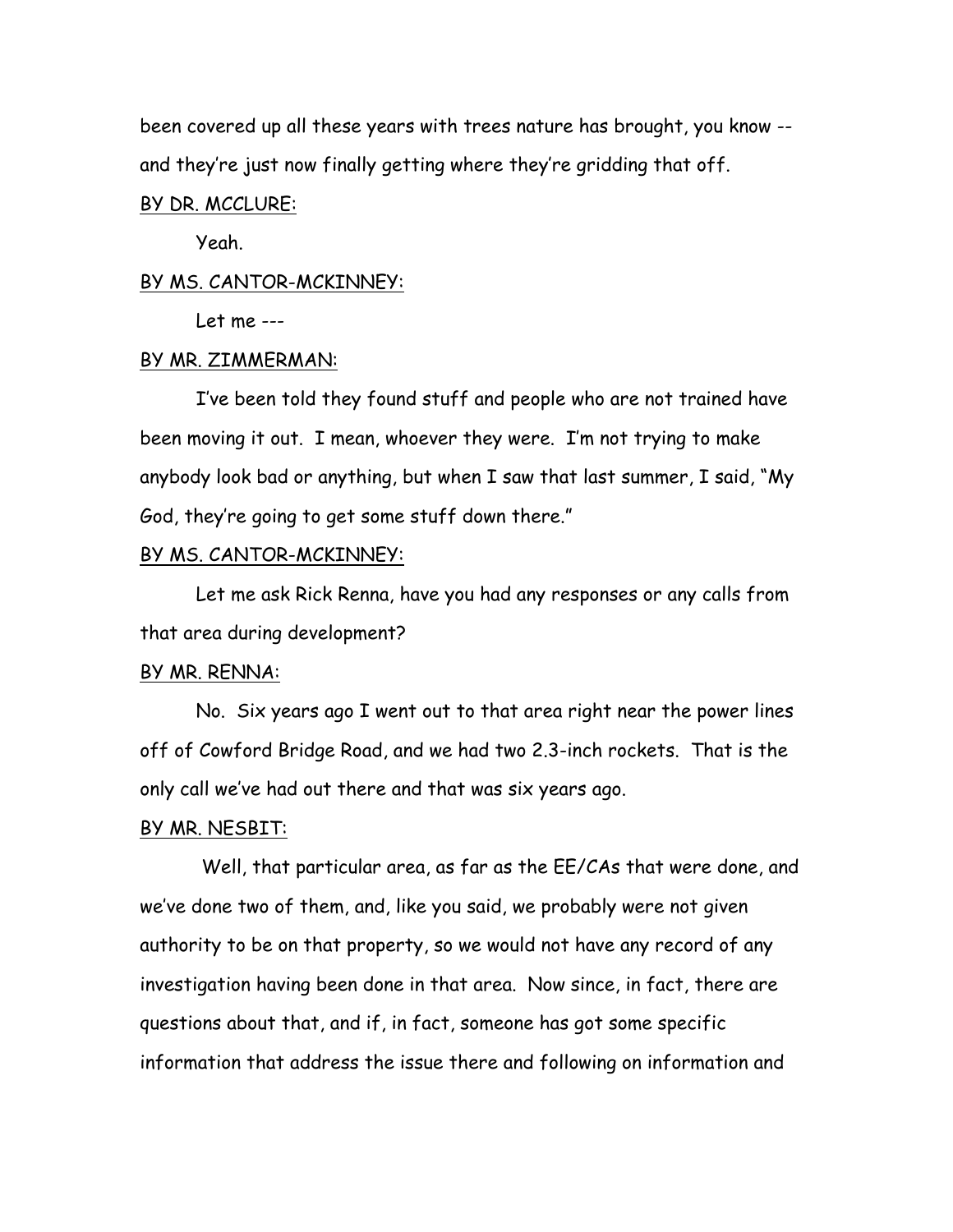property that we are yet to investigate, that would become one of those such areas that we would probably re-look at at a later date; but a part of the current EE/CA, that's not included at the present time. Okay.

### BY MR. ZIMMERMAN:

Yes, sir.

### BY MR. LITTLEJOHN:

Ron.

### BY MR. NESBIT:

Yes.

### BY MR. LITTLEJOHN:

I just noticed in the minutes also that Mr. Zimmerman wants us to

hear from three former military soldiers that will testify to a location.

Was that information turned in to you, Suzy?

# BY MS. CANTOR-MCKINNEY:

That was next on his list.

### BY MR. LITTLEJOHN:

Oh, I'm sorry.

### BY MS. CANTOR-MCKINNEY:

You're very good, Bubba.

# BY MR. LITTLEJOHN:

Okay.

### BY MR. NESBIT:

That's good. Well, you already asked the question. Do you - did you turn in that information to anyone or anyone else?

# BY MR. ZIMMERMAN: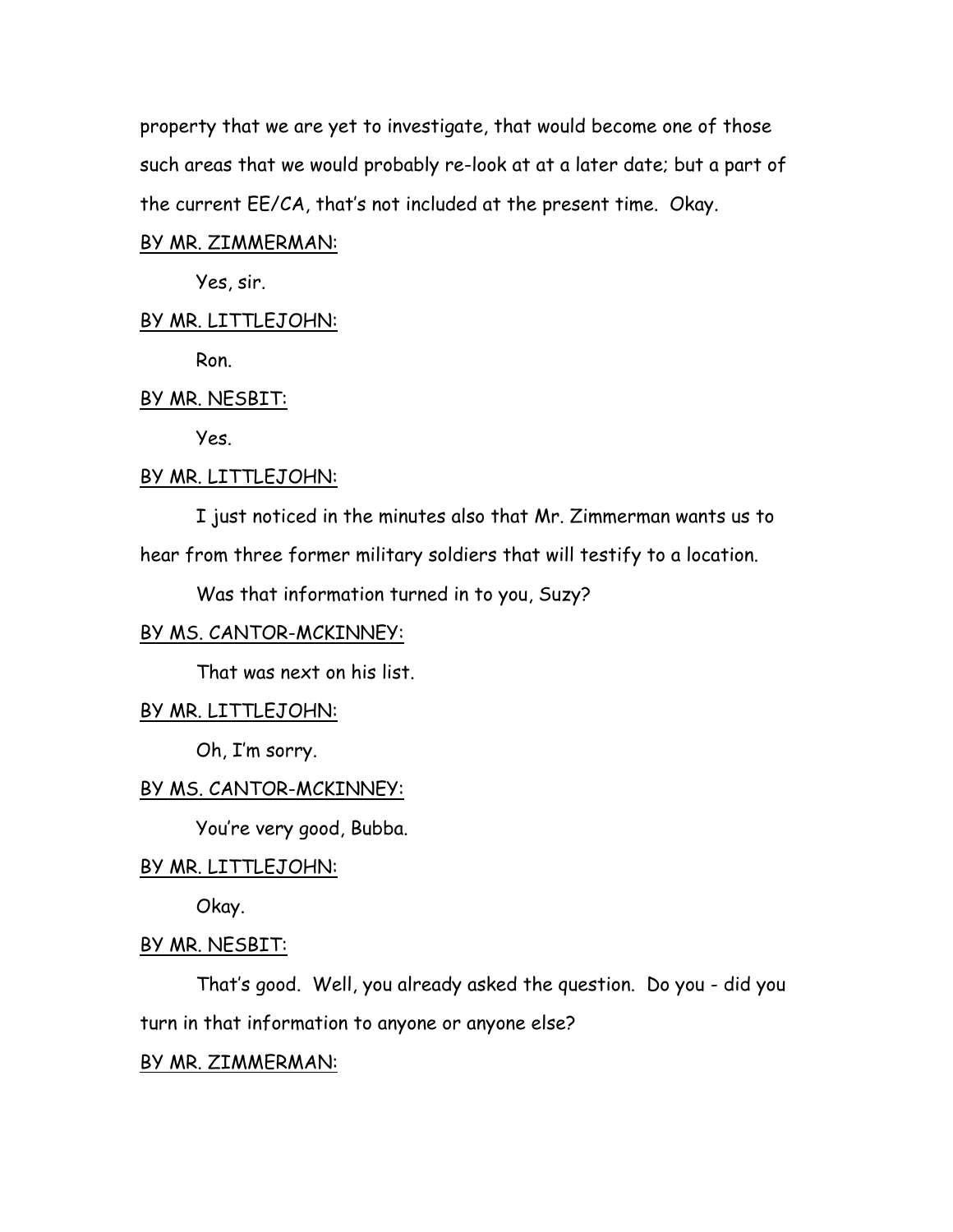Not yet, because I wanted to come to this meeting to see what was going to happen. I figured that was -- there's more than three now that will testify that they personally fired high explosive rounds in that area.

# BY MS. CANTOR-MCKINNEY:

Well, we're requesting ---

### BY MR. HAYES:

In what area, roughly?

#### BY MR. ZIMMERMAN:

The Cowford Bridge Road area down there, Gary, between the Fairforest Creek and that triangle of land. I've given Suzy a map, a real detailed map, between what is called Cowford Bridge Road and that land title company, that pulpwood company used to have back up in there where Jim Smith auctioneers now developing some of that land off. I mean that was where they did battalion company exercise, night training attacks, anti-tank training, and these are basically the gist of it.

### BY MR. HAYES:

I just want to make sure for the record there's no question as to what property you're talking about.

#### BY MR. ZIMMERMAN:

On the east side of Fairforest Creek.

### BY MR. HAYES:

Okay.

# BY MR. ZIMMERMAN:

Or river or whatever they call it now. Of course you've got Milliken's Hunt Club right up above there, so that's, you know, nobody will ever be on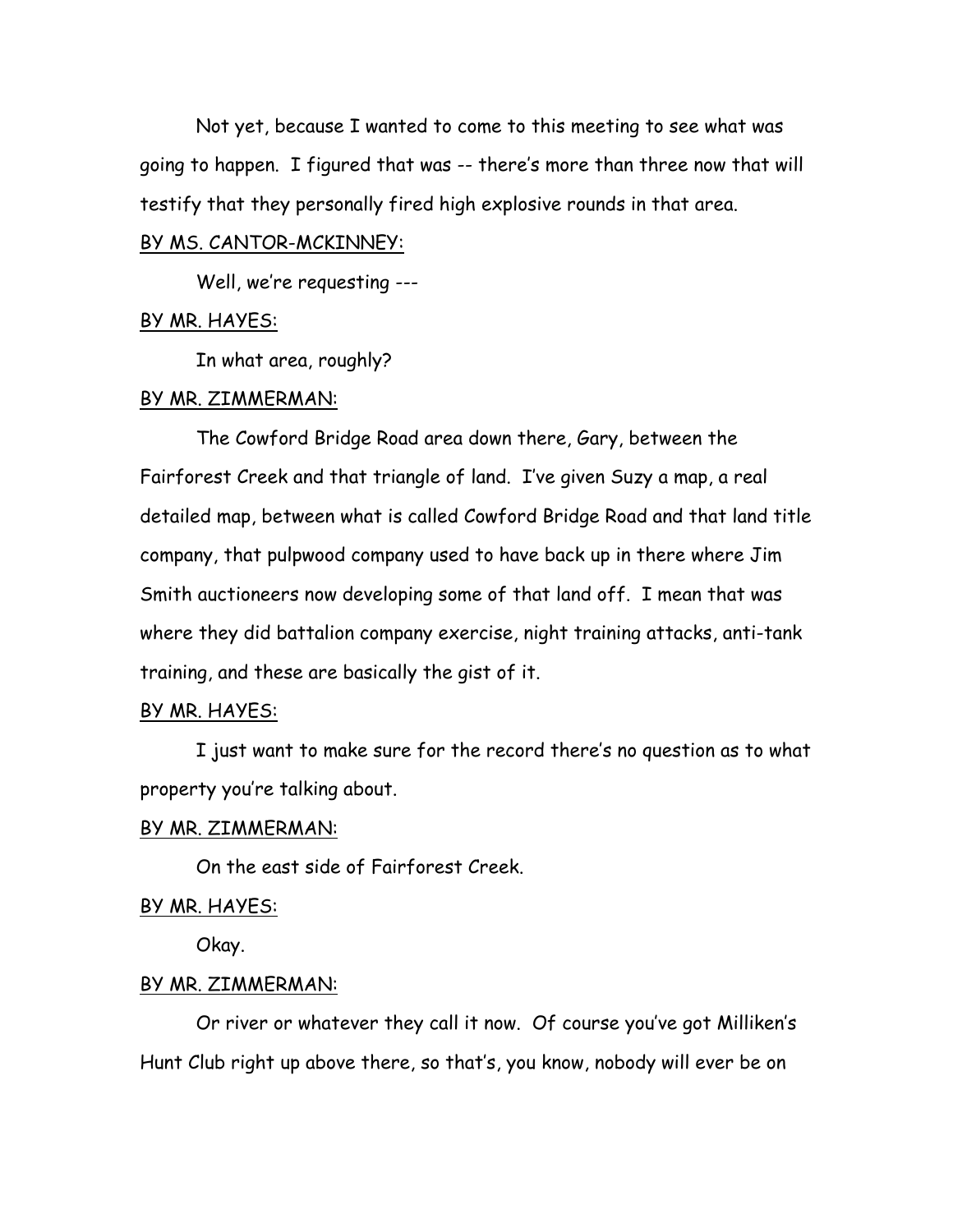that property or in that area.

### BY MR. NESBIT:

Okay. Thank you.

### BY MR. ZIMMERMAN:

Yes, sir.

#### BY MR. NESBIT:

Last item is Mr. Foley, Plylar and myself had agreed to schedule a time when we could discuss land use changes and so on. That hasn't happened yet, but we need to get that done as soon as we possibly can. Plylar isn't here tonight, but between the three of us we'll make that happen soon. Okay.

That's all I have.

# BY MS. CANTOR-MCKINNEY:

I'd like to follow on - one moment here, please -- for old business. Actually, Mr. Osborne had raised questions in the last couple of meetings regarding Site 80 and Kelsey Creek and Site 18 in Pacolet and to clarify why nothing has been done in these areas.

Going back to the EE/CA documents, these were actually sample grids as part of our site investigation and characterization. In the Phase I EE/CA, which was completed in 1995, Grid 80 is actually a grid that was down near the park office, the horse trails, the playground and the campground. Sixty millimeter mortars were found. Those were live items. That area was what is now 00U7, it underwent the time critical removal action and subsequent removal actions, so there was a response per that finding in that sample area.

Grid 18, which I believe is the Kelsey Creek in the original EE/CA is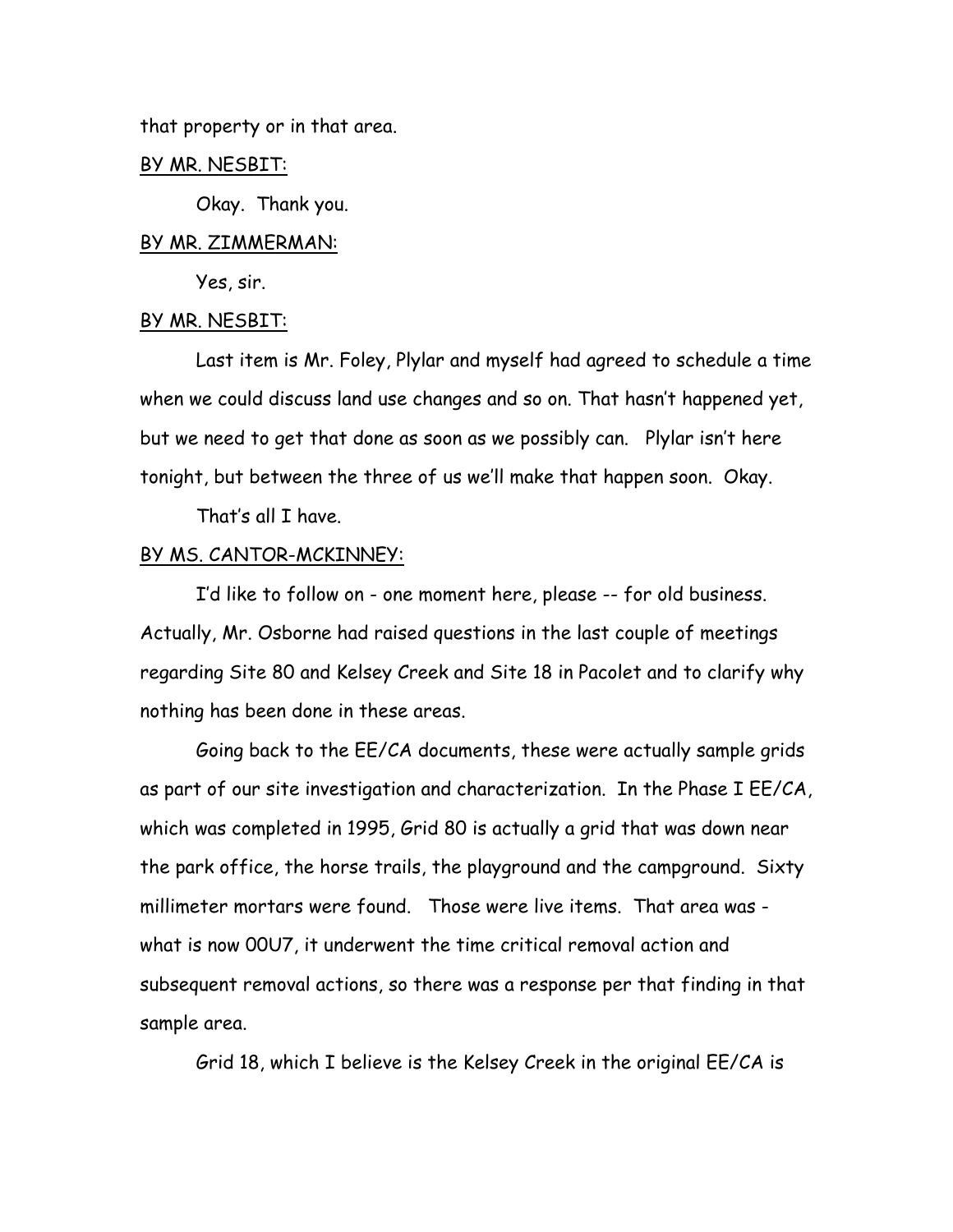part of what's called OOU1A, there were 127 digs as part of the sampling effort, 37 millimeter and 57 millimeter inert items were found, no live items. That area was designated for no further action as part of that EE/CA, so hence no follow-up because there were no live items.

We do realize that the grenade was found in Kelsey Creek subsequent to that characterization. There's no guarantee that everything is always going to be found and that that warrants a full blown removal action, but, again, just to clarify what the sample grid is what was found and what the ultimate determination was for further action in a specific area.

In the Phase II EE/CA, which was done in the 1998 timeframe, there were several grids around Pacolet where samples were collected and investigated not associated with the specific ordnance operable unit individual either 50 by 50 or a hundred foot by hundred foot grids based upon concerns and indications that these were munition dump sites. It was Grid 18-1, 18-2, 18-3, Grid 16-1 and Grid 17-1. The findings from all of the investigations in those areas were magnetic rocks, nails, wire, household debris. There was no ordnance scrap or ordnance related items found in those specific sample areas.

So I wanted to bring that to closure because I know there's been some - some concerns about what the documents in the library say about these samples and what was found and what the ultimate recommendations are for the risk minimumization, and I have both copies of the EE/CAs here tonight, so if anyone would like to look at those. So I did want to try to bring that to closure and clarification.

So that's I think all we had to respond to items that were raised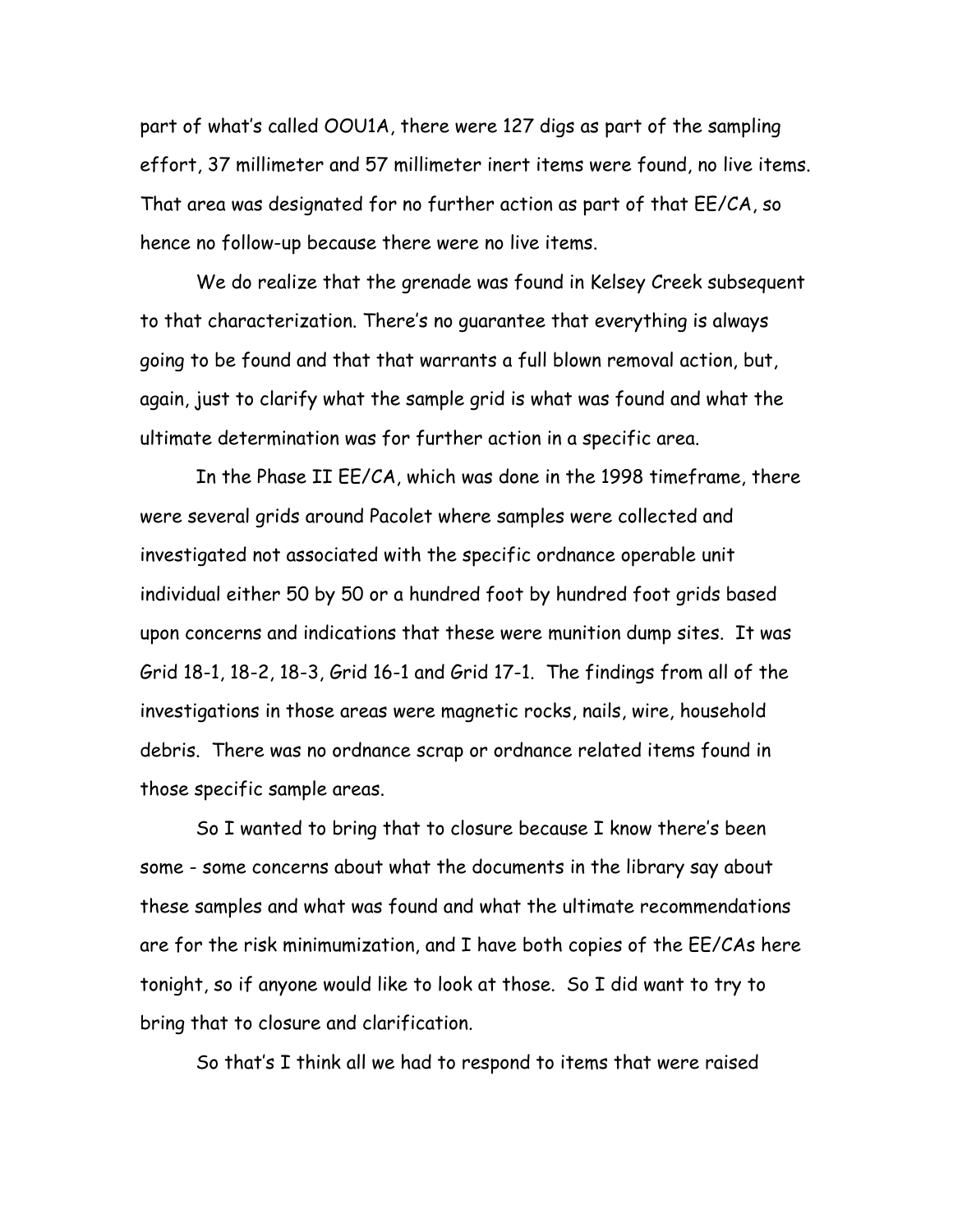during the last meeting. So any other old ---

### BY MR. HAYES:

Thank you, Suzy.

### BY MS. CANTOR-MCKINNEY:

--- business.

### BY MR. HAYES:

What I would like, since there's been several tracts of land that have been brought up or there's scenarios that things might be on certain properties or there's a question whether there are or not ordnance on properties, I'd like to ask Suzy or Ron to just publicly state how you submit questions to the RAB as to how you would get your property on a list for removal or inspection if you want it to be on the list.

Who would be ---

### BY MR. NESBIT:

Go ahead.

### BY MS. CANTOR-MCKINNEY:

I'll start in general terms, and then let the Corps of Engineers clarify. Again, the EE/CAs, and there have been two EE/CAs that were conducted at Camp Croft, are the site characterizations trying to determine what is the extent of ordnance contamination and what is the risk that it presents remaining in the ground based upon the current and anticipated land uses; and as a part of that, where the sample grids are placed is based upon anecdotal information that was provided during those investigations.

An archive search report - I'll back up a step - archive search report was prepared by the Corps of Engineers where they interviewed former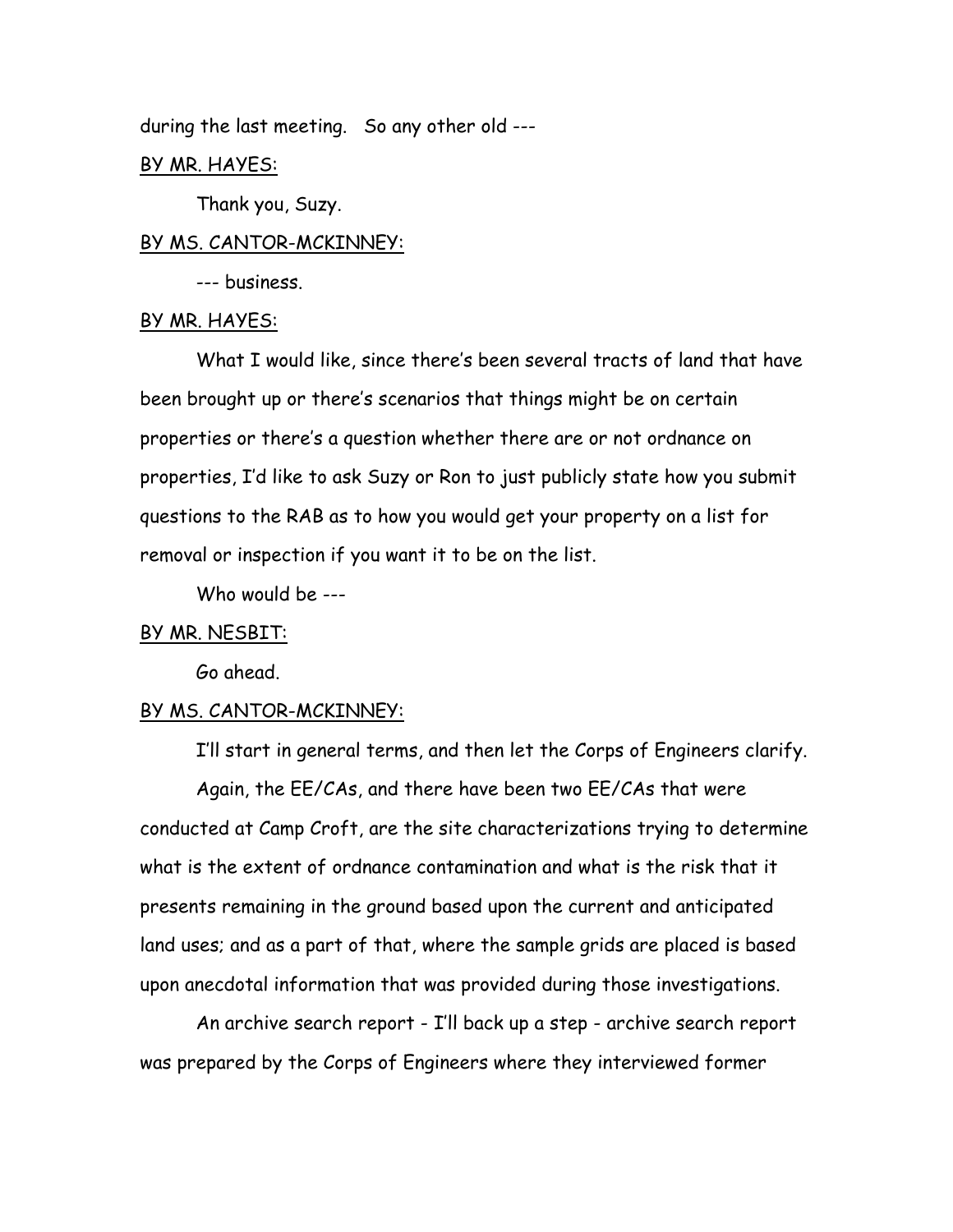military personnel who trained out here. They went through the national archives, researched as much of the operations of the camp, put together maps that had the range spans, where were the firing points, what munitions were used out here, what ordnance was used.

That historical survey, archive search report then becomes kind of the stepping stone for the site characterization; and the EE/CA, and the two that have been conducted, the sample grids where we went out and characterized were placed based upon the range spans. If it was 105 millimeter artillery or projectile firing range - see, I'm getting turned around on my munitions, there were grids placed in those areas to determine what the extent of contamination was, were the live ordnance still remaining; so these grids are placed all over the former camp with respect to interviews, with respect to historical archives, with respect to the range spans.

Sampling goes out and takes place.

The data are collected and analyzed, and then based upon what the land use is and how acceptable, how accessible the areas are, what are the risks if ordnance remains out there? If it's in the middle of the woods, if it's restricted access, that piece of ordnance isn't going to present a risk to anyone. No one is likely to uncover it.

If it's in a neighborhood, if it's in an area going to be developed, then your potential risks of exposure and potential issue is elevated, and the recommendations in these documents are removal actions.

So that is kind of a summary. So if during our investigations we even find some ordnance scrap or inert ordnance, it's not a high concentration, it's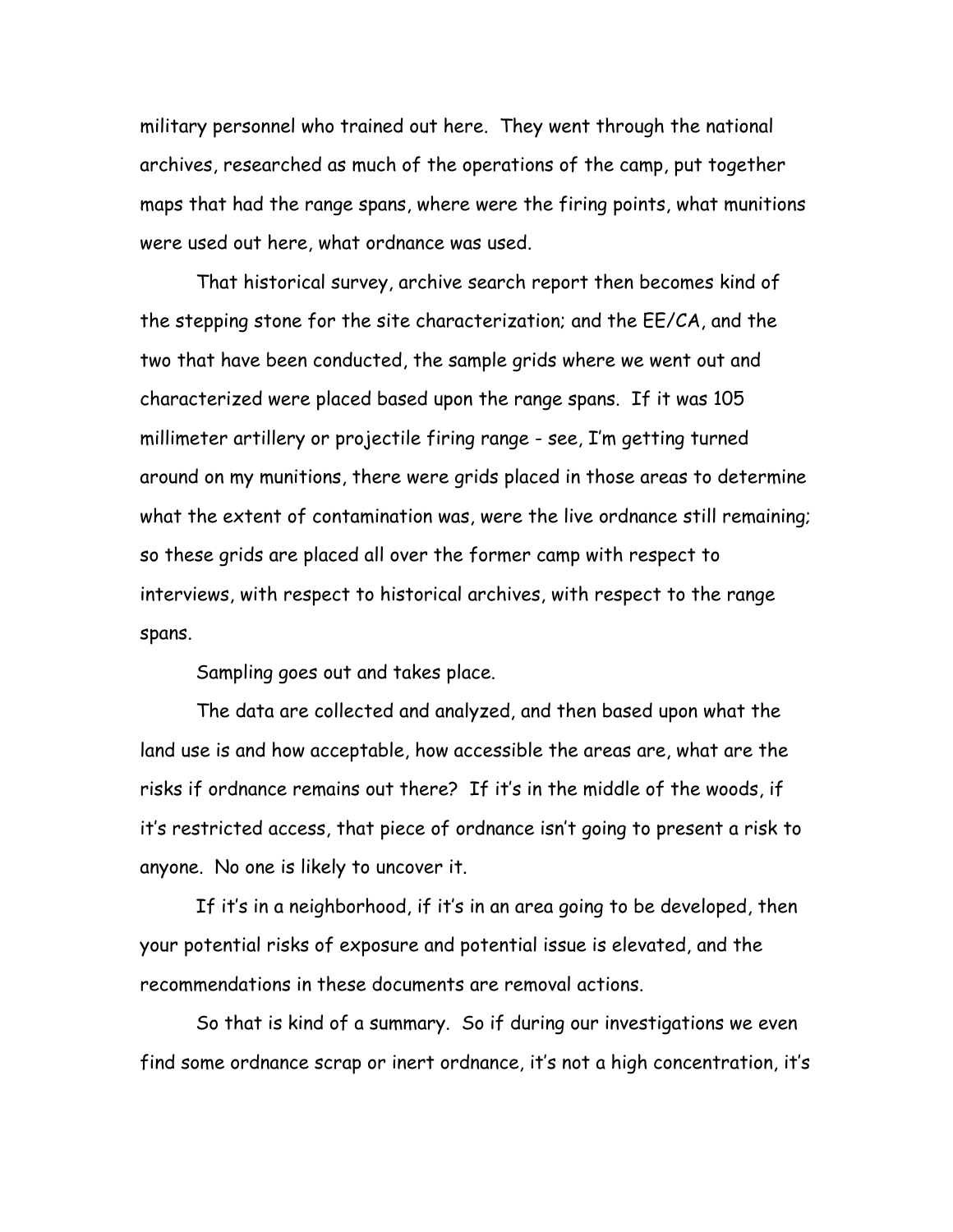not live, that area may not be deemed for an immediate removal response.

Again, we have always got to remember there's no guarantee that even with the removal you're going to find 100 percent of everything that's out there, and the range spans and the historic use of this property doesn't account for individuals over the years picking up items and moving it to another place that would never have otherwise been documented that would have ordnance, and we find that, too, and I know the bomb squad from the Sheriff's Department responds to items that you wouldn't anticipate being found in certain - certain areas.

So that's - that's how you characterize a site, how you sample a site, how you - how you identify what the risks are, and then put in place response actions. How far you get in your response actions is dependent also upon prioritization and funding levels. Now how do you get, you know, if there's land use changes, how does new property kind of come into play for assessment and evaluation and consideration, I think the Corps is probably in better ---

### BY MR. NESBIT:

Sure.

### BY MS. CANTOR-MCKINNEY:

--- position to respond to that.

### BY MR. NESBIT:

Essentially what happens is as a part, we take a lot of information from the archive search report as to particular areas that project how the property was used essentially.

Assuming that there were areas that had been used as a firing range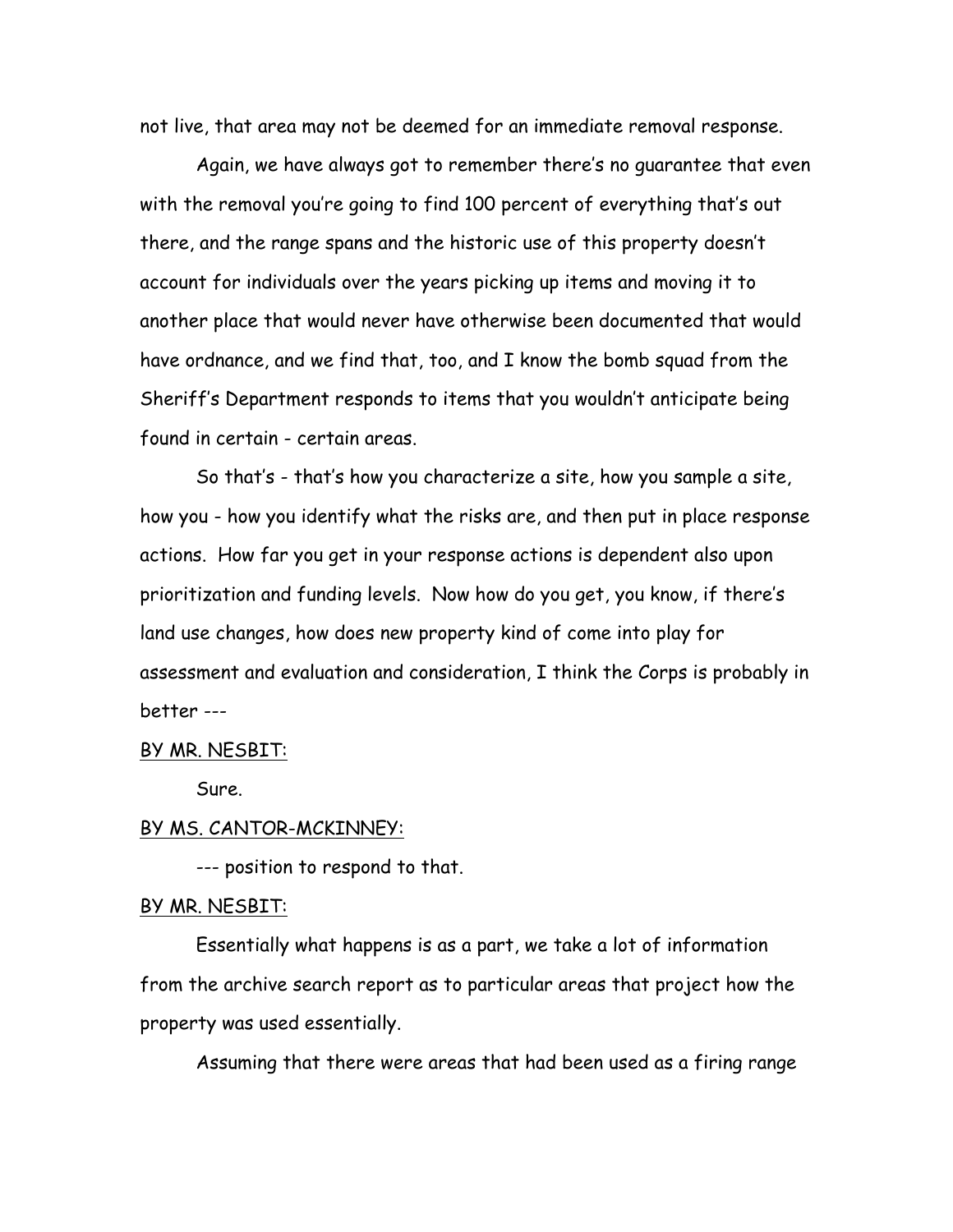or whatever and there is property and people are on that property, then, of course, it would be investigated a lot more than a - let's say a tree farm or a forest where people are not habitually being exposed to danger.

To take it a step further, if there are information that someone has about a particular area of things that they have found, a number of items have been found or, for example, the Sheriff's Department or your local Police Department have found or had a lot of calls in a particular area of finding debris of some type, ordnance and so on, then that goes on to a list that we maintain to potentially go back and re-look at a later date since we still have sites as a part of the current EE/CA that we still have not been able to get to yet.

The ones that we are moving forward on now are the areas and sites that have already been identified that we are programming to do some type of restoration to that property.

Now having said that, of course, and you have heard it many, many times before, funding is our - is our delaying effort, I would say, that's causing us to move as slowly as we have been in the past and still continue to move slowly. For property that others feel that have got some serious concerns about, and we do go back and do re-evaluation of the property, we have done so on this site before because of some serious concerns of the local community, we would put that on the list, and depending upon the seriousness of the nature, might even require that we move faster than we might probably would have, but there are a lot of things that goes into making that determination. It isn't just you tell us that it's this place. We will have some investigation done.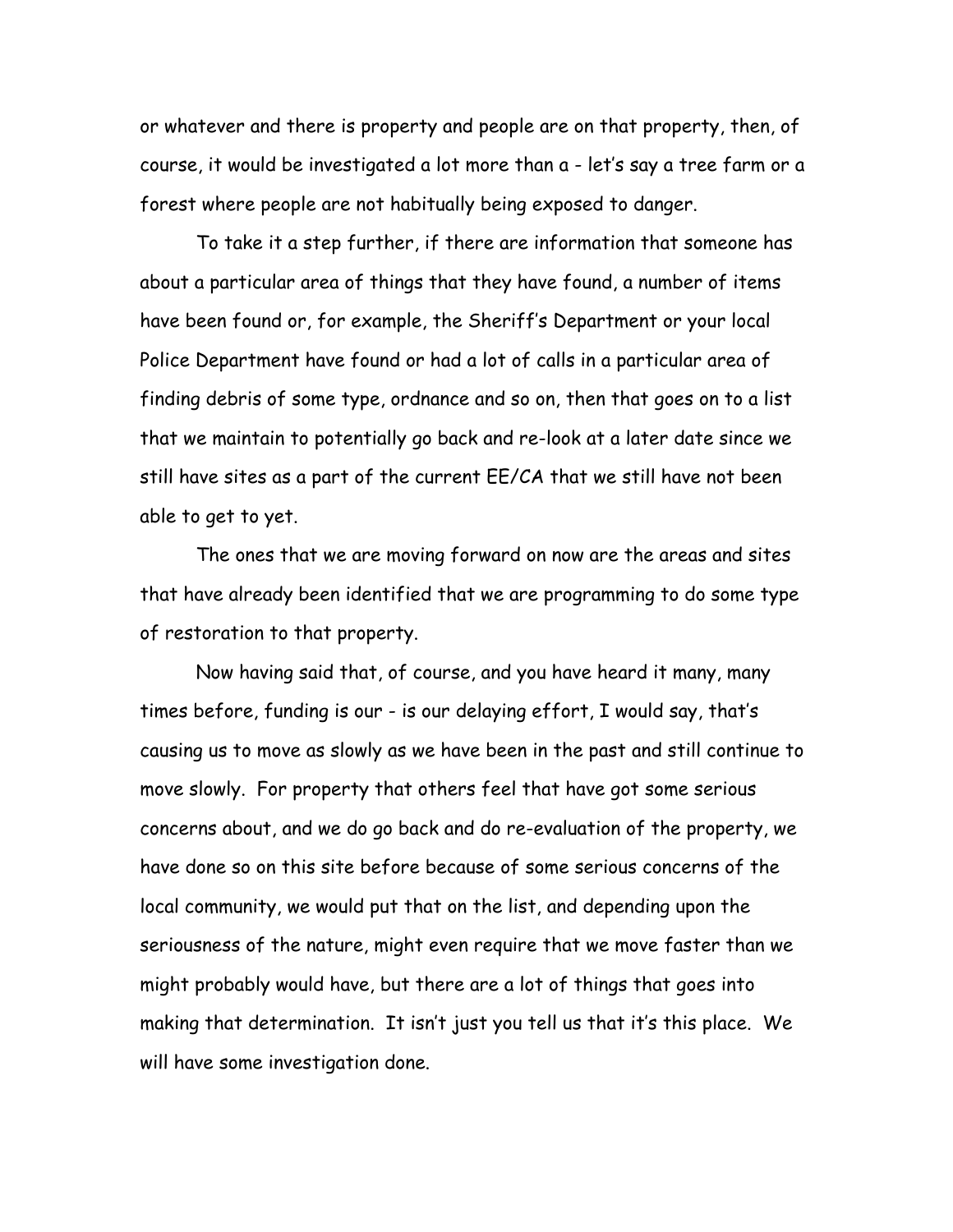Okay.

### BY MR. HAYES:

Okay. If - if anybody has ordnance or knows where ordnance is, wanders across ordnance, we just want to make sure the public knows do not handle any ordnance or ordnance related scrap. Call 911 immediately and the Sheriff's Department will handle whatever you find. Report it to them.

Also, if you want to report something you can call the United States Army Engineering and Support Center in Huntsville. Their number is 256- 895-1692; or the Army Corps of Engineers, Charleston District, 843-329- 8123; or Zapata Engineering. Their toll free number is 888-242-8862.

# BY MR. NESBIT:

That's for information only.

# BY MR. HAYES:

Yeah.

#### BY MR. NESBIT:

Okay. Call 911. That's where you call.

### BY MS. CANTOR-MCKINNEY:

Right.

#### BY MR. NESBIT:

Because I'm not coming from Charleston and he's not coming from Alabama, and so on, to come to try to remove ordnance. That's not the way it's supposed to work. Your immediate folks here, and believe me, they've been very responsive to anything that has been found or any questions or concern within the community here about ordnance.

If you want to let us know about it, if you call the Sheriff's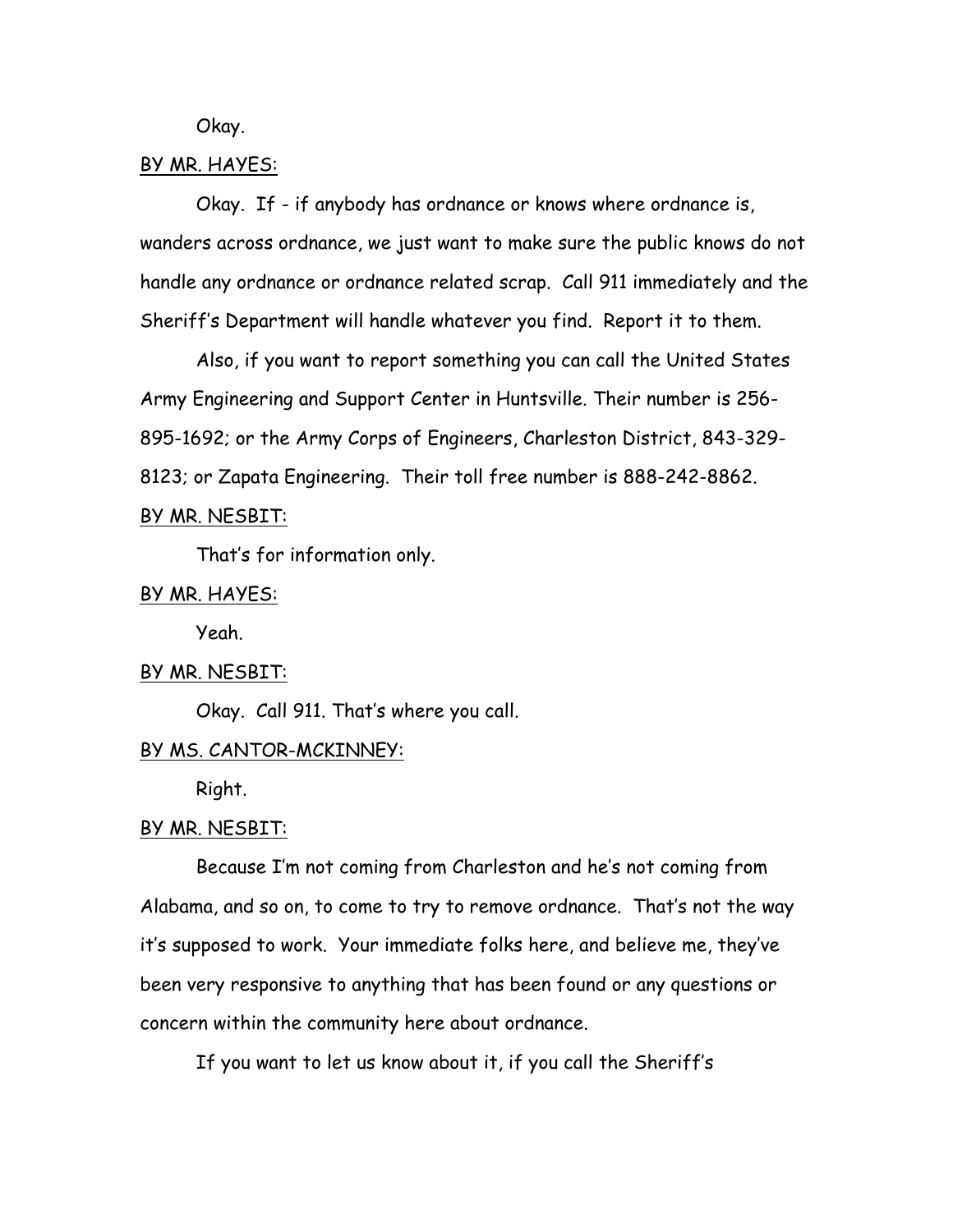Department, believe me, we know about it because they do inform us about everything they find and where they find it. We get a report as well. Okay. So that's where you make your calls to.

### BY MR. HAYES:

Thank you for clearing that up.

### BY MR. NESBIT:

Sure.

### BY MR. HAYES:

I wasn't trying to steer them your way. That was ---

# BY MR. NESBIT:

No, that's not it. I just want to be certain I want the most immediate response.

### BY MS. CANTOR-MCKINNEY:

I'll call back and let them know ---

# BY MR. HAYES:

So that goes over the old business a good bit; and so does anybody

# have any questions on that?

### BY DR. MCCLURE:

Can I make a comment again about those areas?

# BY MR. DAVID MULLINAX:

Sir, could you ---

### BY MS. CANTOR-MCKINNEY:

Name, please.

### BY MR. DAVID MULLINAX:

Could you state your name, please?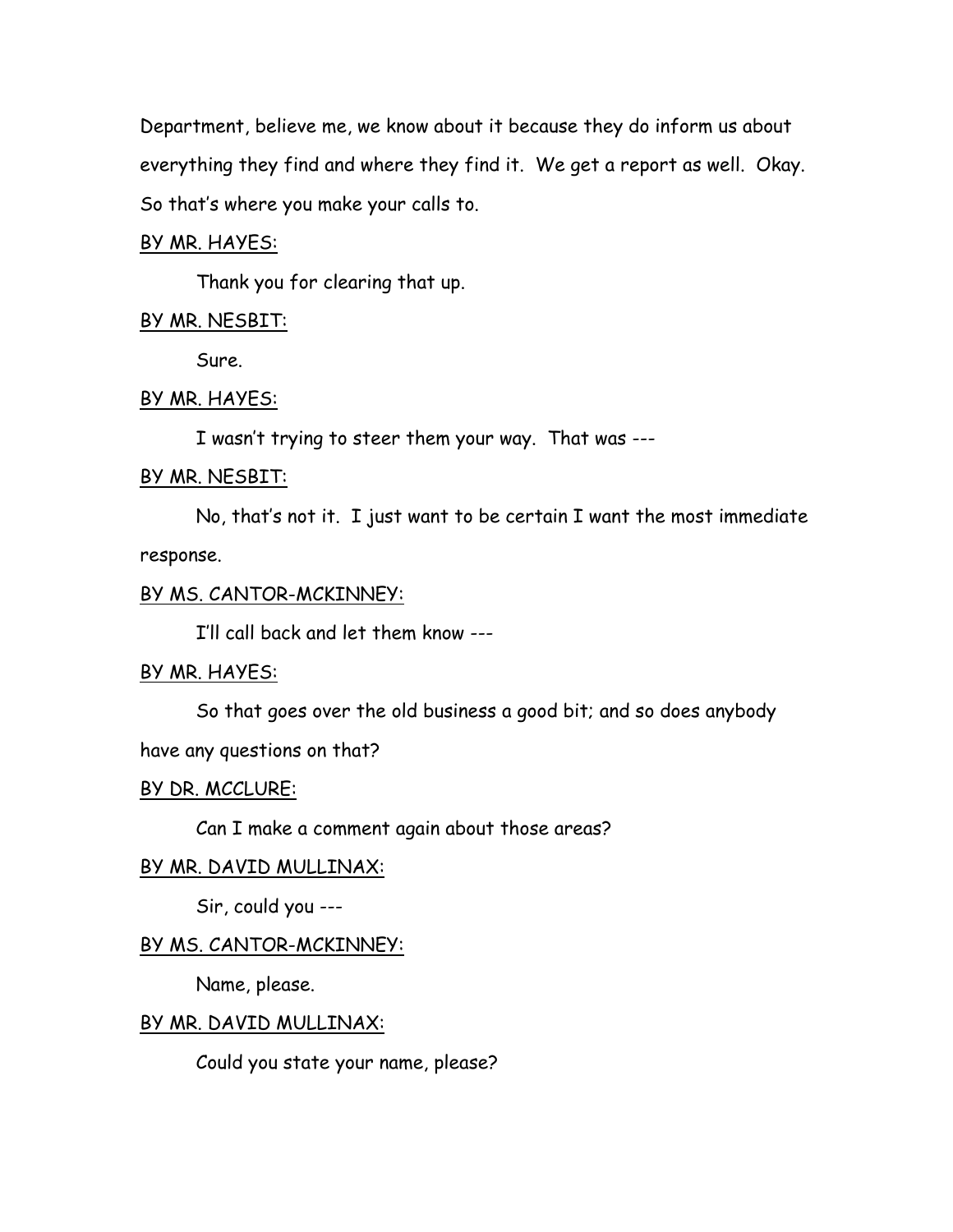### BY DR. MCCLURE:

I'm Don McClure.

Okay. The area that we're talking about is coming down Cowford Bridge Road goes up to the old Coleman Road that now goes into Croft Park. This area was formerly owned by Champion as game management for years. Champion Paper subsequently sold to International Paper and International Paper subsequently sold it to Jim Smith. He cut it up into lots and has essentially, you know, sold most of it off. So it's undergone a dramatic change in use from what it was. It was forestry only. Now people are gridding lots, building houses or moving into trailers.

Champion did not allow the Corps or anyone to ever investigate this property, and it's, you know, probably 1,500 acres or so that's over there that has, you know, undergone rapid development; and as one of the owners of part of that, you know, I'm concerned with everything that's happened when I learned the fact that, you know, Corps or anyone has ever investigated this area.

# BY MR. HAYES:

Okay. Thank you, Dr. McClure. That's one reason I wanted to make sure that the public understood how, if there's accusations that something is on your property, to get your property on a list, that it might be evaluated for an evaluation at a future date.

A lot of properties have changed hands now, especially yours, in particular, and the old Fretwell property also, which was denied access when - when we were able to first start it several years ago. So we're going to run into a few things like this, because a lot of - a lot of property that was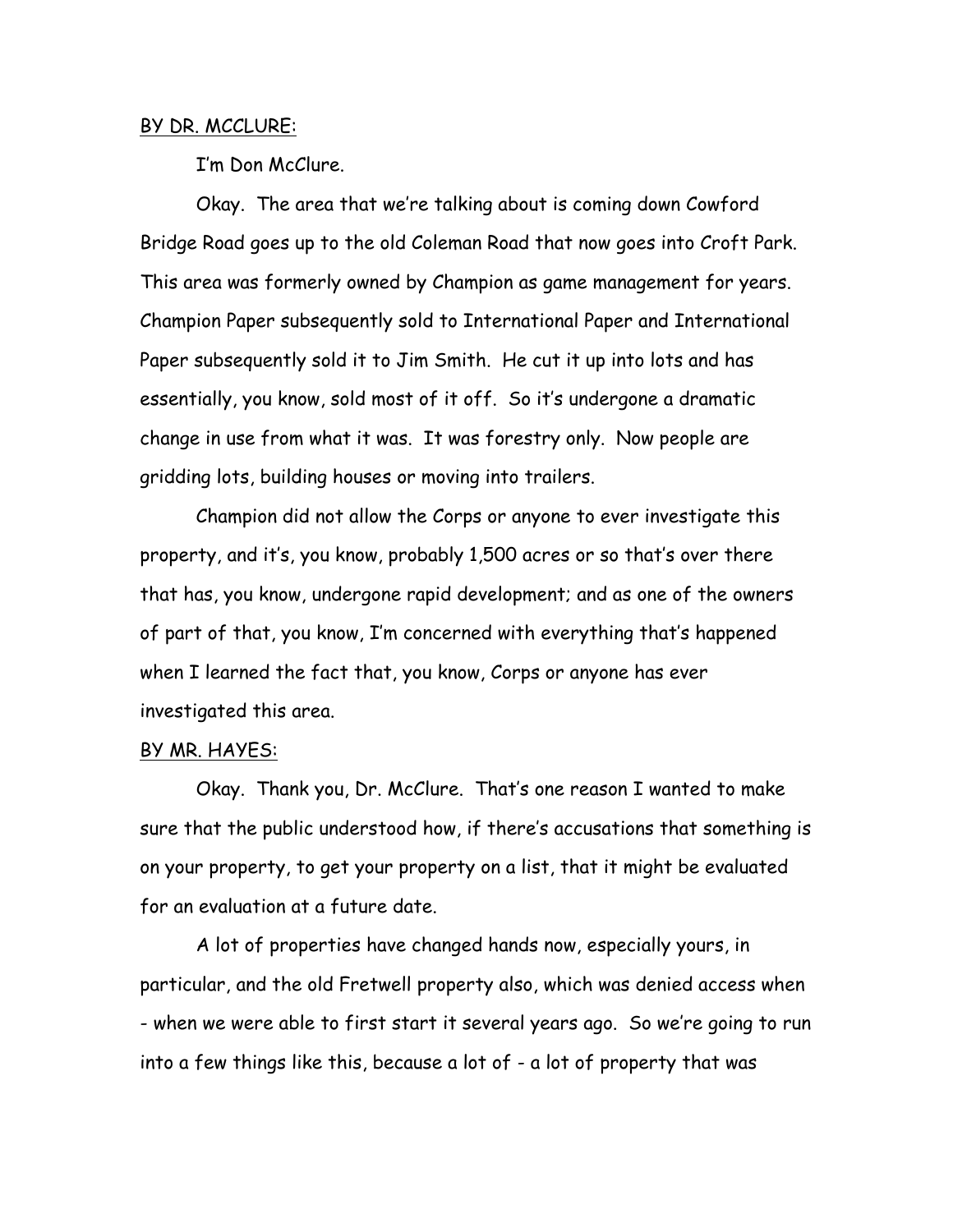denied access now is opening up, and the future will tell what is around those areas.

Okay.

As far as old business, I believe that kind of covers everything that was brought up.

### BY MR. OSBORNE:

I don't think so. I asked you if I could speak.

# BY MR. HAYES:

Harold, would you like to bring something up in the new business?

### BY MR. OSBORNE:

Well, I can bring up some new business, but it concerns old business.

# BY MR. HAYES:

Okay.

# BY MR. OSBORNE:

However you want to use it.

### BY MR. HAYES:

What type of old business?

### BY MR. OSBORNE:

The Corps of Engineers keeps hollering at me for a report on all these things that I've told them about. Right?

Now I went through and I found stacks and stacks of stuff when I was on the board. I even found a copy of everything that I hollered about. There's a copy of it in the official rules and regulations that I think you guys have gotten. How come you can't go read it and know what I' talking about? BY MR. HAYES: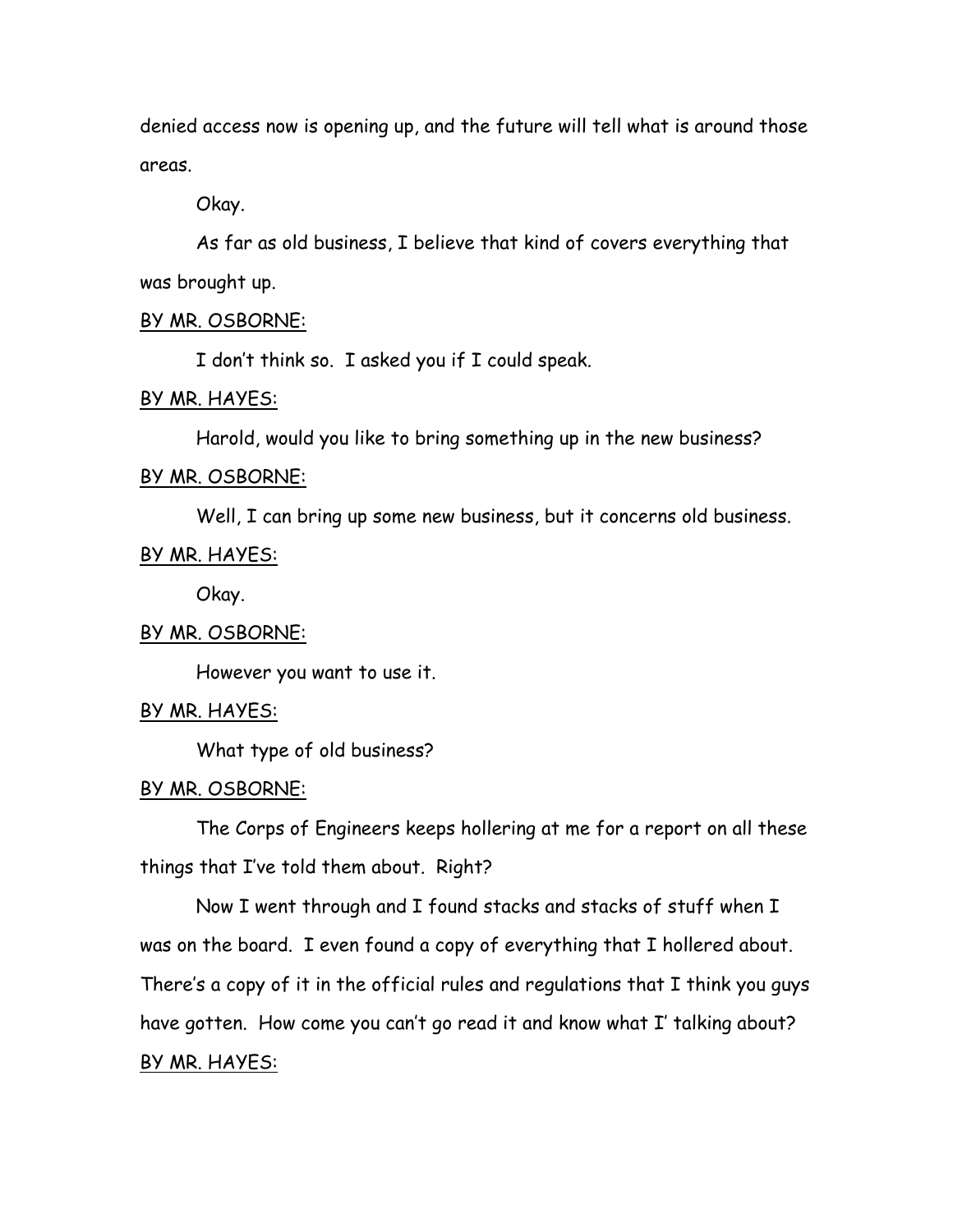Harold, there's a - there's a process to bring things up as old business at the meetings.

### BY MR. OSBORNE:

Well, we're back to the same thing again. I'm going to interrupt you right now. We're talking about what you did to me on this RAB board when they found ---

# BY MR. HAYES:

Just hold it right there.

# BY MR. OSBORNE:

Wait a minute. I'm not through.

# BY MR. HAYES:

No, I'm stopping you. You are through.

There's processes as to what to bring up as old business at the meetings.

### BY MR. OSBORNE:

Uh-huh (affirmative response).

### BY MR. HAYES:

Okay. You could bring it up at the last meeting and said, "I want this to be brought up as old business at the next meeting," or you can submit things into writing. You can send it to Suzy in between meetings to be brought up at the next meeting.

### BY MR. OSBORNE:

No, I don't think I'm going to have to because I've already been in contact with Washington, D.C., and I was told to come down here and put in my two cents.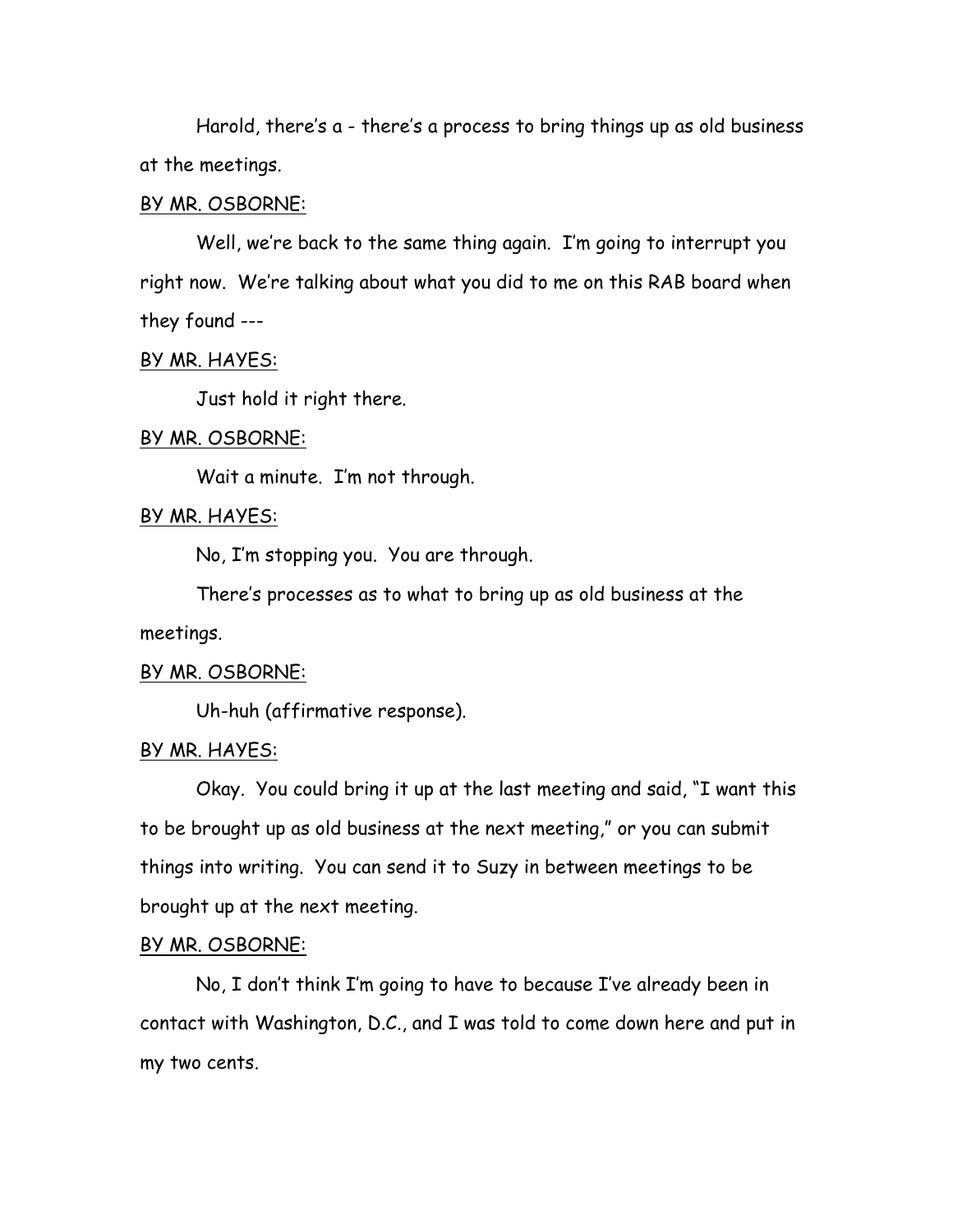# BY MR. HAYES:

Okay. Harold.

# BY MR. OSBORNE:

If they didn't, then I submit everything to Washington, D.C., Corps of Engineers.

# BY MR. HAYES:

We've gone over this over and over again.

# BY MR. OSBORNE:

Okay. That's fine and dandy. I'm asking for each and every one of you guys to be removed from the board.

# BY MR. HAYES:

Harold.

# BY MR. OSBORNE:

Due to the fact that ---

# BY MR. HAYES:

Please ---

# BY MR. OSBORNE:

--- Kelsey Creek ---

# BY MR. HAYES:

Please stop right there.

# BY MR. OSBORNE:

--- has not ---

# BY MR. HAYES:

You're out of order.

# BY MR. OSBORNE: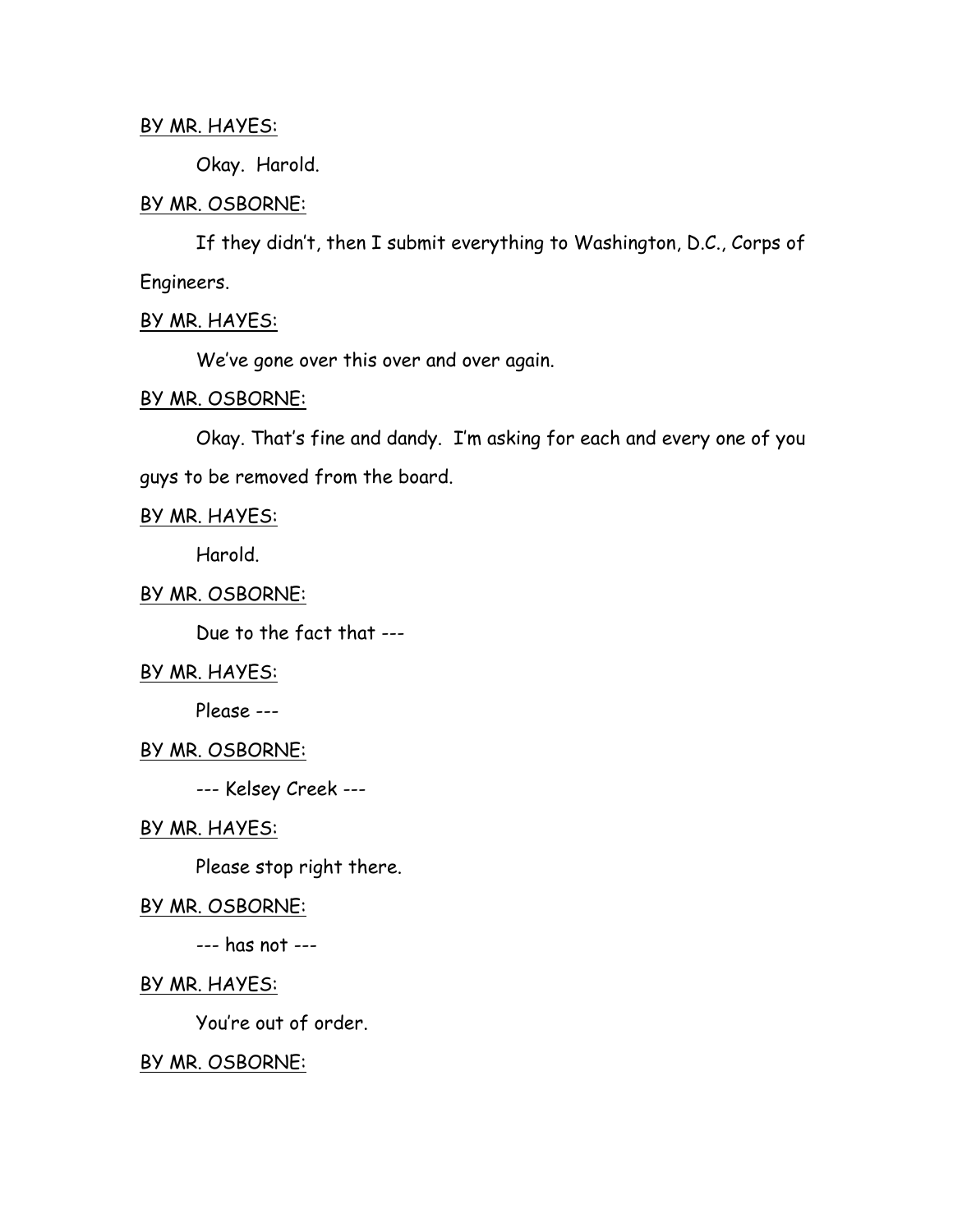--- been cleaned.

### BY MR. HAYES:

You're out of order, Harold.

### BY MS. CANTOR-MCKINNEY:

Kelsey Creek is in a no further action.

### BY MR. OSBORNE:

And you guys are on report. Are you hearing this? Okay. Because I mean it. This time I'm not going to back down.

#### BY MR. HAYES:

Well, please let me go over the new business process, again. A few meetings ago I mentioned it three times. It's in the meeting minutes, and I met with people after the meetings and made sure people understood after the meetings how to bring up new business for the next meeting.

What you need to do is either bring things up now at tonight's meeting that you want to be brought up at the next meeting, or in between now and the next meeting you can send a letter to Suzy McKinney at Zapata Engineering, 1100 Kenilworth Avenue, that's K-e-n-i-l-w-o-r-t-h, Avenue, Suite 104, Charlotte, North Carolina 28204, and she will be glad to put things on the agenda for the next meeting, or we can bring up things now to be put on the agenda for the next meeting. Is there any questions on how to get things on the agenda for the next meeting?

### (NO RESPONSE)

#### BY MR. HAYES:

Would anybody like to bring up anything for the agenda for the next meeting?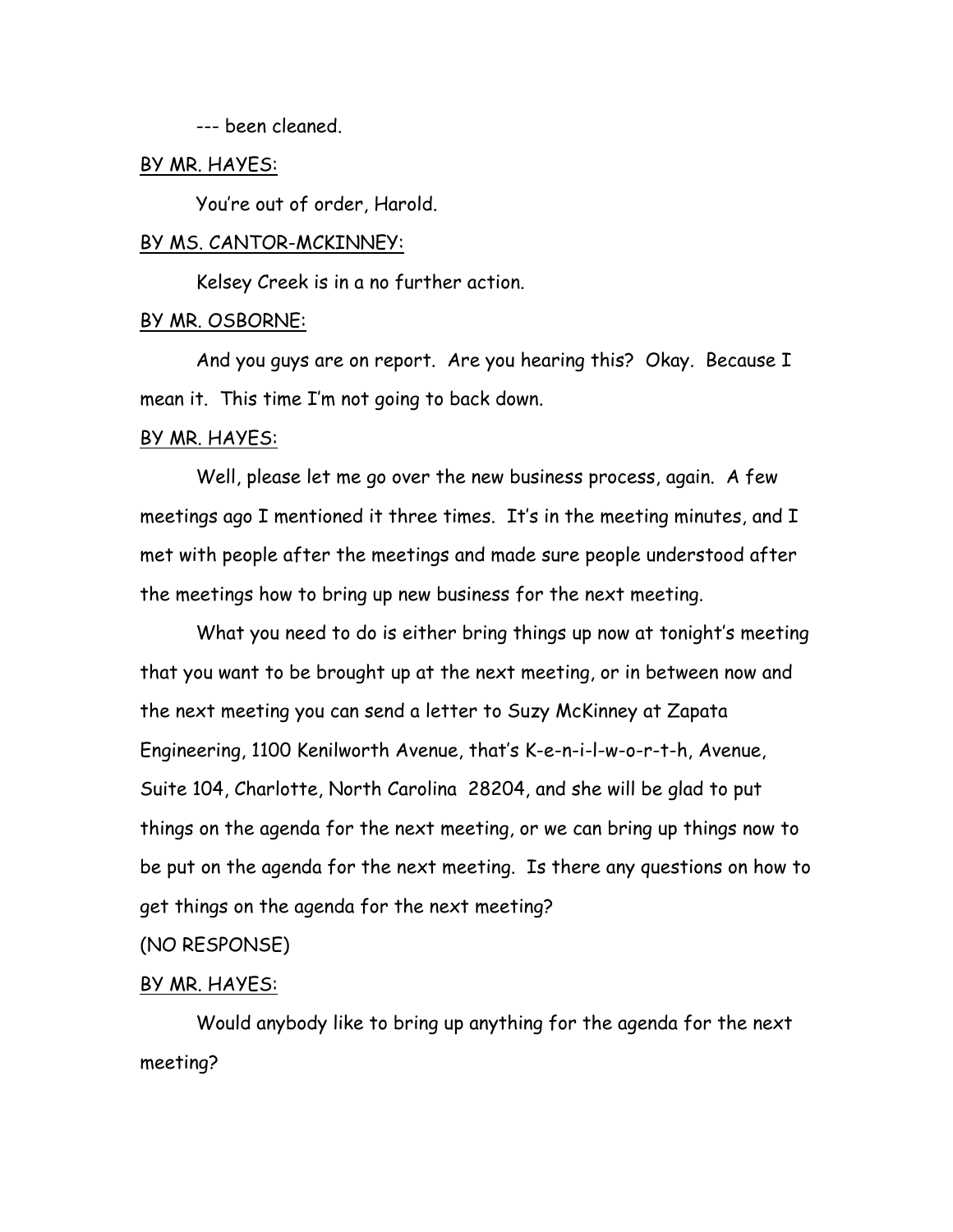# BY MR. ZIMMERMAN:

Yes.

# BY MR. HAYES:

Okay. Robin.

# BY MR. ZIMMERMAN:

Since Mr. Plugge is here, I was wondering if, you know, these areas on Wedgewood that you're going to be doing, will you have a map the next time and tell us on it so it will entail exactly the areas?

# BY MR. PLUGGE:

I have a map actually, but it's not one that's blown up, but we do have a map here.

# BY MR. ZIMMERMAN:

Okay.

# BY MR. HAYES:

Which areas, again, please?

# BY MR. ZIMMERMAN:

All the Wedgewood areas.

# BY MR. PLUGGE:

Basically there's three grids, 35-P4. This is the Wedgewood

Subdivision.

# BY MR. ZIMMERMAN:

Yeah.

BY MR. PLUGGE:

This is 35-P4.

# BY MS. CANTOR-MCKINNEY: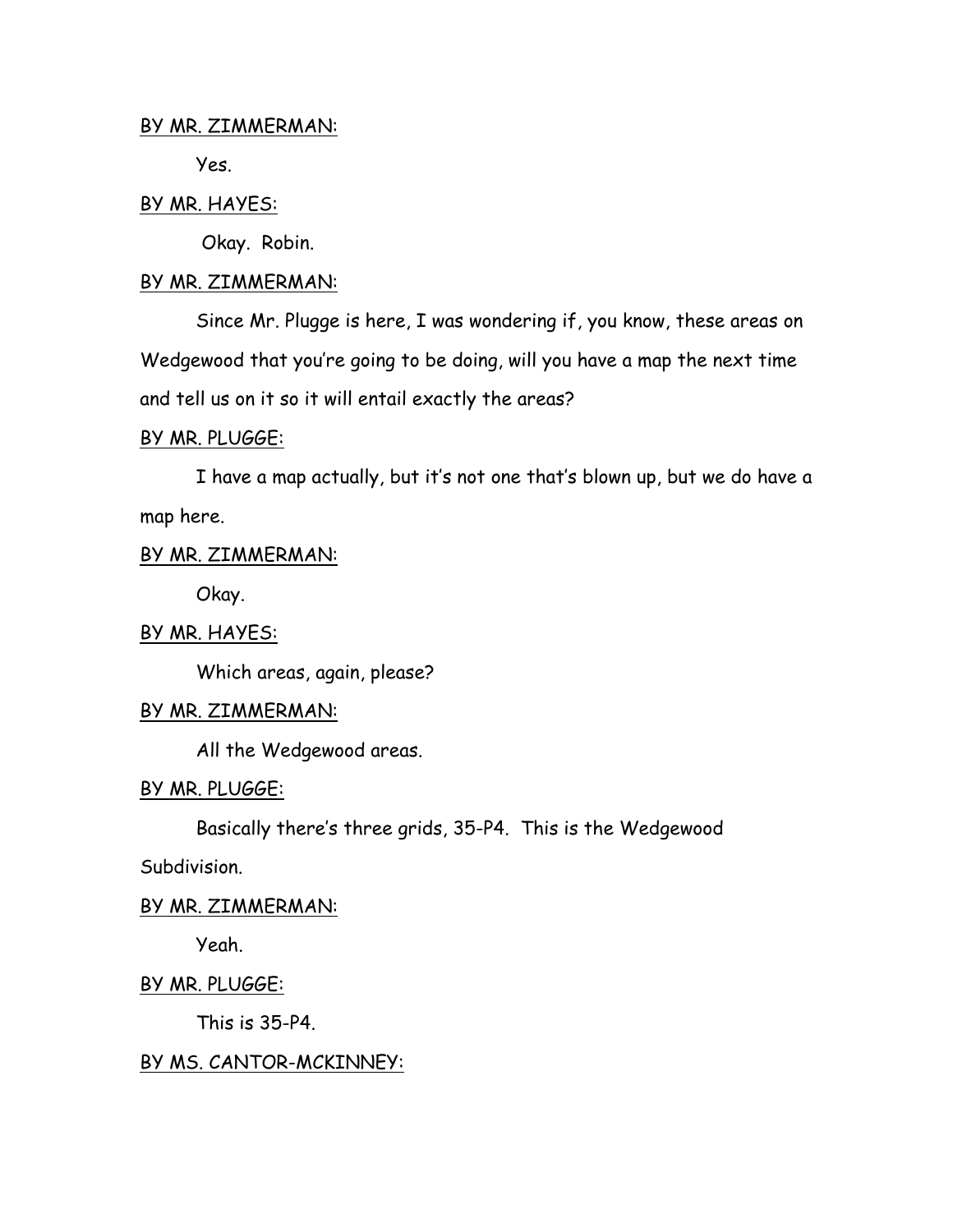Do we have a bigger - Mike, do we have a large map?

### BY MR. PLUGGE:

I don't know if Mike has a bigger one or not.

And there's Grid 17, which is right in the center of the Wedgewood Subdivision surrounded by Dairy Ridge Road, and then Grid 40.

### BY MR. ZIMMERMAN:

Grid 40.

### BY MR. PLUGGE:

Right. Grid 40, basically, we found some smoke canisters, which are practically harmless, and the rest of the grid has been cleared. Grid 17, there were some white phosphorous hand grenades that were found there.

# BY MR. ZIMMERMAN:

Yeah.

### BY MR. PLUGGE:

They were evidently in pits that where, I guess, the Army disposed of them at that point 60 years ago or whatever.

Anyway, so we - we weren't expecting to find those things at the time that we found them, and the safety measures were in place because we abide by certain rules.

### BY MR. ZIMMERMAN:

Yes, sir.

### BY MR. PLUGGE:

That are submitted in an explosive safety commission, and so that document had to be revised, resubmitted and so we could deal with the procedures that have to be in place about, you know, with the fire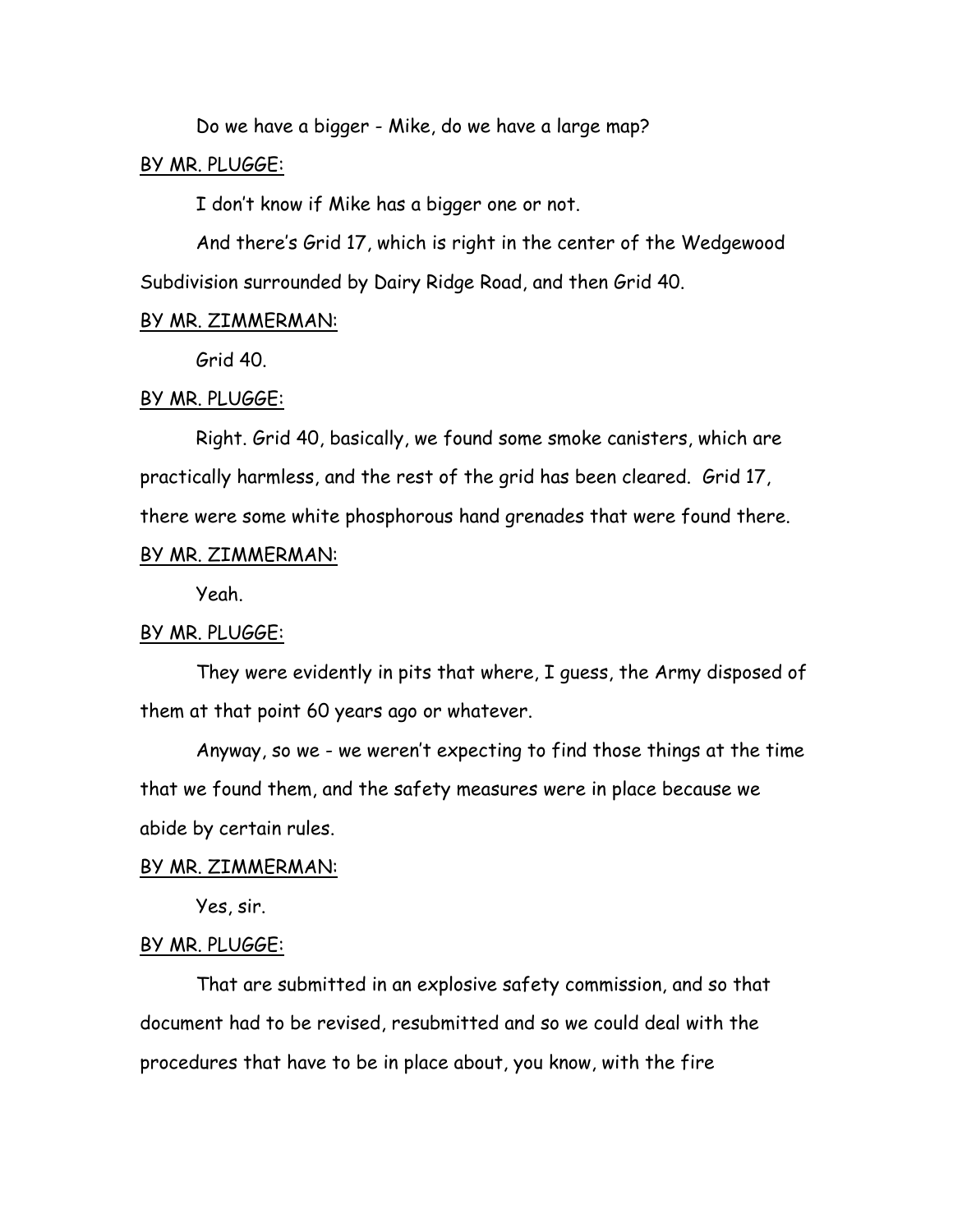department standing by, because these things are a fire hazard. You know, we have to do certain procedures regarding a fragment distance. There's various types of things in the documents.

### BY MR. ZIMMERMAN:

Yes, sir.

### BY MR. PLUGGE:

And then as far as this other grid over here, the items have been removed from that grid, but at the time we never did complete our QC, which is quality control.

### BY MR. ZIMMERMAN:

Yes, sir.

# BY MR. PLUGGE:

So basically we're going to geophysically map that grid again.

### BY MR. ZIMMERMAN:

Okay.

### BY MR. PLUGGE:

And make sure there's nothing else there, because we go through a standard set of routines that we do. Our contractor goes in and geophysically maps a grid, then they remove any items that are suspect in that grid that would register on the geophysics, and then they do their quality control. They have somebody go back and double check their efforts, and then the government follows along and we double check their efforts.

So, basically, that's what's going to happen in that grid is they're going to double check and we're going to double check; and the other two grids,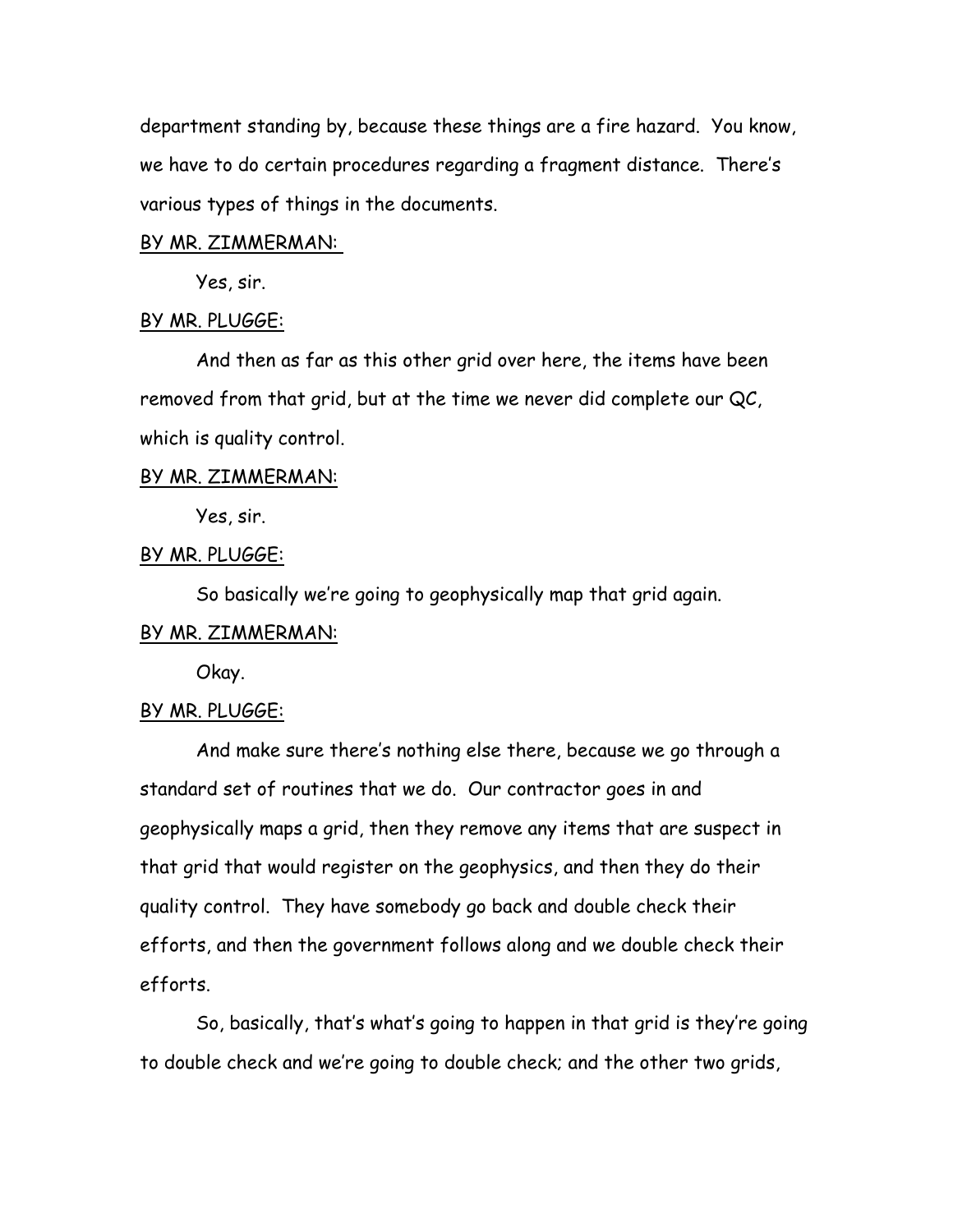we're going to clean those pits, and then we're going to geophysically map those grids again and basically double check them again.

# BY MR. ZIMMERMAN:

Okay.

# BY MR. PLUGGE:

So that's what we're going to be doing.

### BY MR. ZIMMERMAN:

That's just on that circle of Wedgewood is basically it?

# BY MR. PLUGGE:

Yes, that's just on those three grids only at this point.

# BY MR. OSBORNE:

What about the German prisoners of war that's buried there?

# BY MS. CANTOR-MCKINNEY:

We've addressed that in the last meeting.

# BY MR. PLUGGE:

I'm going to have to leave that one for Suzy.

# BY MR. ZIMMERMAN:

Harold, they're be there from now on.

Nobody is going to dig those up.

Four prisoners died in - of a bad flu strain. They were caught and they were captured when, Ron, those forces of North Africa surrendered, and, in fact, the names of these four prisoners are in the Pentagon at the United States Army historical files.

Years ago when I was a small boy one of those prisoner's families came. The golf course had not been developed then. They were buried eight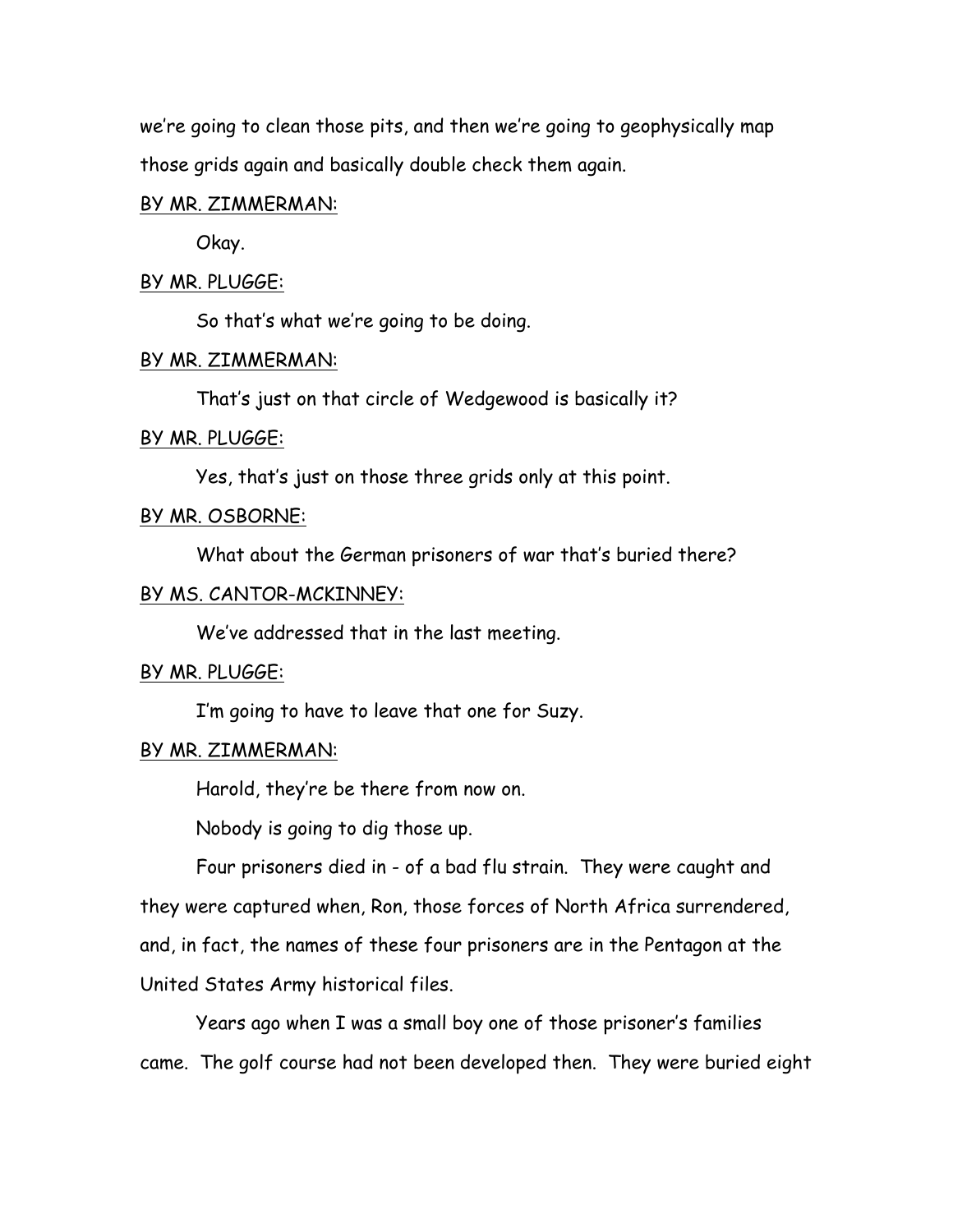feet deep on the banks of what is known as Henderson Creek, that little creek that runs - very few people who know that. This family, their last name is Colt {phonetic spelling}. In fact there was an article in the Spartanburg Herald-Journal. You can go down - this was in April 1962. You can find out about this. They died of a bad strained flu that hit Camp Croft. It made thousands of men sick. It killed these four individual guys with pneumonia. They were buried there.

### BY MR. HAYES:

Okay. Well, Robin, could I ask you maybe get a report together and ---

# BY MR. ZIMMERMAN:

I'll try.

# BY MR. HAYES:

And supply it at the next meeting for us.

### BY MR. ZIMMERMAN:

I'll try.

### BY MR. HAYES:

We're getting a little bit off ---

### BY MR. ZIMMERMAN:

Yeah, it's not going to matter ---

# BY MR. HAYES:

--- the subject again, but ---

### BY MR. ZIMMERMAN:

--- with what we're doing.

### BY MR. HAYES: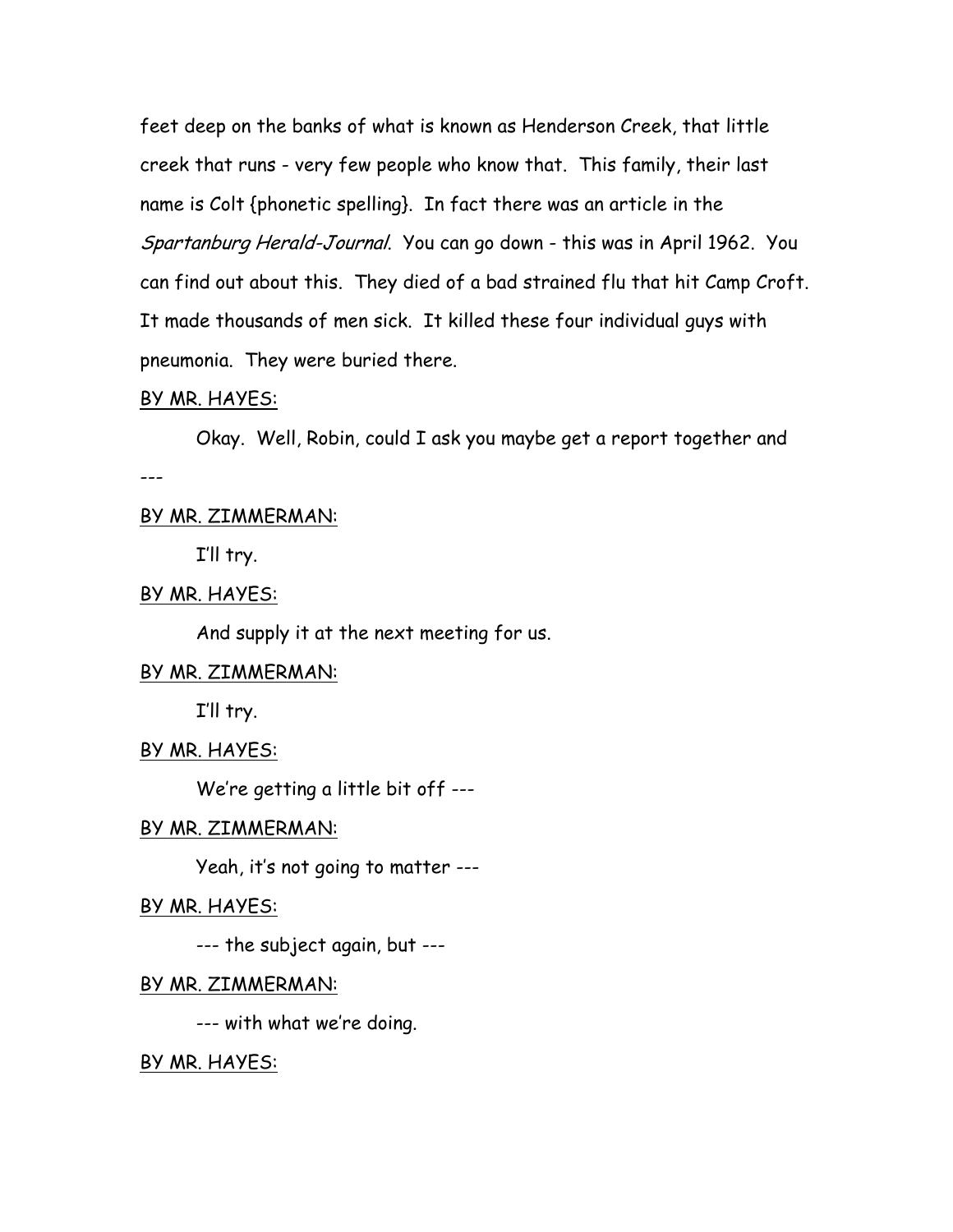Do you want to bring that up at the next meeting? That would be - be a great ---

# BY MR. ZIMMERMAN:

 I - you know, not really. It doesn't have anything to pertain about cleaning up ordnance, which is what the RAB board is about.

### BY MR. HAYES:

Okay.

### BY MR. OSBORNE:

There's another graveyard ---

### BY MS. CANTOR-MCKINNEY:

Let me ---

# BY MR. OSBORNE:

--- that's German prisoners of war buried there on Croft Circle, too.

# BY MR. ZIMMERMAN:

That's on Friar Tuck Road, Croft Circle out there.

### BY MR. HAYES:

Well, would you all like to bring that up at the next meeting?

### BY MR. ZIMMERMAN:

I don't.

### BY MR. HAYES:

Okay.

### BY MR. ZIMMERMAN:

Because I mean they've rehashed that a thousand times.

# BY MS. CANTOR-MCKINNEY:

Yeah.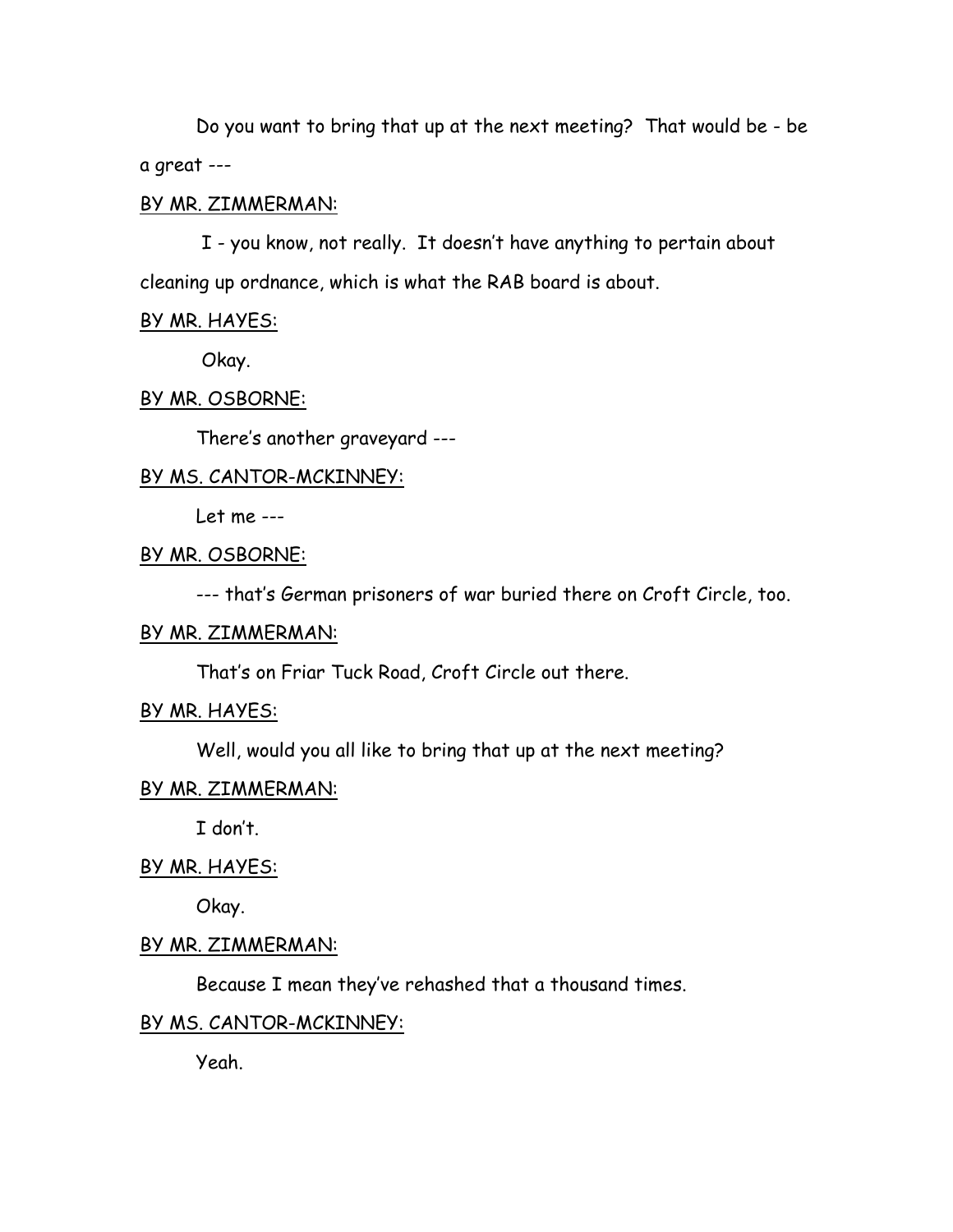### BY MR. NESBIT:

Thank you.

### BY MS. CANTOR-MCKINNEY:

The objective is not to dig human remains, move or relocate those who have been buried. In the event - I know as a contractor, in the event that we're doing any investigations and come across any human remains, whether they're historic or whatever, we would immediately stop work and notify the authorities and not to continue on.

If there are state historic preservation office records of historic graveyards or burial areas, then, of course, those would be denoted and avoided, and I will ask the Corps, I do not believe in any of the previous investigations in Wedgewood from the prior contractors any - anything was encountered during those work efforts, so.

### BY MR. ZIMMERMAN:

Just for a matter of interest, Suzy, I had a meeting this February with a state archeologist, Dr. John Leader {phonetic spelling}, and he does have a - he came across an old record of where a total of 28 Germans were buried out here in different places. So they've got that down in the state archives in Columbia.

None of the families or anybody else except this one group that ever came, you know, to attempt to recover these bodies.

### BY MS. CANTOR-MCKINNEY:

I think the objective would be to avoid and leave those undisturbed. BY MR. ZIMMERMAN:

But they all died I know.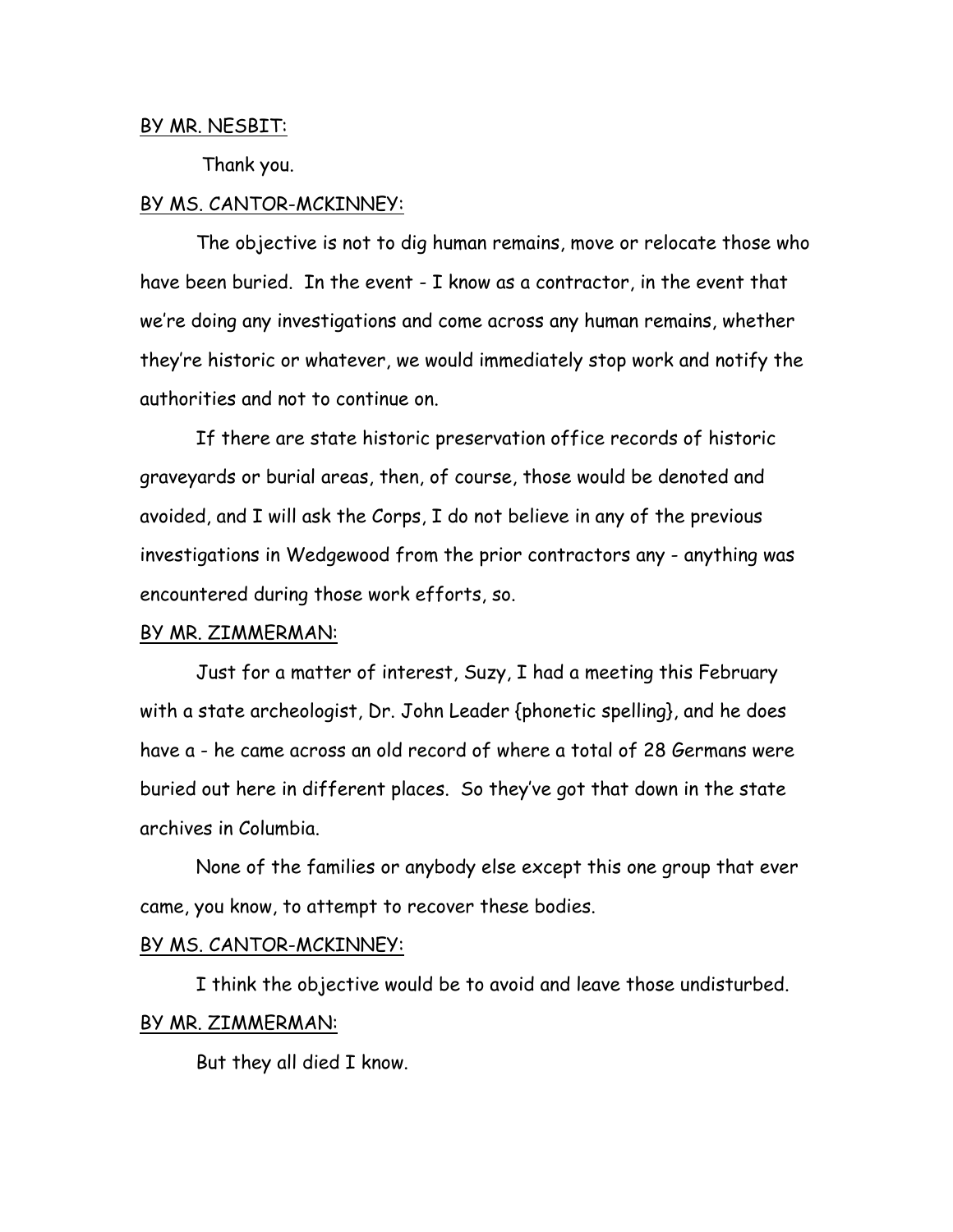# BY MS. CANTOR-MCKINNEY:

And notify the authorities.

# BY MR. HAYES:

Yes, sir.

# BY LIEUTENANT DYAS:

I'm Lieutenant Dyas with the Sheriff's Office, and this is to clear up a little something. If there is any remains found, we hope that somebody would call us, and we will come out and investigate that thoroughly. We have had bodies that have been buried out there on homicides, and we have recovered some of those bodies. That doesn't mean there might not be some other bodies out there.

If the remains are dug up for whatever purpose, we would come out and we would investigate it and have a police officer come out, and I know the doctor we have already talked about. I've got his number where I can call him up and he come up here and help us and assist us on that so that could be addressed.

# BY MR. NESBIT:

Sure. Thank you.

# BY MR. HAYES:

Thank you, sir. Dr. McClure.

# BY DR. MCCLURE:

 I just want to know the amount of money was approved for the Wedgewood project dollarwise. Do we know?

### BY MR. NESBIT:

When you say "approved," are you talking what was allocated for this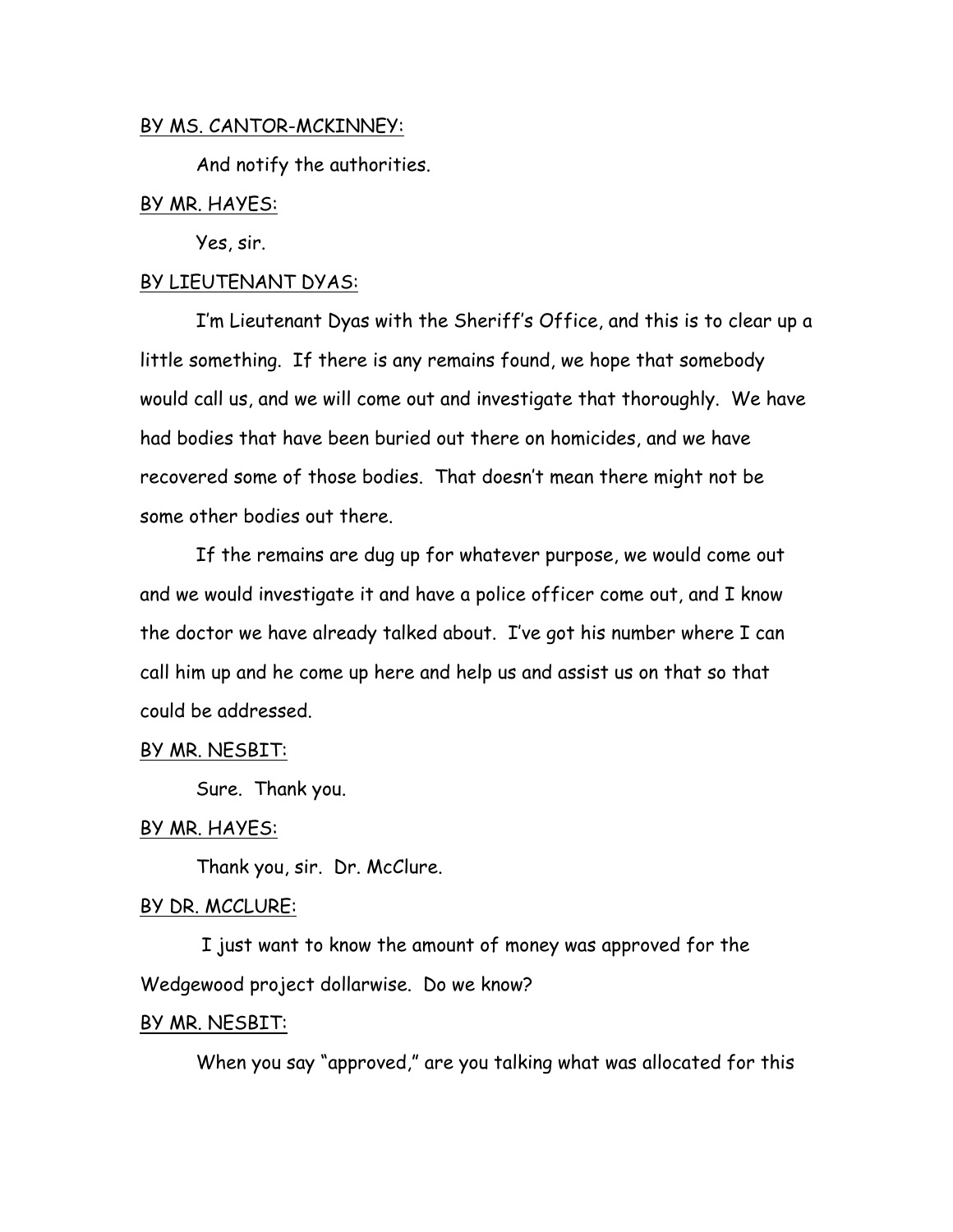work that we're doing right now?

### BY DR. MCCLURE:

The work at Wedgewood getting ready to commence.

# BY MR. NESBIT:

It was a little or close to \$400,000 for the restoration portion that we're planning to do in the near future. In the past years, past years, we used to - we were receiving something to the tune of a little over a million dollars per year. Since that time, and for the last three or four years, funding for Camp Croft has been right in the neighborhood of \$200,000 to maybe \$350,000 or so, not a whole lot to do a whole lot with; and for the State of South Carolina, to put it even more blunt, has been right in the tune for the last two years of 1.4 million for the entire state. So you can understand why we're having the kind of slowdown that we're having. Okay. BY MR. HAYES:

Okay. I see a few new faces tonight. Is there anything anybody would like to bring up in the next meeting? Anything that somebody has on their mind that - doing so now, bringing it up now will give everyone time to research and be able to respond back to you. If there's something that you think of after tonight's meeting, it will need to be submitted in writing to be brought up at the next meeting.

### BY MR. ZIMMERMAN:

One other thing, Gary, if I may, will be new business - I'll cover this next time. Very close to that Henderson Creek area I was telling you about across East Croft Circle, that's on State Park property. I'm at a lost to know has there ever been any search done in that area or will there be in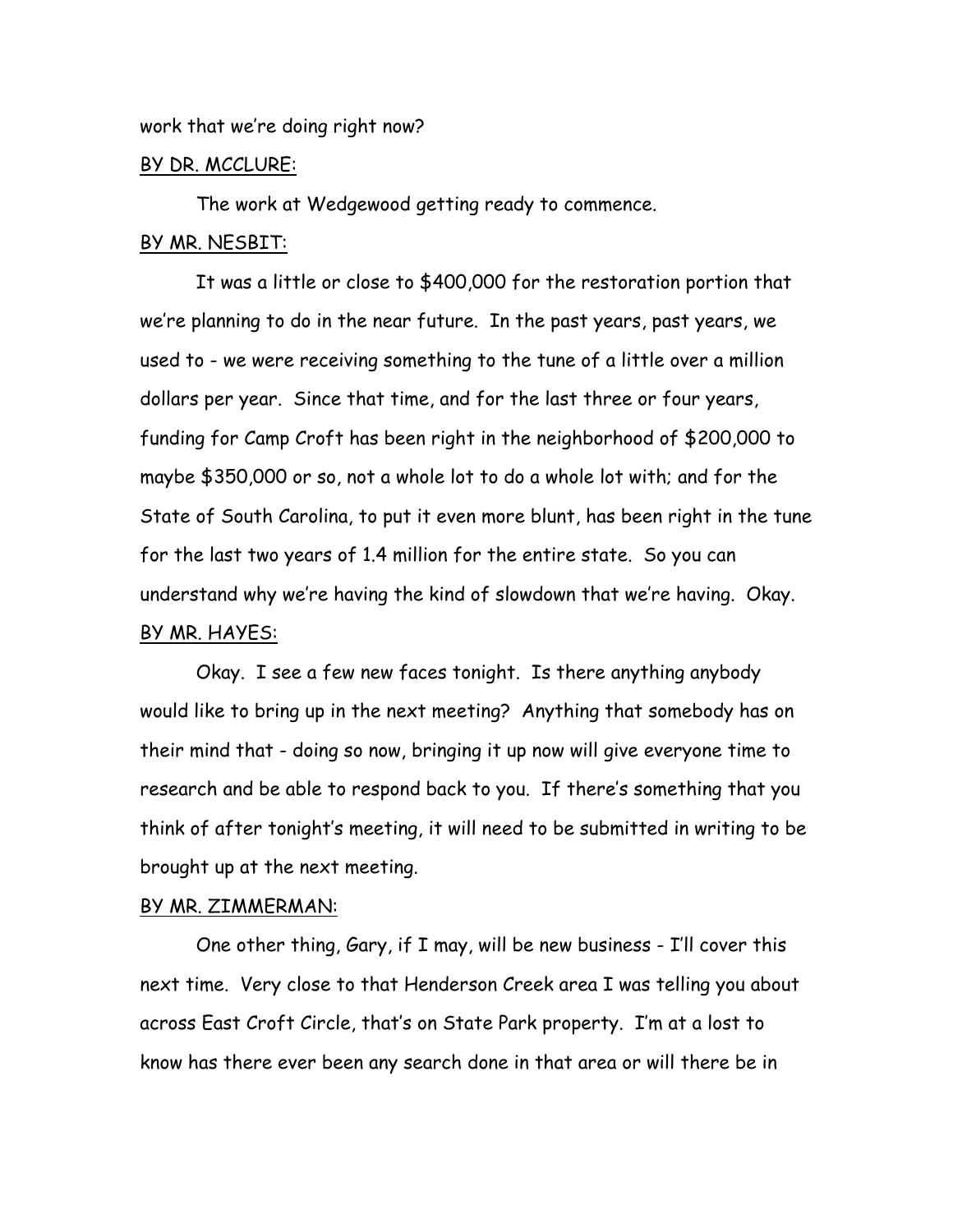the future right back up that hill behind the quad stuff on Dairy Ridge Road. That's very close to Wedgewood, and also in that area behind JDL and between that fairway, the golf course fairway and that JDL Corporation that was the old 27<sup>th</sup> Battalion Motor Pool. I'd like some - next time, Gary, if I to submit it to Suzy, I'll do it. I'd like to know.

# BY MS. CANTOR-MCKINNEY:

Well, and, Robin, what can we do is we have the maps of the areas that were a part of the last two site characterizations and their investigation and their outlines, so we can look at those, and that may answer some of your questions this evening.

### BY MR. ZIMMERMAN:

Okay.

### BY MR. HAYES:

Do you want the discussion next meeting about ---

# BY MR. ZIMMERMAN:

Just to see if they can - if there's been any ---

# BY MS. CANTOR-MCKINNEY:

If they were included in the EE/CA.

### BY MR. ZIMMERMAN:

Has there been any impending movement in that area to search?

### BY MR. HAYES:

Whether it's been included in any EE/CAs?

### BY MR. ZIMMERMAN:

Yeah. Yeah, in any EE/CAs.

### BY MR. HAYES: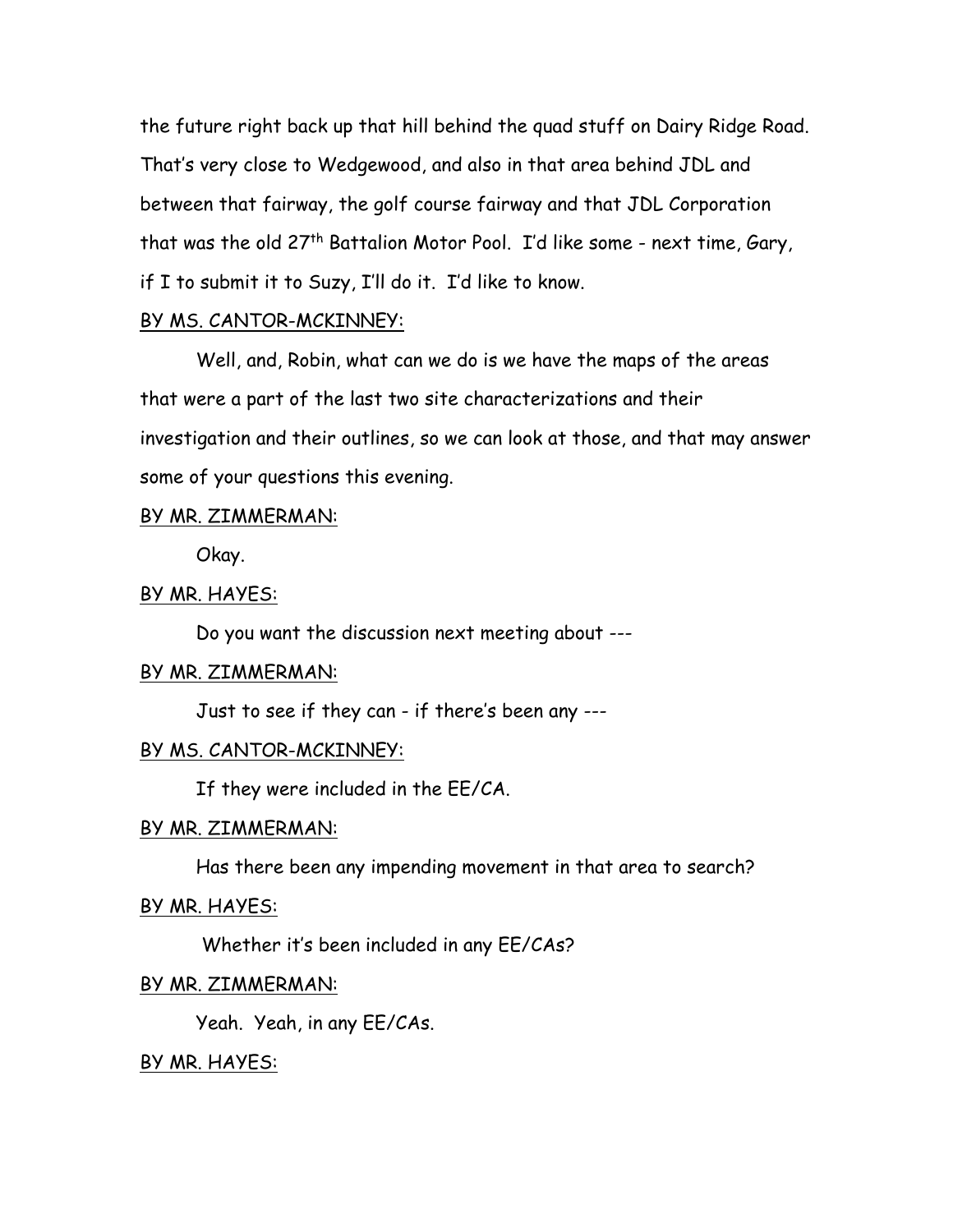Yes or no.

### BY MR. ZIMMERMAN:

Yeah, right.

#### BY MS. CANTOR-MCKINNEY:

And we may be able to look at that when the meeting concludes. I'll be happy to. We can look at the map together.

# BY MR. HAYES:

Thank you, Mr. Zimmerman. That's how we get things on the meetings for next time; so anybody else, anything like to be brought up?

Yes, ma'am.

### BY MS. HINSON:

I wasn't at the last meeting, but my name is ---

# BY MS. CANTOR-MCKINNEY:

Your name?

### BY MS. HINSON:

--- Linda Hinson.

# BY MR. GEORGE MULLINAX:

Your name?

### BY MS. CANTOR-MCKINNEY:

Linda Hinson.

### BY MS. HINSON:

Linda Hinson. I'm just wanting to know, I heard you say you hadn't talked to somebody about the use of some of the land, and I just wondered about trails. I'm a horseback rider, so I was just wondering if they're going to open up any new trails or anything like that?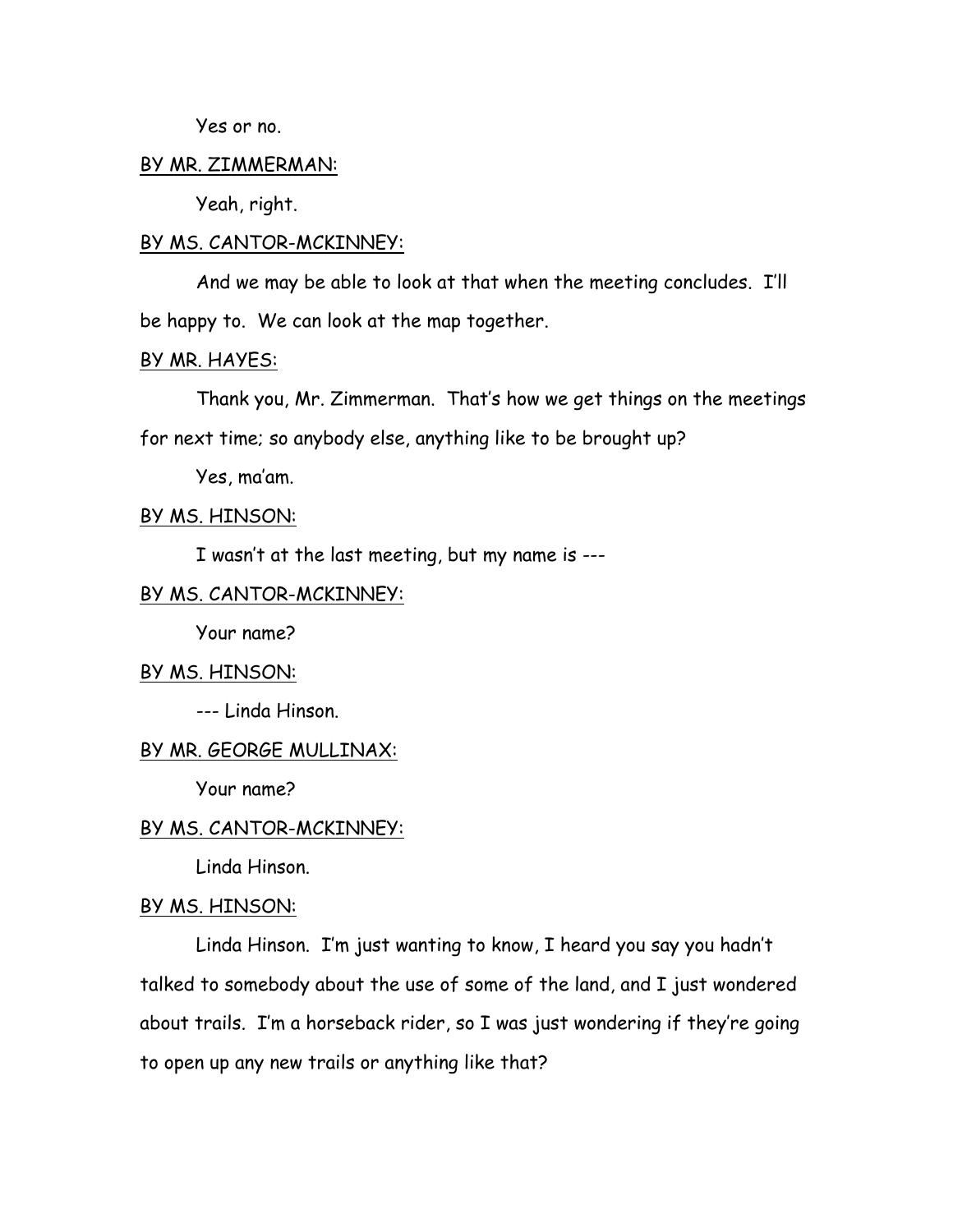### BY MR. HAYES:

You're talking about the trails in the park that were brought up a few meetings ago?

### BY MS. HINSON:

Uh-huh (affirmative response).

### BY MR. NESBIT:

That's one of the questions that Mr. Foley, myself and Huntsville will be talking about potential areas that we have already cleared, as well as some that potentially might be a low, low risk factor that potentially they may be able to allow to be expanded in terms of horseback riding and other type things. So that's one of the things that we will be discussing, but I can't give you an answer to tell you yes or no at this point in time.

### BY MS. HINSON:

What this comes from is across the creek there's a lot of nice trails over there that were turned over to the bikers, and nothing against any bikers, but anyway, everywhere else we ride, either bikers, walkers, horseback people, we all ride together.

### BY MR. NESBIT:

Sure.

### BY MS. HINSON:

I was just wondered kind of how that got turned over to the bikers, and now we can't go over there anymore.

### BY MR. NESBIT:

Mr. Foley, would you like to talk about that?

# BY MR. DELL: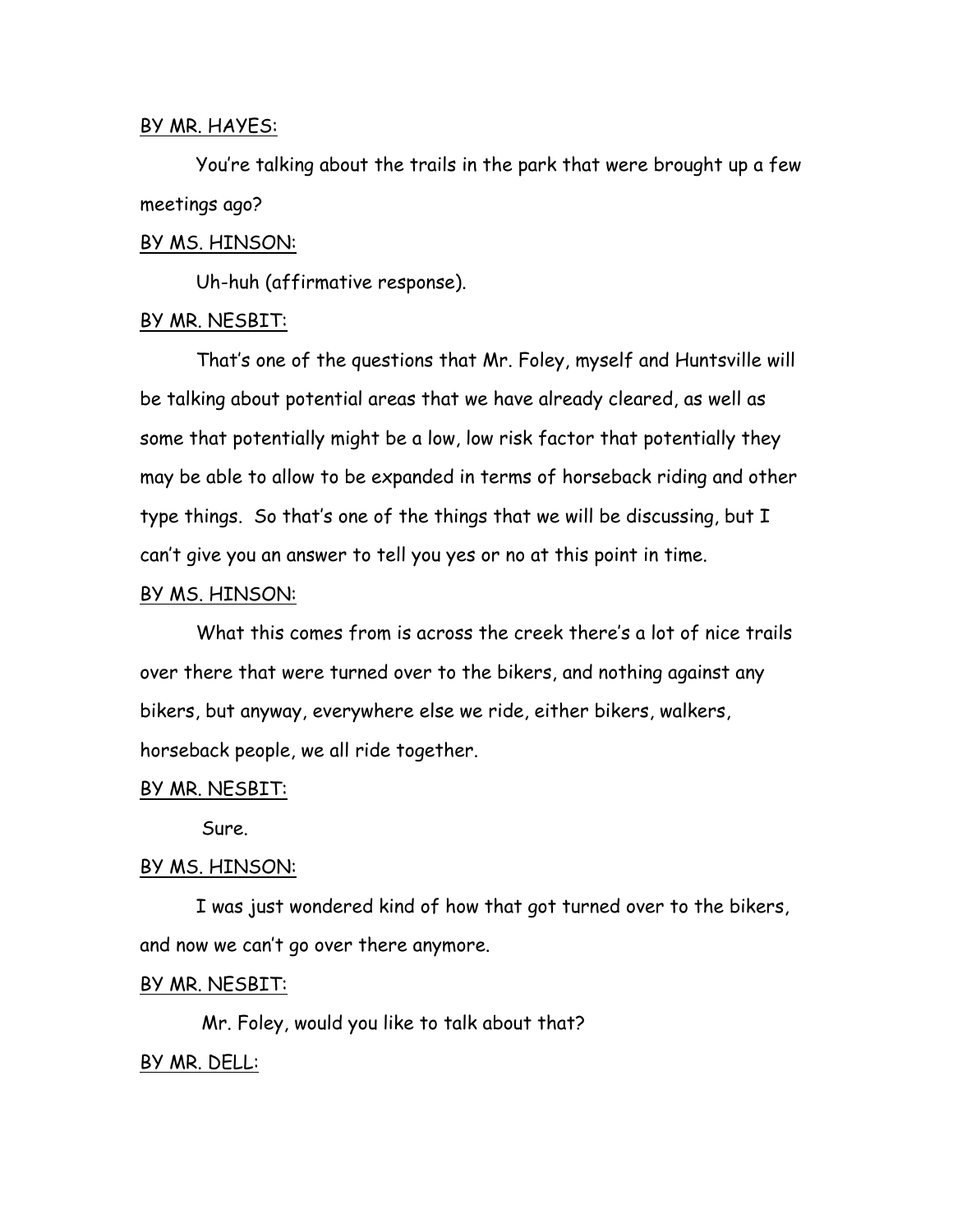(Comment made out of hearing of reporter).

But still ---

# BY MR. NESBIT:

I know. Bruce Dell. I'm sorry.

# BY MR. DELL:

I think the point is that the trails have not been opened officially by the park to anybody.

# BY MS. HINSON:

But I'm wondering how they got - the bikers got across?

BY MR. DELL:

Oh, you're talking about the south side.

# BY MS. CANTOR-MCKINNEY:

That doesn't really ---

# BY MR. NESBIT:

That ain't on us.

# BY MS. CANTOR-MCKINNEY:

--- have anything to do with that.

# BY MR. DELL:

I don't know anything about that.

# BY MR. NESBIT:

That's  $---$ 

# BY MR. DELL:

I think the action was that Huntsville and Mike Foley ---

# BY MR. NESBIT:

And us.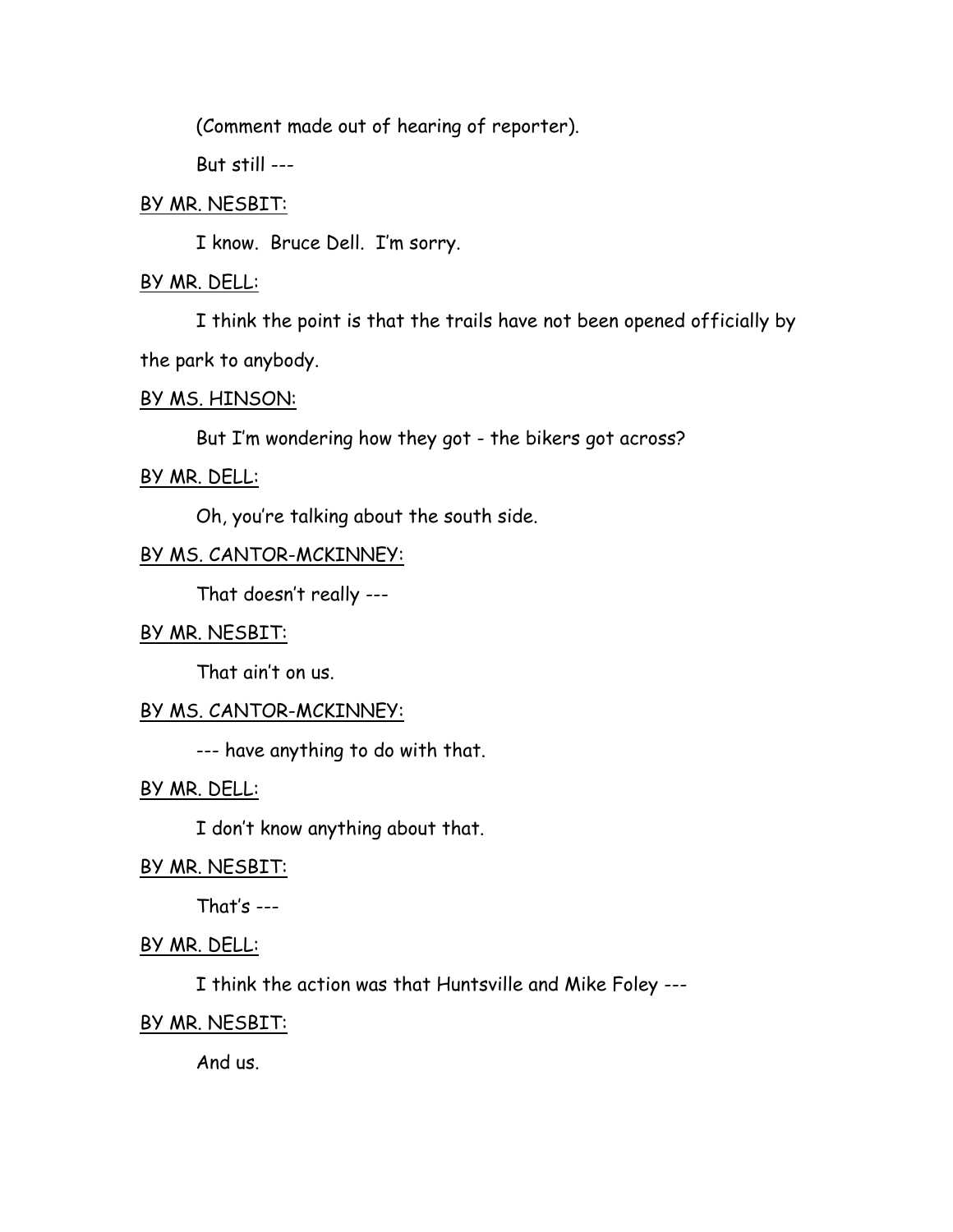### BY MR. DELL:

Are supposed to get together to review the - to get further clarification on the areas that we've already gone over to obtain where the we're basically giving it an okay, but the State Park and Recreation would look into further classification to okay the trail use in those areas. I believe that was the ---

### BY MR. NESBIT:

That's close.

### BY MR. DELL:

That's close.

# BY MR. NESBIT:

What we did was we provided the park service with information of areas that we have cleared of areas that we have already inspected and provided that information to them. They are wanting to look at the property in whole of the park area that potentially have use by bikers, as well as horseback riders might be able to use that. Like I said, present minimal risks to - to the user, and we are going - we're going to provide technical information from our perspective as to what we feel would be the best use of that property to them, suggestions. Okay.

They are the ones that will make that final determination as to whether or not they will use it, use our recommendations or our collective recommendation as to how certain parts of the park might be used. Okay. I know that's a round about answer, but that's - that's what it really is. I can't tell them how to use their property or whether or not to use the property for this particular purpose, but we can give them technical information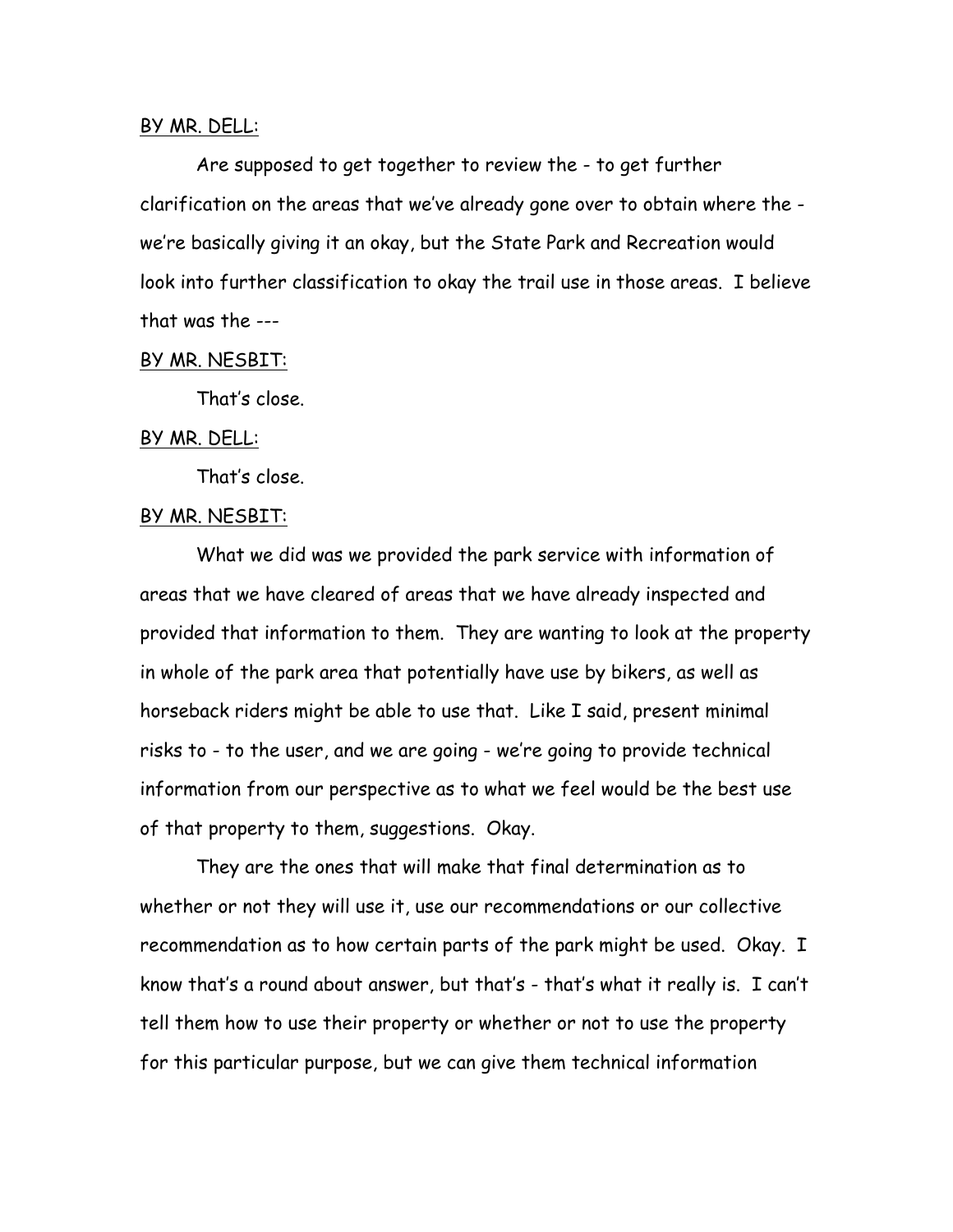based upon our investigation from our technical resources and so on that we have at our disposal so that it will help them to be able to make a good decision on what they want to use. Okay.

### BY MR. OSBORNE:

There's one other thing that I brought up a couple of times before. All of the ammunition that was taken from the golf course and turned into you guys and told about the Sheriff's Office was notified, then it was hauled up to a peach shed up on the north side, and then picked up and taken to Georgia by the Army, what about that?

#### BY MS. CANTOR-MCKINNEY:

We addressed that for the last two meetings, I believe. Lieutenant Dyas and Rick ---

### BY MR. NESBIT:

We disputed that.

#### BY MS. CANTOR-MCKINNEY:

--- had both commented on what occurred. Correct? I mean I'm looking at both of you. It's been two or three meetings ago you have raised that, and each meeting we've brought that to closure. There was no peach shed.

### BY MR. RENNA:

We checked into it. There was ordnance that we picked up ourselves and we disposed of it in the proper manner, but there was nothing at a peach shed that the Graham brothers was working at the golf course. We checked into all that, and that was information that was not correct.

#### BY MR. NESBIT: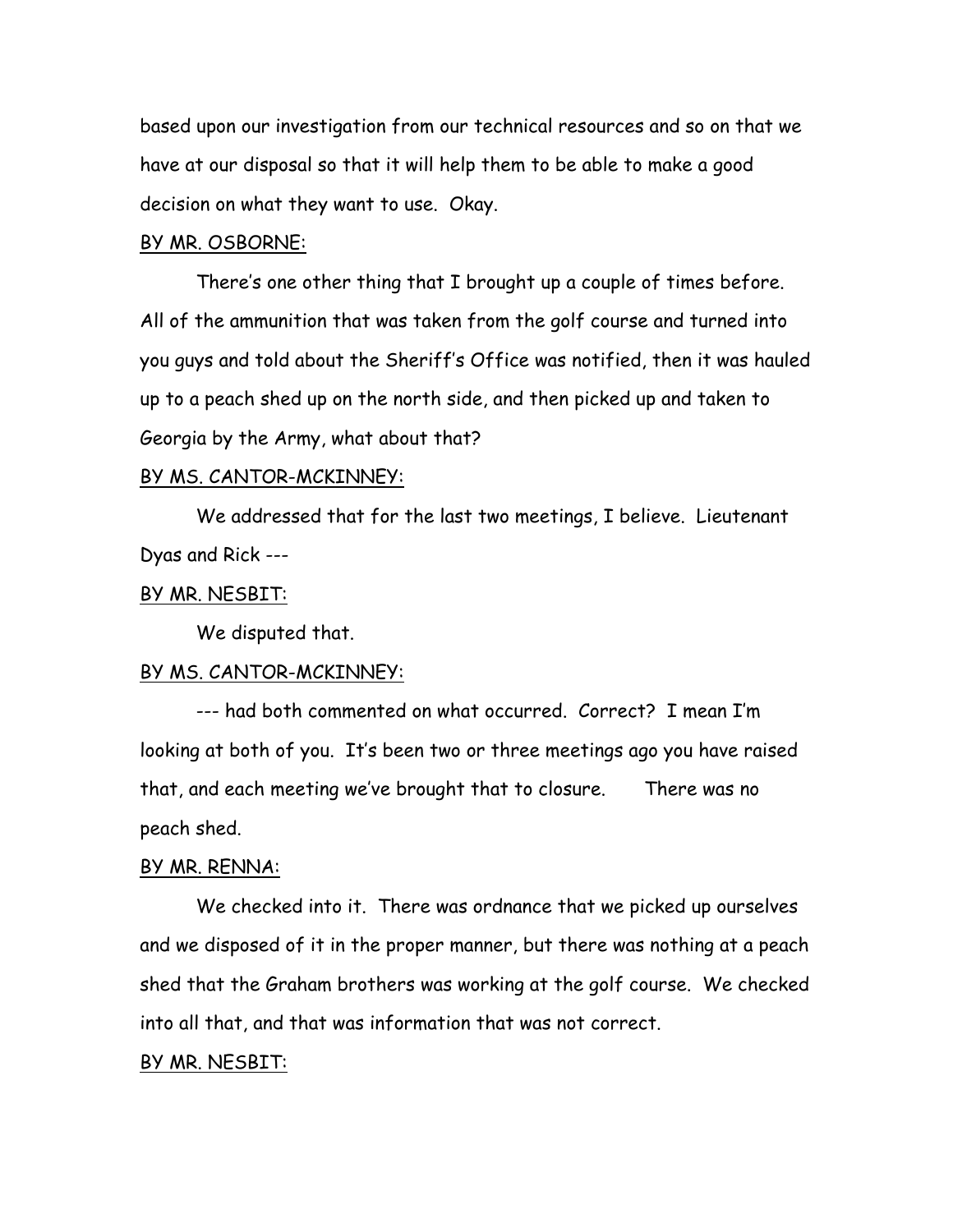So that's the end of that.

# BY MR. HAYES:

That's the end of that?

### BY MR. NESBIT:

That's the end of that.

### BY MR. GEORGE MULLINAX:

That's the end of that.

### BY MR. HAYES:

Yes, ma'am.

### BY MS. JULIE DELL:

Julie Dell. I just wanted to get it clear in my mind about the trail, back to the horse trails again on Dairy Ridge Road, but I'm not clear whether you have already made an initial inspection of the trails? I sort of got that feeling from the last meeting between you and Mike Foley that you had sort of - the Army Corps had sort of said, you know, "We think it's okay." And Mike Foley said, "Well, you know, we don't have that documented or whatever," but have ---

### BY MR. NESBIT:

 Potentially that could have been true, but potentially that could be true because we did - I should say we did talk about some specific areas that were being used as to the likelihood of whether or not ordnance would be on that - in that particular area, and we passed that information onto Mike already earlier on. Okay. But we were to do a follow-up meeting later on which hasn't occurred. All right.

So it doesn't clarify your answer to tell you for sure that that did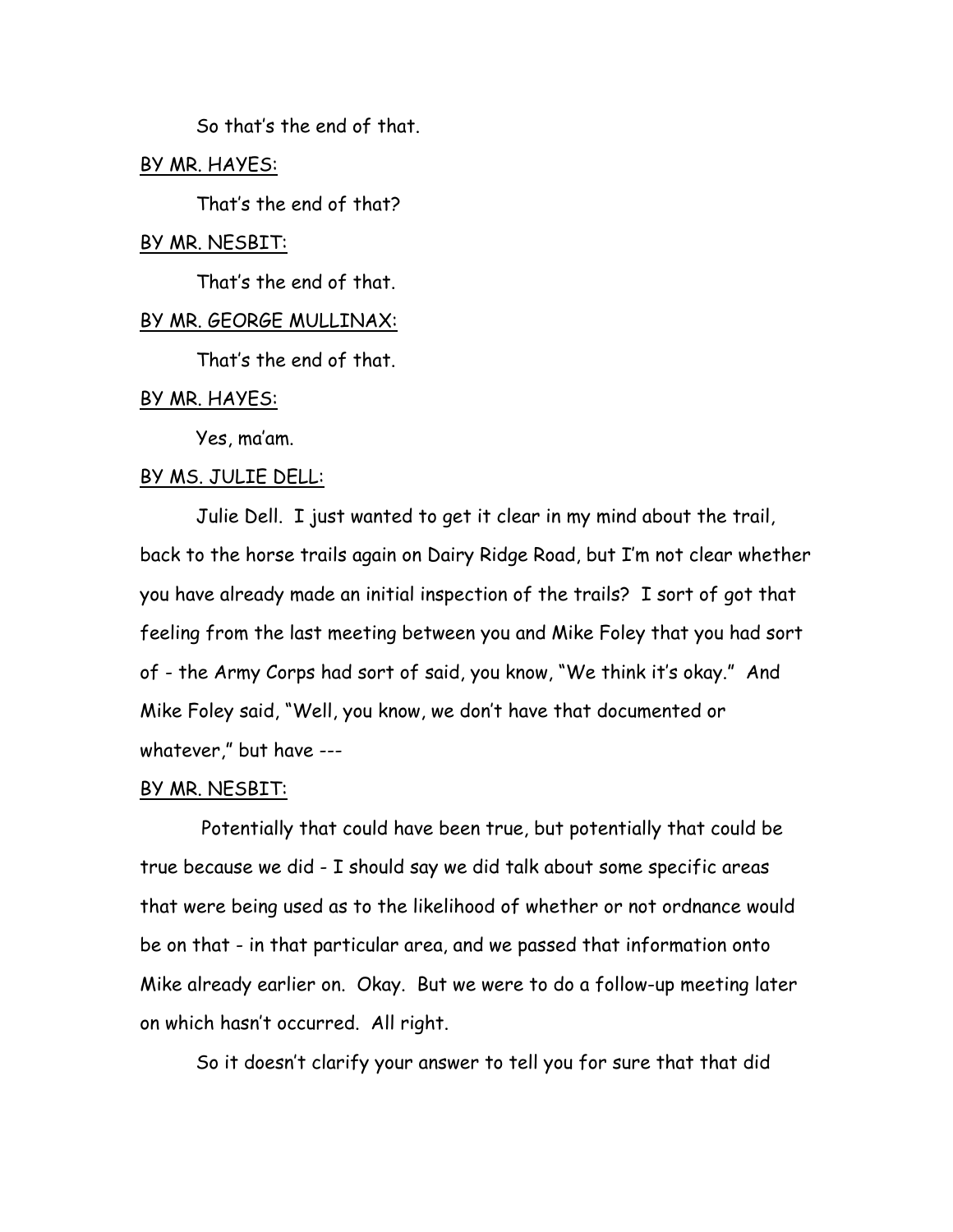happen, but all I can tell you is what we know essentially and what we feel is a safe route or whatever based upon how the area was used and what we had found even though we haven't actually done an investigation of the entire area, they are aware of that information already; but we were supposed to sit together and put our heads together and try to define a way to use parts of the property that are not in use at present officially. Okay. And hopefully they will be able to come to a conclusion as to whether or not officially they can or can't. Okay.

#### BY MR. HAYES:

There's a little leeway there. The only thing that you can actually say is okay is what's been cleared to depth.

### BY MR. NESBIT:

That's it.

# BY MR. HAYES:

And then you have - it's only a certain area, and then the people wander off that area that hasn't been cleared, so all those places have been marked, I think, and you can point out on a map what has been cleared to depth or what hasn't.

### BY MS. DELL:

Are maps available to the public?

### BY MR. HAYES:

Well, there's maps over here, and a lot of your reports have what's been ---

### BY MS. CANTOR-MCKINNEY:

The removal, yes. Several trails down the central part of the park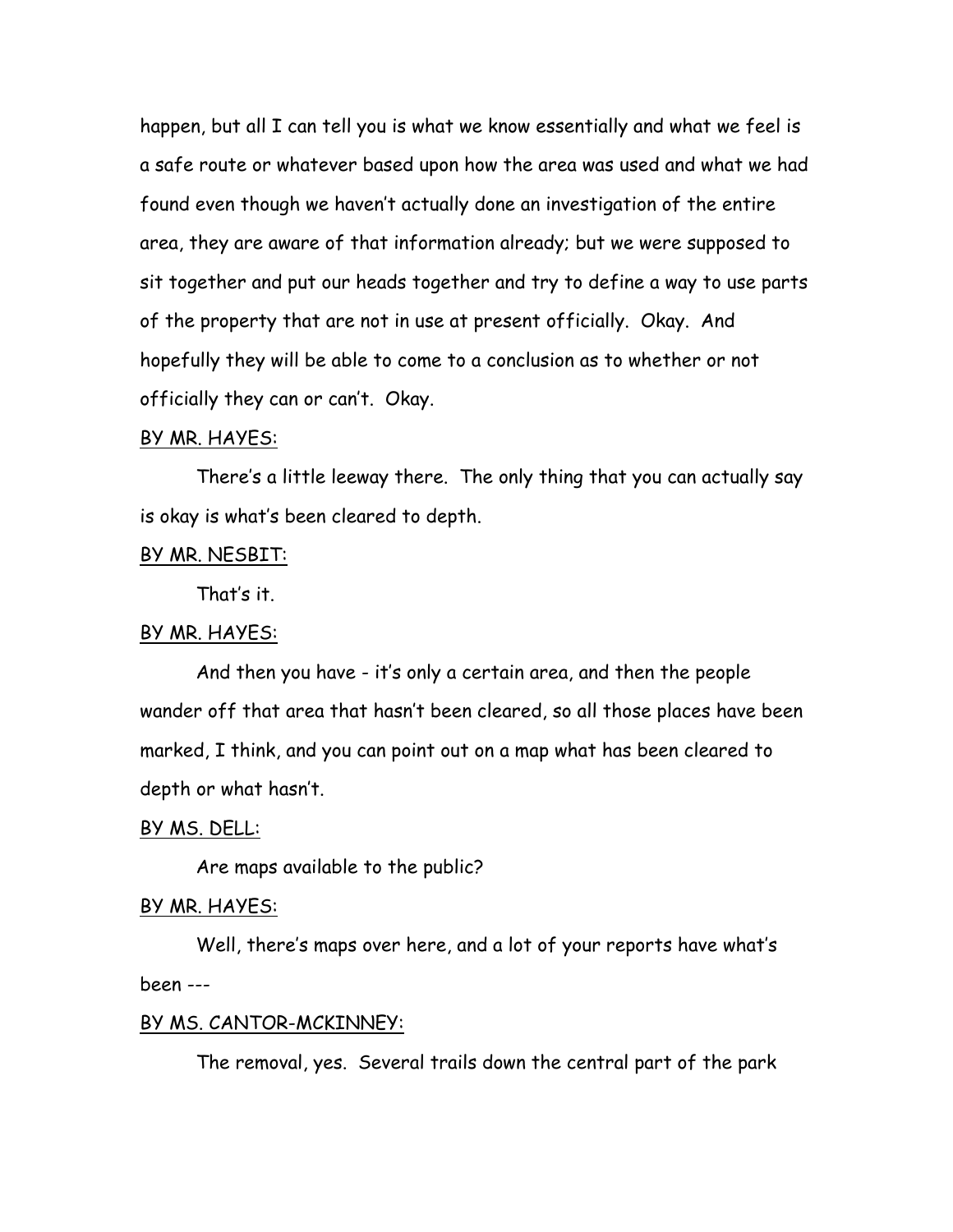were cleared. I want to say it's to ten feet -- don't quote me. Don't quote me, Sandy - to a depth of two feet, the heavily access trails. Several of the other trails that I think are in discussion are in areas that we either investigated and there was nothing found or areas that are outside of the areas of investigation where there's not a likelihood, and I think those are the ones that are still in question.

### BY MR. NESBIT:

Right. If you want to find out more specific, I would - I hate to say this, but I recommend you call Mike or the park or check with Mr. Perry. I can't give you anything more specific. All right.

### BY MR. HAYES:

Is there some way you want to phrase to be brought up at the next meeting or ---

### BY MS. DELL:

I will be at the next meeting. I'm sure.

### BY MR. HAYES:

Do you know if we want to bring it up as ---

### BY MS. DELL:

I would like it put on the agenda for the next meeting, yes.

### BY MS. CANTOR-MCKINNEY:

What trails have been cleared? What are opened?

### BY MR. HAYES:

Maybe have some handouts or whatever.

### BY MS. CANTOR-MCKINNEY:

We can try to get as much information and coordinate with the park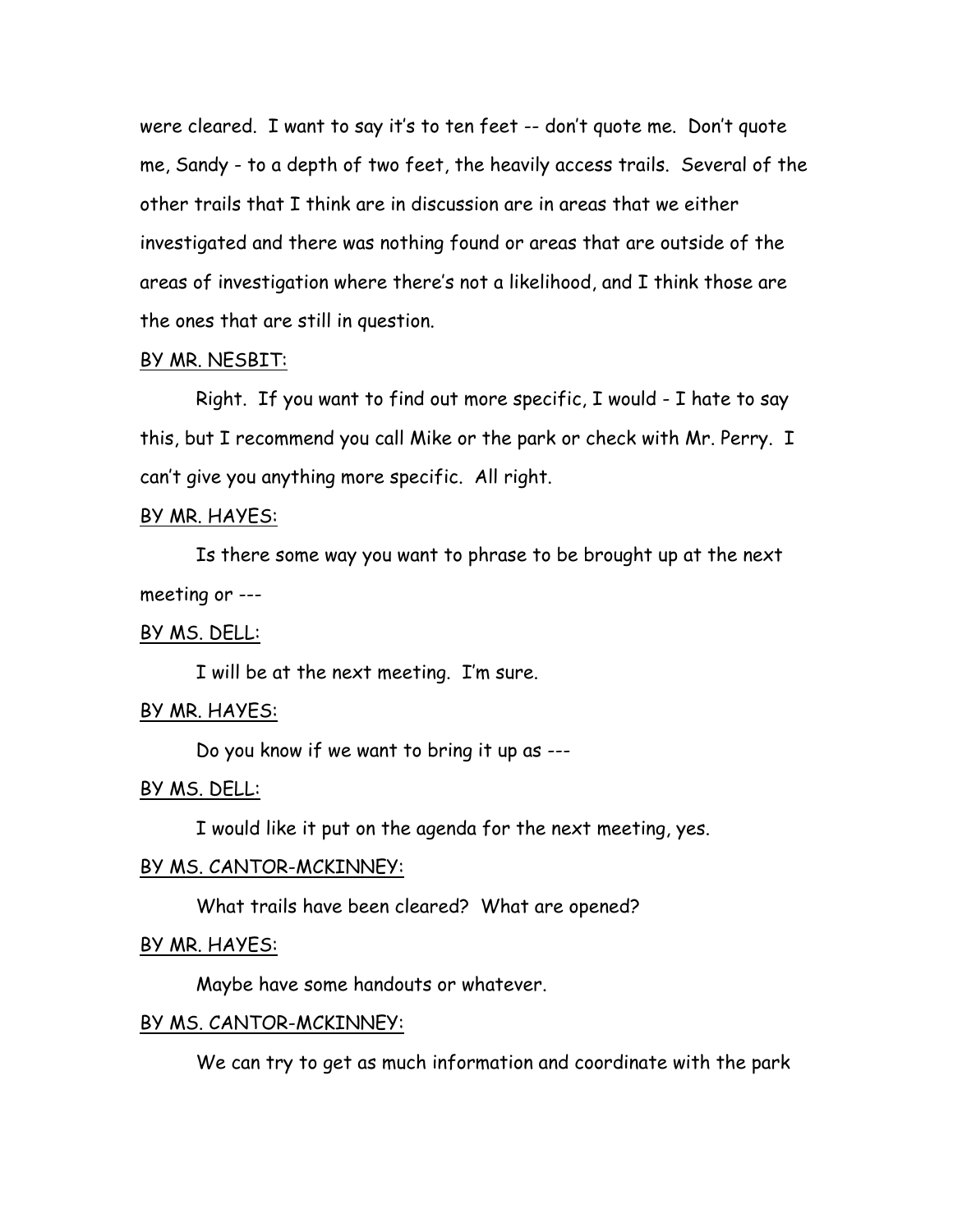service to ---

#### BY MR. NESBIT:

We can do that.

#### BY MS. CANTOR-MCKINNEY:

To coordinate with them, because I can't. I don't have trail maps to reproduce.

### BY MR. NESBIT:

And we don't either.

### BY MR. HAYES:

Okay. Well, if you were listening earlier, also, you know, you can't say what's been picked up here and dropped off here, or also, when the war was over, there was - you know, if you were assigned so much ammunition, you had to turn it back in, so these soldiers were wanting to go home, so they might have buried it somewhere instead of turning it in to get home quicker. So that's where there's the shady areas.

You know, you can't really say, unless they spend all these millions of dollars and clear to depth certain depths, they can say this has been cleared, this hasn't been cleared, and that's what the hold up is, you know. If they had millions and millions of dollars, they could do every square inch of the park. It's not that they don't want to. It's just a monetary inconvenience.

### BY MS. DELL:

But, you know, if we could get maps, I think you've referred to grids and things like that, of the trail system, I don't know if that's possible, of the equestrian field and that kind.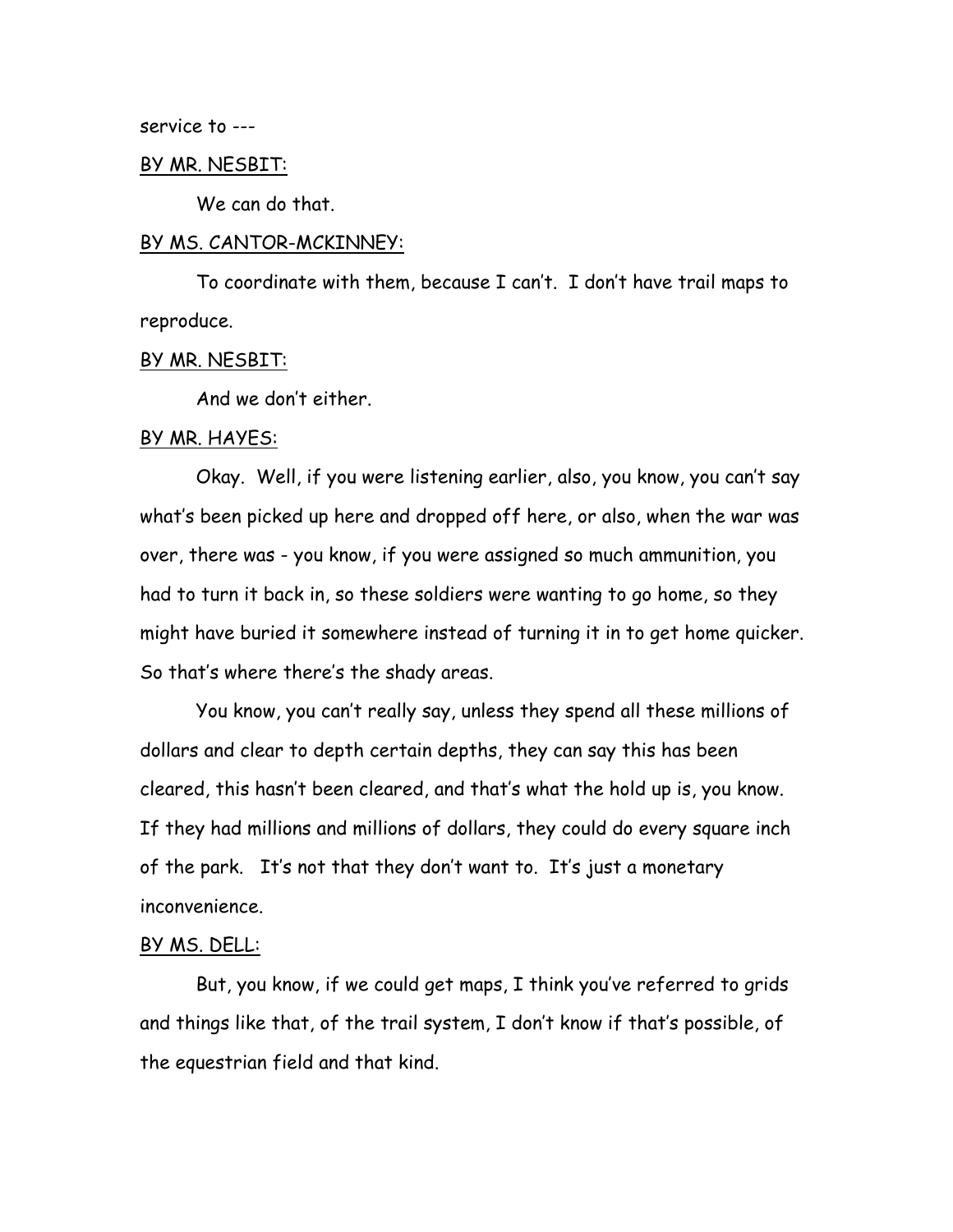# BY MS. CANTOR-MCKINNEY:

 $I$  don't ---

# BY MR. NESBIT:

We ---

# BY MS. CANTOR-MCKINNEY:

I'll look to see. I think we have some of the trails on our GIS. If you were to go to our website, www.campcroft.com, and click on the drop down menu for the GIS, it will show you the grids that have been investigated. They're called OOUs, ordnance operable units, that have been characterized; and I believe in working with Mike Foley a year ago we did get some of those horse trails, and those are a layer, so you can see where some of those areas overlap.

So I would recommend that you check that, and then in the interim between now and the next meeting, we'll do our best to - if we can't get visuals, be able to talk to that with some of the basic visuals that we can reproduce.

# BY MR. HAYES:

Or maybe somebody can come from the park to give ---

# BY MS. CANTOR-MCKINNEY:

Yeah, maybe Gerry Perry can.

# BY MR. LITTLEJOHN:

Yeah.

# BY MR. HAYES:

Give a presentation or whatever.

This is what the RAB is for is for public input and to make sure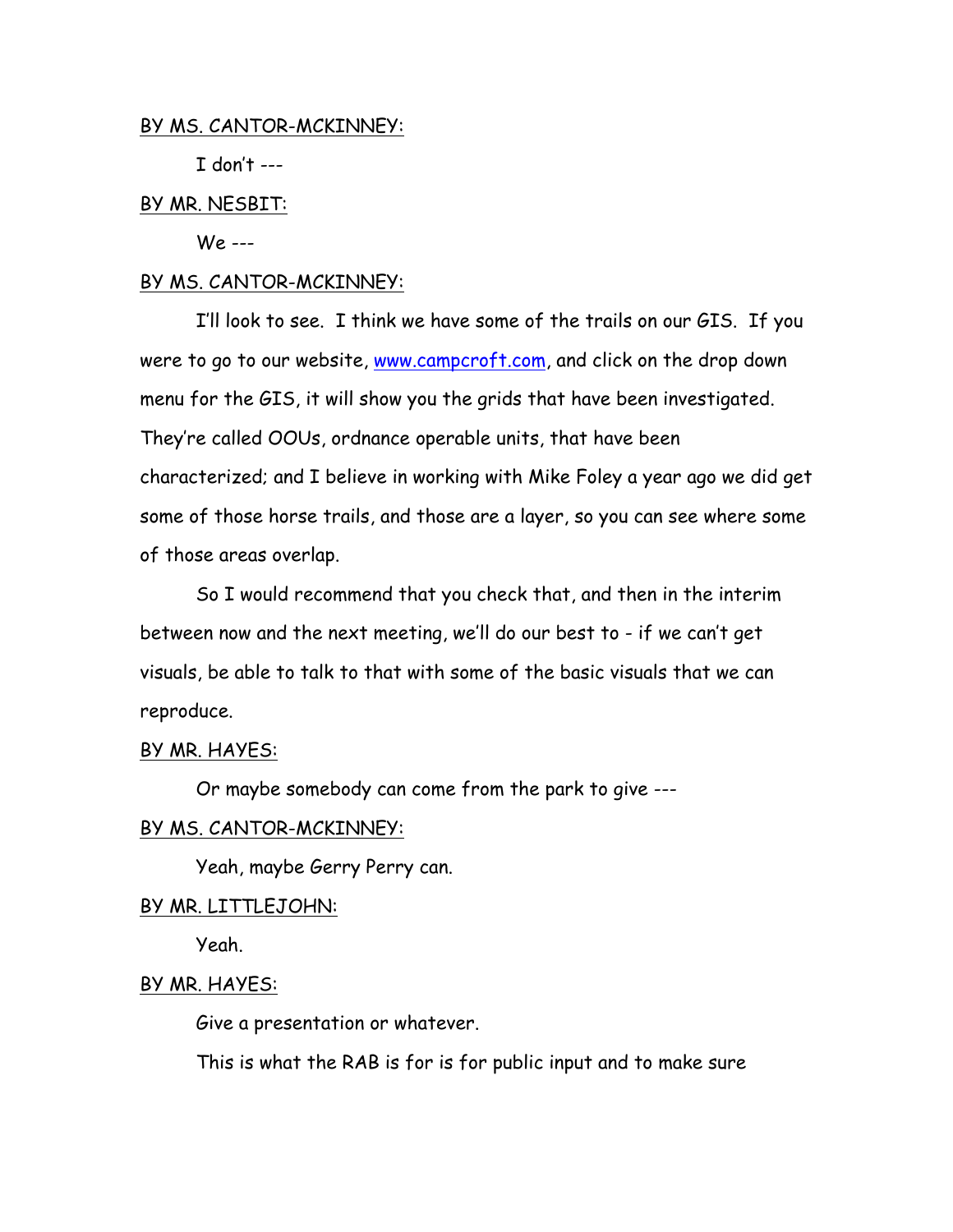everybody knows what's safe and what's not and how to respond and what to. BY MR. DELL:

Bruce Dell. Actually, this is a very good map here because it does show the areas that have been investigated, what the status is and you can tell where the trails are. This would be a very helpful map here of the proximity.

# BY MR. NESBIT:

Okay.

### BY MS. CANTOR-MCKINNEY:

We've got black and whites. I don't know how many colors I can get. BY MR. HAYES:

Now just because there's a trail in the park doesn't mean it's been cleared, and the park, let me make you -- help you understand, that the park only has a few people working there, and they can't police everything at all times to make sure people stay on the trails or don't open another trail that's not been approved. So ---

### BY MS. DELL:

One thing we've been doing, we all belong to an organization, the Trail Blazers, and we've actually been doing trail work, trail maintenance there, and just this past Wednesday, three or four or five of our members went in with heavy equipment, tractors, and Bobcats to do trail work. So we really have an interest in opening up some new trails, too.

# BY MS. CANTOR-MCKINNEY:

They're all established trails.

### BY MR. HAYES: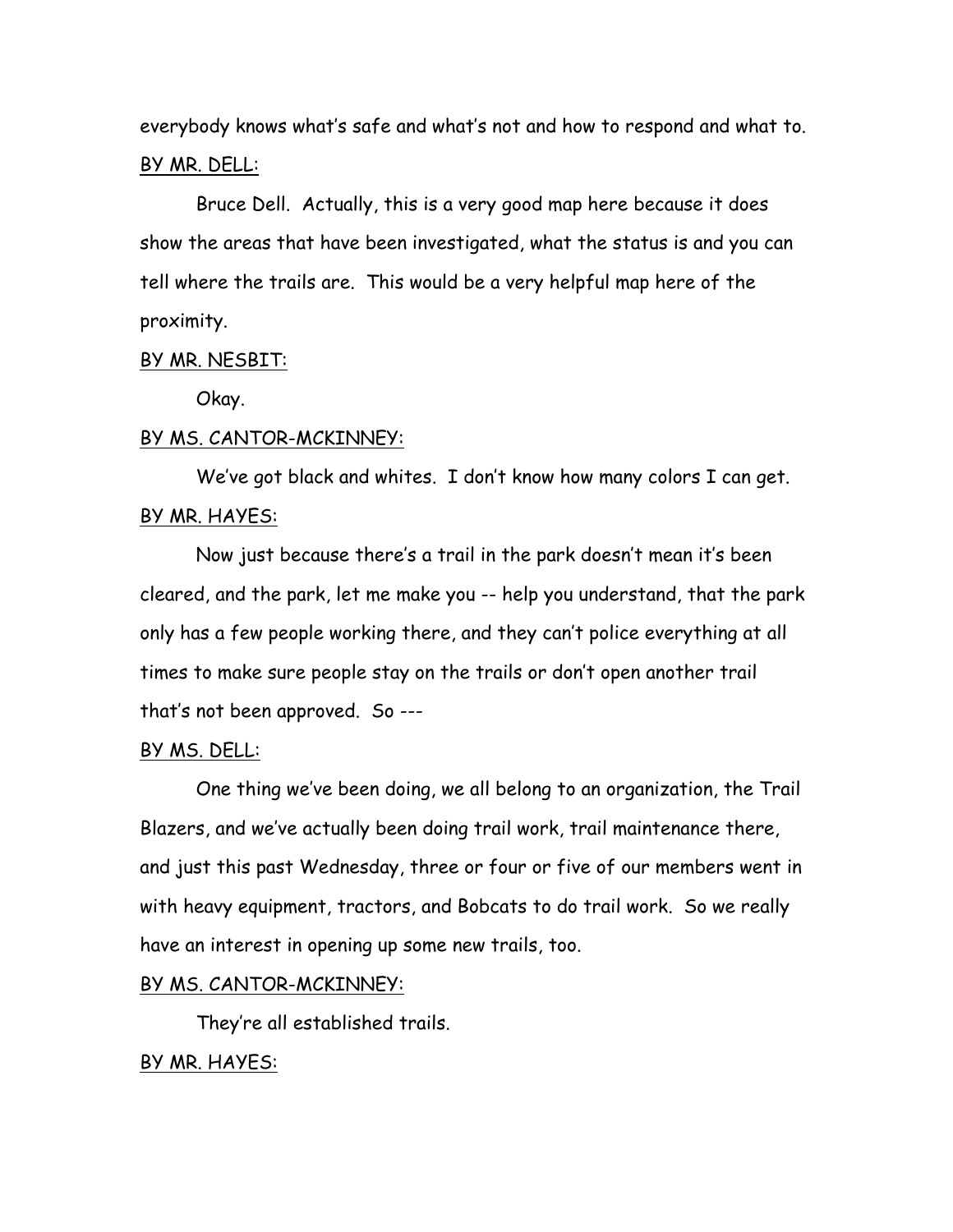Okay. Anything that needs to be brought up at the next meeting? Any new business for the next meeting? Anybody over on this side got any questions as to how you can bring things forward in the meeting for the next meeting?

# (NO RESPONSE)

# BY MR. HAYES:

Anybody on this side have any questions as to how to bring new

business to the board?

(NO RESPONSE)

### BY MR. HAYES:

Okay. Is there anymore discussion?

(NO RESPONSE)

# BY MR. HAYES:

Anybody want to bring a motion we adjourn?

# BY MR. GEORGE MULLINAX:

Make a motion we adjourn.

# BY MR. DAVID MULLINAX:

Second.

### BY MR. HAYES:

Okay. I call this meeting to adjourn.

# BY MR. NESBIT:

Thank you for coming.

# (MEETING CONCLUDED AT 8:15 P.M.)